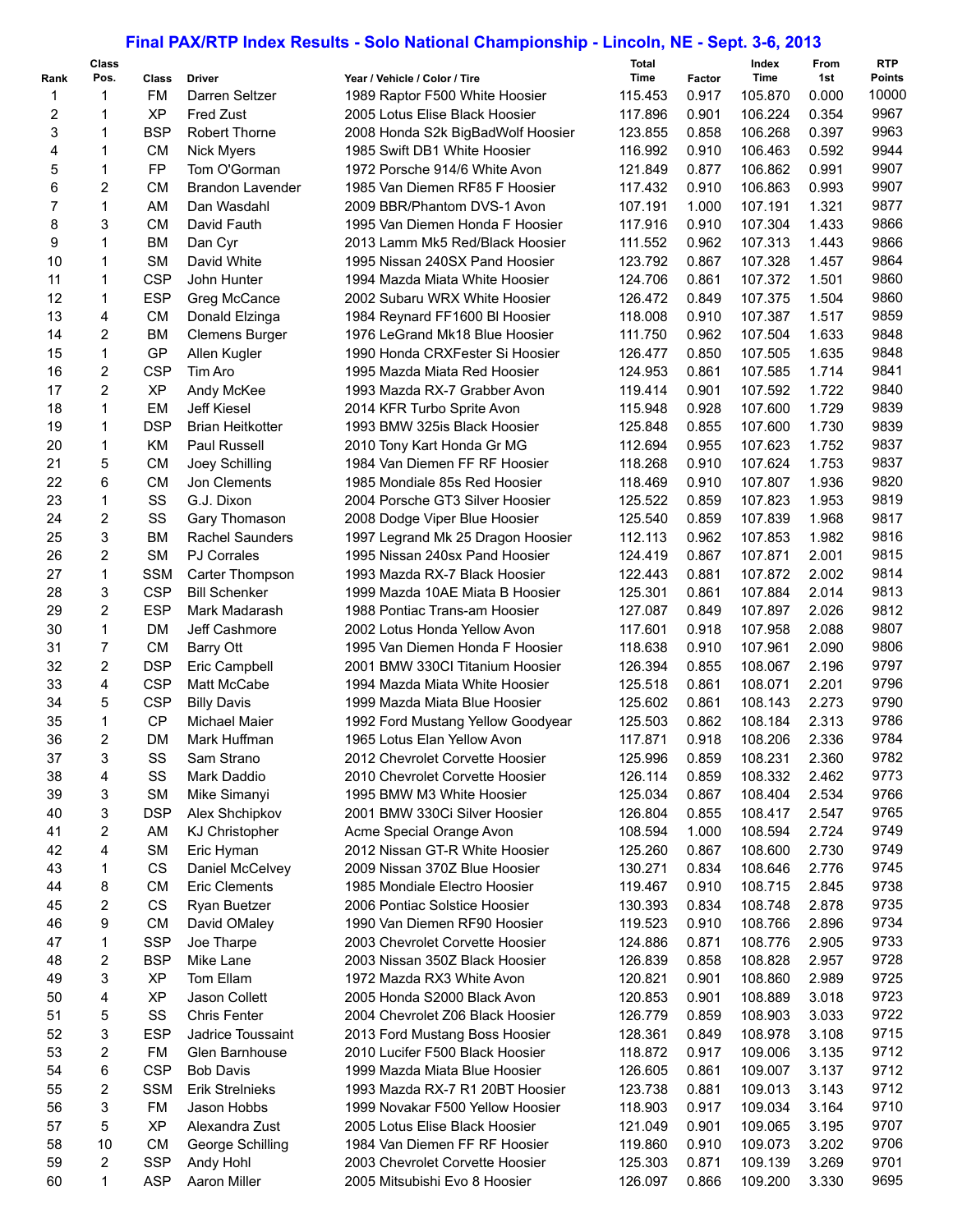| 61  | 6              | SS          | Mark Wortham              | 2004 Chevrolet Corvette Hoosier   | 127.203 | 0.859 | 109.267 | 3.397 | 9689 |
|-----|----------------|-------------|---------------------------|-----------------------------------|---------|-------|---------|-------|------|
| 62  | 1              | <b>DP</b>   | Drew VanderPloeg          | 1990 Mazda Miata Red Hoosier      | 125.067 | 0.874 | 109.309 | 3.438 | 9685 |
| 63  | 4              | <b>ESP</b>  | Dave Ogburn III           | 2001 Chevrolet Camaro Hoosier     | 128.753 | 0.849 | 109.311 | 3.441 | 9685 |
| 64  | 3              | <b>SSM</b>  | Duke Langley              | <b>Chevrolet Hoosier</b>          | 124.092 | 0.881 | 109.325 | 3.455 | 9684 |
| 65  | $\overline{7}$ | SS          | Glen Hernandez            | 2004 Chevrolet Corvette Hoosier   | 127.306 | 0.859 | 109.356 | 3.485 | 9681 |
| 66  | $\overline{c}$ | DP          | Ron Bauer                 | 2011 Mazda MX-5 Green Goodyear    | 125.218 | 0.874 | 109.441 | 3.570 | 9674 |
| 67  | 8              | SS          | Jason Burns               | 2010 Chevrolet Corvette Hoosier   | 127.415 | 0.859 | 109.449 | 3.579 | 9673 |
| 68  | 3              | <b>SSP</b>  | <b>Alek Tziortzis</b>     | 2002 Chevrolet Corvette Hoosier   | 125.674 | 0.871 | 109.462 | 3.592 | 9672 |
| 69  | 4              | <b>SSM</b>  | <b>Martin Valent</b>      | 1991 Toyota MR2 Turbo G Hoosier   | 124.265 | 0.881 | 109.477 | 3.607 | 9671 |
| 70  | 1              | <b>FSP</b>  | Kevin Wenzel              | 1981 Volkswagen Scirocco Hoosier  | 130.645 | 0.838 | 109.481 | 3.610 | 9670 |
| 71  | 3              | CS          | <b>Bud Collins</b>        | 2007 Pontiac Solstice Hoosier     | 131.282 | 0.834 | 109.489 | 3.619 | 9670 |
| 72  | 1              | EP          | <b>Christopher Dorsey</b> | 1987 Toyota Corolla GTS Avon      | 125.142 | 0.875 | 109.499 | 3.629 | 9669 |
| 73  | 9              | SS          | Matt Lucas                | 2004 Chevrolet Corvette Hoosier   | 127.482 | 0.859 | 109.507 | 3.637 | 9668 |
| 74  | 11             | <b>CM</b>   | <b>Chris Pruett</b>       | 1985 Swift DB1 White Hoosier      | 120.385 | 0.910 | 109.550 | 3.680 | 9664 |
| 75  | 5              | <b>SSM</b>  | Steve Hoelscher           | 1991 Toyota MR2 Gray Hoosier      | 124.362 | 0.881 | 109.563 | 3.693 | 9663 |
| 76  | $\overline{2}$ | <b>KM</b>   | Jared Langenfeld          | 2008 Honda Mike Wilson MG         | 114.839 | 0.955 | 109.671 | 3.801 | 9653 |
| 77  | 3              | KM          | Larry MacLeod             | 2008 Energy Honda Kart MG         | 114.846 | 0.955 | 109.678 | 3.808 | 9653 |
| 78  | 5              | <b>ESP</b>  | <b>Billy Brooks</b>       | 2002 Subaru WRX Black Hoosier     | 129.193 | 0.849 | 109.685 | 3.814 | 9652 |
| 79  | 5              | <b>SM</b>   | <b>Troy Dudley</b>        | 2012 Nissan GT-R White Hoosier    | 126.536 | 0.867 | 109.707 | 3.836 | 9650 |
| 80  | 4              | <b>FM</b>   | <b>Gregory Shumaker</b>   | 1989 Raptor F500 Black Hoosier    | 119.669 | 0.917 | 109.736 | 3.866 | 9648 |
| 81  | $\overline{c}$ | <b>FP</b>   | Alex Jones                | 2007 Pontiac Solstice Avon        | 125.140 | 0.877 | 109.748 | 3.877 | 9647 |
| 82  | 10             | SS          | <b>Matthew Braun</b>      | 2003 Chevrolet Corvette Hoosier   | 127.784 | 0.859 | 109.766 | 3.896 | 9645 |
| 83  | 11             | SS          | <b>Ryan Otis</b>          | 2003 Chevrolet Corvette Hoosier   | 127.805 | 0.859 | 109.784 | 3.914 | 9643 |
| 84  | 1              | <b>BS</b>   | James Yom                 | 2008 Honda S2000 CR White Hoosier | 129.937 | 0.845 | 109.797 | 3.926 | 9642 |
| 85  | $\overline{c}$ | <b>ASP</b>  | Tom Berry                 | 2006 Mitsubishi Evo IX BFGoodrich | 126.843 | 0.866 | 109.846 | 3.976 | 9638 |
| 86  | 4              | KM          | Kevin Teague              | 2010 Tony Kart Honda MG           | 115.032 | 0.955 | 109.856 | 3.985 | 9637 |
| 87  | $\mathbf{1}$   | DS          | Mark Smith                | 2008 Audi TT Quatro BI Hoosier    | 133.021 | 0.826 | 109.875 | 4.005 | 9636 |
| 88  | $\overline{7}$ | <b>CSP</b>  | Joe Brennan               | 1992 Mazda Miata Reddish Hoosier  | 127.628 | 0.861 | 109.888 | 4.017 | 9634 |
| 89  | $\overline{c}$ | <b>BS</b>   | Nick Barbato              | 2008 Honda S2000 CR Black Hoosier | 130.072 | 0.845 | 109.911 | 4.040 | 9632 |
| 90  | 3              | <b>ASP</b>  | <b>Marshall Grice</b>     | 2006 Mitsubishi Evo 9 BFGoodrich  | 126.932 | 0.866 | 109.923 | 4.053 | 9631 |
| 91  | 8              | <b>CSP</b>  | <b>Charles Koulik</b>     | 1992 Mazda Miata Red Hoosier      | 127.698 | 0.861 | 109.948 | 4.078 | 9629 |
| 92  | 1              | AS          | <b>Tony Savini</b>        | 1999 Chevrolet Corvette Hoosier   | 129.820 | 0.847 | 109.958 | 4.087 | 9628 |
| 93  | $\mathbf{1}$   | ES          | <b>Bartek Borowski</b>    | 1996 Mazda Miata Black Hoosier    | 132.810 | 0.828 | 109.967 | 4.096 | 9627 |
| 94  | 3              | <b>BS</b>   | Marc Pfannenschmidt       | 2008 Honda S2000 CR Tou Hoosier   | 130.142 | 0.845 | 109.970 | 4.100 | 9627 |
| 95  | $\overline{2}$ | DS          | James Feinberg            | 2008 Audi TT White BFGoodrich     | 133.135 | 0.826 | 109.970 | 4.100 | 9627 |
| 96  | 5              | <b>KM</b>   | Tom Harrington            | 2003 Honda CRG Road Rebel MG      | 115.158 | 0.955 | 109.976 | 4.105 | 9627 |
| 97  | $\overline{c}$ | <b>CP</b>   | <b>Todd Farris</b>        | 1979 Chevrolet Camaro Goodyear    | 127.615 | 0.862 | 110.004 | 4.134 | 9624 |
| 98  | 4              | <b>BM</b>   | Will Schambach            | 1998 Cheetah Yellow Hoosier       | 114.395 | 0.962 | 110.048 | 4.178 | 9620 |
| 99  | 4              | <b>DSP</b>  | <b>Brian Levesque</b>     | 2005 Mazda RX-8 W Hoosier         | 128.714 | 0.855 | 110.050 | 4.180 | 9620 |
| 100 | 1              | <b>STC</b>  | Jason Frank               | 1989 Honda Civic Black Toyo       | 133.575 | 0.824 | 110.066 | 4.195 | 9619 |
| 101 | 2              | AS          | Lane Borg                 | 2004 Chevrolet Corvette Hoosier   | 129.965 | 0.847 | 110.080 | 4.210 | 9618 |
| 102 | 6              | KM          | Mike Kline                | 2008 CRG Honda Road Rebel MG      | 115.276 | 0.955 | 110.089 | 4.218 | 9617 |
| 103 | 1              | <b>FSAE</b> | <b>Trent Strunk</b>       | 2006 Jayhawk Motorsport Hoosier   | 111.344 | 0.989 | 110.119 | 4.249 | 9614 |
| 104 | 9              | <b>CSP</b>  | Scott Fraser              | 2006 Mazda MX5 White Hoosier      | 127.902 | 0.861 | 110.124 | 4.253 | 9614 |
| 105 | 5              | <b>DSP</b>  | Kevin Henry               | 1990 BMW 325i Blue Hoosier        | 128.825 | 0.855 | 110.145 | 4.275 | 9612 |
| 106 | 6              | <b>SM</b>   | <b>Tyler Faucett</b>      | 1996 BMW 328i Blue Hoosier        | 127.042 | 0.867 | 110.145 | 4.275 | 9612 |
| 107 | 12             | SS          | <b>Christopher Shay</b>   | 2004 Chevrolet Corvette Hoosier   | 128.244 | 0.859 | 110.162 | 4.291 | 9610 |
| 108 | 6              | <b>SSM</b>  | Randall Wilcox            | 1996 Mazda Miata Black Hoosier    | 125.045 | 0.881 | 110.165 | 4.294 | 9610 |
| 109 | 3              | AS          | Josh Puu                  | 2004 Chevrolet Corvette Hoosier   | 130.065 | 0.847 | 110.165 | 4.295 | 9610 |
| 110 | 6              | <b>DSP</b>  | Michael Feldpusch         | 1995 BMW 325is green Hoosier      | 128.857 | 0.855 | 110.173 | 4.302 | 9609 |
| 111 | 5              | FM          | Paul Magee                | 1989 KBS Mk 4 Gray Hoosier        | 120.182 | 0.917 | 110.207 | 4.336 | 9607 |
| 112 | 3              | <b>CP</b>   | Darrel Padberg            | 1988 Ford Mustang Red N/A         | 127.856 | 0.862 | 110.212 | 4.341 | 9606 |
| 113 | 7              | KM          | Ryan Lower                | 1999 Honda/CRG Kalifornia MG      | 115.408 | 0.955 | 110.215 | 4.344 | 9606 |
| 114 | 7              | <b>DSP</b>  | <b>Chris Dressler</b>     | 1993 BMW 325 is Black Hoosier     | 128.912 | 0.855 | 110.220 | 4.349 | 9605 |
| 115 | 3              | DM          | Peter Raymond             | 1963 Lotus Super 7 Yellow Avon    | 120.070 | 0.918 | 110.224 | 4.354 | 9605 |
| 116 | 3              | <b>BSP</b>  | <b>Tristan Littlehale</b> | 2005 Honda S2000 Yello BFGoodrich | 128.478 | 0.858 | 110.234 | 4.364 | 9604 |
| 117 | 7              | <b>SSM</b>  | <b>Matthew Glagola</b>    | 2008 Lotus Elise Orange Hoosier   | 125.139 | 0.881 | 110.247 | 4.377 | 9603 |
| 118 | 8              | <b>SSM</b>  | Michael Wootton           | 2005 Mazda MX-5 Black Hoosier     | 125.169 | 0.881 | 110.274 | 4.403 | 9601 |
| 119 | 9              | <b>SSM</b>  | Brian Johns               | 1993 Mazda RX7 Black Hoosier      | 125.191 | 0.881 | 110.293 | 4.423 | 9599 |
| 120 | 12             | <b>CM</b>   | Joshua Parker             | 1985 Reynard Formula F Hoosier    | 121.217 | 0.910 | 110.307 | 4.437 | 9598 |
| 121 | $\mathbf{1}$   | <b>SMF</b>  | Chris Haydu               | 1988 Honda Civic Red Hoosier      | 129.495 | 0.852 | 110.330 | 4.459 | 9596 |
| 122 | 10             | <b>SSM</b>  | Jake Namer                | 1993 Mazda RX-7 Black Ha Hoosier  | 125.233 | 0.881 | 110.330 | 4.460 | 9596 |
| 123 | 8              | <b>DSP</b>  | Greg Olsen                | 2002 BMW 330Ci Red Hoosier        | 129.068 | 0.855 | 110.353 | 4.483 | 9594 |
|     |                |             |                           |                                   |         |       |         |       |      |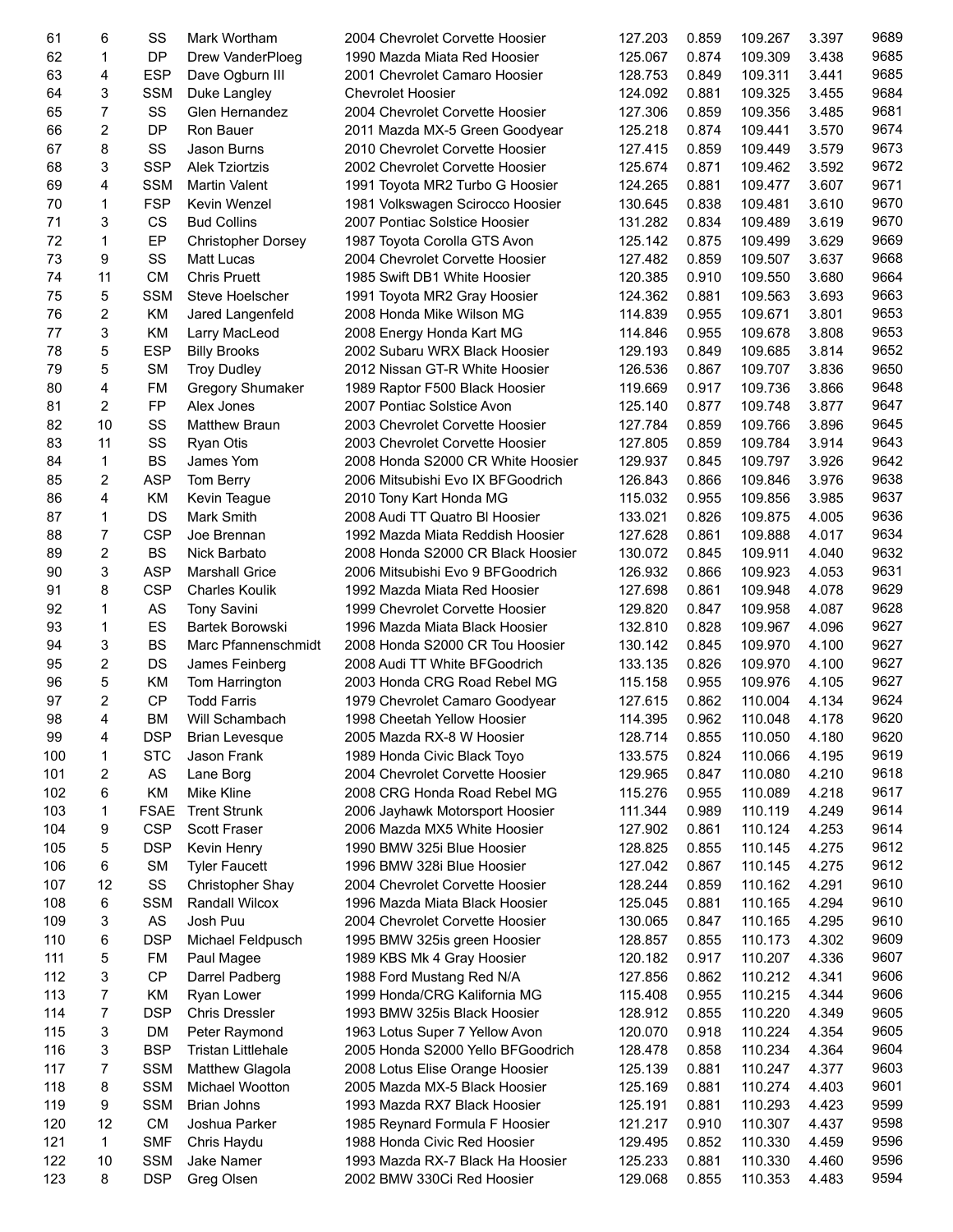| 124 | 6              | <b>ESP</b>  | <b>Kit Gauthier</b>       | 2012 Ford Mustang Boss Hoosier       | 129.986 | 0.849 | 110.358 | 4.488 | 9593 |
|-----|----------------|-------------|---------------------------|--------------------------------------|---------|-------|---------|-------|------|
| 125 | 10             | <b>CSP</b>  | Jim Mclaughlan            | 1990 Mazda Miata Red Hoosier         | 128.214 | 0.861 | 110.392 | 4.522 | 9590 |
| 126 | 4              | CS          | Eric Kriemelmeyer         | 2007 Pontiac Soltice R Hoosier       | 132.389 | 0.834 | 110.412 | 4.542 | 9589 |
| 127 | 6              | <b>XP</b>   | Marc Osgood               | 2005 Honda S2000 Black Avon          | 122.594 | 0.901 | 110.457 | 4.587 | 9585 |
| 128 | 1              | <b>BSPL</b> | Amanda Hahn               | 2008 Honda S2000 CR The Hoosier      | 128.748 | 0.858 | 110.466 | 4.595 | 9584 |
| 129 | $\overline{7}$ | <b>ESP</b>  | Dave Heinrich             | 2012 Ford Boss Mustang Hoosier       | 130.117 | 0.849 | 110.469 | 4.599 | 9584 |
| 130 | 4              | <b>BSP</b>  | Lee Piccione              | 1995 BMW M3 Violet Hoosier           | 128.822 | 0.858 | 110.529 | 4.659 | 9578 |
| 131 | 4              | <b>AS</b>   | <b>Brian Coulson</b>      | 1999 Chevrolet Calvette Hoosier      | 130.507 | 0.847 | 110.539 | 4.669 | 9578 |
| 132 | 2              | <b>FSAE</b> | Christopher Moulcker      | 2013 UTA Blue Hoosier                | 111.785 | 0.989 | 110.555 | 4.685 | 9576 |
| 133 | 3              | <b>FP</b>   | Garrett Molzer            | 2000 Honda S2000 Franke Avon         | 126.069 | 0.877 | 110.563 | 4.692 | 9576 |
| 134 | 9              | <b>DSP</b>  | David Jobusch             | 1993 BMW 325is Red Hoosier           | 129.352 | 0.855 | 110.596 | 4.726 | 9573 |
| 135 | 4              | <b>BS</b>   | Ryan Clark                | 2008 Honda S2000 CR Blue Hoosier     | 130.884 | 0.845 | 110.597 | 4.727 | 9573 |
| 136 | 4              | FP          | Chris Raglin              | 2007 Pontiac Solstice Avon           | 126.110 | 0.877 | 110.598 | 4.728 | 9573 |
| 137 | 4              | <b>SSP</b>  | Steve Lau                 | 2011 Porsche GT3RS Grey Hoosier      | 126.979 | 0.871 | 110.599 | 4.728 | 9572 |
| 138 | 6              | FM          | Scott Nardin              | 1995 F-500 KBS MK7 Orange Hoosier    | 120.622 | 0.917 | 110.610 | 4.740 | 9571 |
| 139 | 11             | <b>SSM</b>  | David de Regt             | 2005 Mazda Miata Black Hoosier       | 125.564 | 0.881 | 110.622 | 4.751 | 9570 |
| 140 | 5              | <b>BS</b>   | <b>Vivek Goel</b>         | 2008 Honda S2000 CR Black Hoosier    | 130.926 | 0.845 | 110.632 | 4.762 | 9570 |
| 141 | 5              | CS          | Joseph Barbato            | 2009 Nissan 370Z Black Hoosier       | 132.673 | 0.834 | 110.649 | 4.779 | 9568 |
| 142 | 2              | <b>FSP</b>  | Geoffrey Zimmer           | 1977 Volkswagen Rabbit Hoosier       | 132.042 | 0.838 | 110.651 | 4.781 | 9568 |
| 143 | 8              | KM          | Shawn Hill                | 2008 Mike Wilson Honda MG            | 115.920 | 0.955 | 110.704 | 4.833 | 9563 |
| 144 | 6              | CS          | <b>Eric Prill</b>         | 2006 Pontiac Solstice Hoosier        | 132.851 | 0.834 | 110.798 | 4.928 | 9555 |
| 145 | 8              | <b>ESP</b>  | Samuel Krauss             | 1995 Eagle Talon TSi A Hoosier       | 130.534 | 0.849 | 110.823 | 4.953 | 9553 |
| 146 | 1              | <b>STS</b>  | David Whitener            | 1988 Honda CRX Blue Toyo             | 133.704 | 0.829 | 110.841 | 4.971 | 9552 |
| 147 | 5              | FP          | Henry Bjoin               | 1998 BMW 328is Yellow Avon           | 126.433 | 0.877 | 110.882 | 5.011 | 9548 |
| 148 | $\overline{7}$ | <b>FM</b>   | Gary Kramar               | 2007 Zink F500 Blue Hoosier          | 120.921 | 0.917 | 110.885 | 5.014 | 9548 |
| 149 | 13             | SS          | Dan Ireland               | 2012 Chevrolet Grand Sport Hoosier   | 129.108 | 0.859 | 110.904 | 5.033 | 9546 |
| 150 | $\mathbf{1}$   | <b>JB</b>   | Trey White                | 1995 Invader Kart Blue MG            | 131.749 | 0.842 | 110.933 | 5.062 | 9544 |
| 151 | $\overline{2}$ | <b>STC</b>  | Kinch Reindl              | 1989 Honda Civic Si White Toyo       | 134.630 | 0.824 | 110.935 | 5.065 | 9543 |
| 152 | $\overline{7}$ | <b>XP</b>   | Teresa Neidel-McKee       | 1993 Mazda RX-7 Grabber Avon         | 123.126 | 0.901 | 110.937 | 5.066 | 9543 |
| 153 | 1              | <b>FS</b>   | <b>Brian Burdette</b>     | 2012 Ford Mustang GT C Hoosier       | 133.674 | 0.830 | 110.949 | 5.079 | 9542 |
| 154 | 3              | <b>FSP</b>  | Tim White                 | 1977 Volkswagen Wabbit Hoosier       | 132.406 | 0.838 | 110.956 | 5.086 | 9542 |
| 155 | 4              | DM          | Steven Goldine            | 2001 Caterham Superlight Avon        | 120.891 | 0.918 | 110.978 | 5.108 | 9540 |
| 156 | 1              | <b>SSML</b> | Kyung Wootton             | 2005 Mazda MX-5 Black Hoosier        | 125.971 | 0.881 | 110.980 | 5.110 | 9540 |
| 157 | 5              | AS          | Paul Brown                | 2000 Chevrolet Corvette Hoosier      | 131.035 | 0.847 | 110.987 | 5.116 | 9539 |
| 158 | 2              | FS          | Kevin Youngers            | 2012 Ford Mustang GT W Hoosier       | 133.737 | 0.830 | 111.002 | 5.131 | 9538 |
| 159 | 6              | <b>BS</b>   | <b>Ricky Crow</b>         | 2008 Honda S2000 CR Ape Hoosier      | 131.363 | 0.845 | 111.002 | 5.131 | 9538 |
| 160 | $\overline{7}$ | <b>SM</b>   | <b>Ben Martinez</b>       | 1985 Ford XR4ti White Hoosier        | 128.057 | 0.867 | 111.025 | 5.155 | 9536 |
| 161 | 5              | BM          | Jim Garry                 | 1998 Cheetah SR1 Yellow Hoosier      | 115.422 | 0.962 | 111.036 | 5.166 | 9535 |
| 162 | 7              | CS          | Kenneth Baker             | 2007 Mazda MX-5 Red Hoosier          | 133.145 | 0.834 | 111.043 | 5.173 | 9534 |
| 163 | 3              | DP          | Keith Brown               | 1990 Mazda Miata Orange Avon         | 127.142 | 0.874 | 111.122 | 5.252 | 9527 |
| 164 | 2              | <b>SMF</b>  | Andy Hollis               | 1989 Honda OneLapCRX White Hoosier   | 130.436 | 0.852 | 111.131 | 5.261 | 9527 |
| 165 | 7              | BS          | Justin Lau                | 2008 Honda S2000 CR Black Hoosier    | 131.531 | 0.845 | 111.144 | 5.273 | 9526 |
| 166 | 4              | <b>CP</b>   | <b>Robert Lewis</b>       | 1965 Ford Mustang Black Hoosier      | 128.965 | 0.862 | 111.168 | 5.297 | 9523 |
| 167 | 1              | HS          | Greg Reno                 | 2010 Mini Cooper White Hoosier       | 138.276 | 0.804 | 111.174 | 5.304 | 9523 |
| 168 | 1              | <b>RTAD</b> | Ron Williams              | 2008 Audi TT Silver BFGoodrich       | 138.144 | 0.805 | 111.206 | 5.336 | 9520 |
| 169 | 3              | FS          | <b>Mark Snell</b>         | 2008 BMW M3 Interlagos Hoosier       | 133.992 | 0.830 | 111.213 | 5.343 | 9520 |
| 170 | 13             | <b>CM</b>   | <b>Robert Qualkinbush</b> | 1990 Adams Aero Solo Vee Avon        | 122.254 | 0.910 | 111.251 | 5.381 | 9516 |
| 171 | 9              | <b>ESP</b>  | <b>Britt Dollmeyer</b>    | 2006 Ford Mustang GT Yellow Hoosier  | 131.040 | 0.849 | 111.253 | 5.383 | 9516 |
| 172 | 4              | <b>ASP</b>  | <b>Bill Rogerson</b>      | 2006 Subaru STI Pewter BFGoodrich    | 128.468 | 0.866 | 111.253 | 5.383 | 9516 |
| 173 | 2              | <b>STS</b>  | <b>Eric Stoltz</b>        | 1992 Mazda Miata Red Toyo            | 134.219 | 0.829 | 111.268 | 5.398 | 9515 |
| 174 | 4              | <b>FSP</b>  | Mike Burgess              | 1980 Volkswagen Rabbit Hoosier       | 132.841 | 0.838 | 111.321 | 5.450 | 9510 |
| 175 | 10             | <b>ESP</b>  | John Hogan                | 2011 Ford Mustang Blue Hoosier       | 131.121 | 0.849 | 111.322 | 5.451 | 9510 |
| 176 | 9              | KM          | <b>Blair Reid</b>         | 2004 Honda GP Kart Honda MG          | 116.575 | 0.955 | 111.329 | 5.459 | 9510 |
| 177 | 3              | <b>STS</b>  | lan Baker                 | 1988 Honda CRX Si Blue/ Toyo         | 134.295 | 0.829 | 111.331 | 5.461 | 9510 |
| 177 | 1              | <b>STX</b>  | Jeff Hurst                | 2004 Mazda RX-8 Black Toyo           | 134.620 | 0.827 | 111.331 | 5.461 | 9510 |
| 179 | 4              | FS          | Dennis Healy              | 2012 Ford Mustang GT W Hoosier       | 134.145 | 0.830 | 111.340 | 5.470 | 9509 |
| 180 | 4              | <b>STS</b>  | Andrew Canak              | 1991 Mazda Miata Blue Toyo           | 134.329 | 0.829 | 111.359 | 5.489 | 9507 |
| 181 | 3              | <b>STC</b>  | Jeff Wong                 | 1991 Honda Civic Si Black Toyo       | 135.161 | 0.824 | 111.373 | 5.502 | 9506 |
| 182 | 11             | <b>ESP</b>  | David Feighner            | 1995 Ford Mustang White Hoosier      | 131.193 | 0.849 | 111.383 | 5.512 | 9505 |
| 183 | 8              | <b>SM</b>   | Martin Kriz               | 2006 Subaru WRX STi Green BFGoodrich | 128.482 | 0.867 | 111.394 | 5.523 | 9504 |
| 184 | 1              | STU         | Geoff Clark               | 2006 Mitsubishi Evo Dunlop           | 131.680 | 0.846 | 111.401 | 5.531 | 9504 |
| 185 | 8              | CS          | Chris Carmenini           | 2007 Mazda RX-8 Blue Hoosier         | 133.577 | 0.834 | 111.403 | 5.533 | 9503 |
| 186 | 5              | <b>ASP</b>  | Jeremy Foley              | 2006 Mitsubishi Evo 9 BFGoodrich     | 128.646 | 0.866 | 111.407 | 5.537 | 9503 |
|     |                |             |                           |                                      |         |       |         |       |      |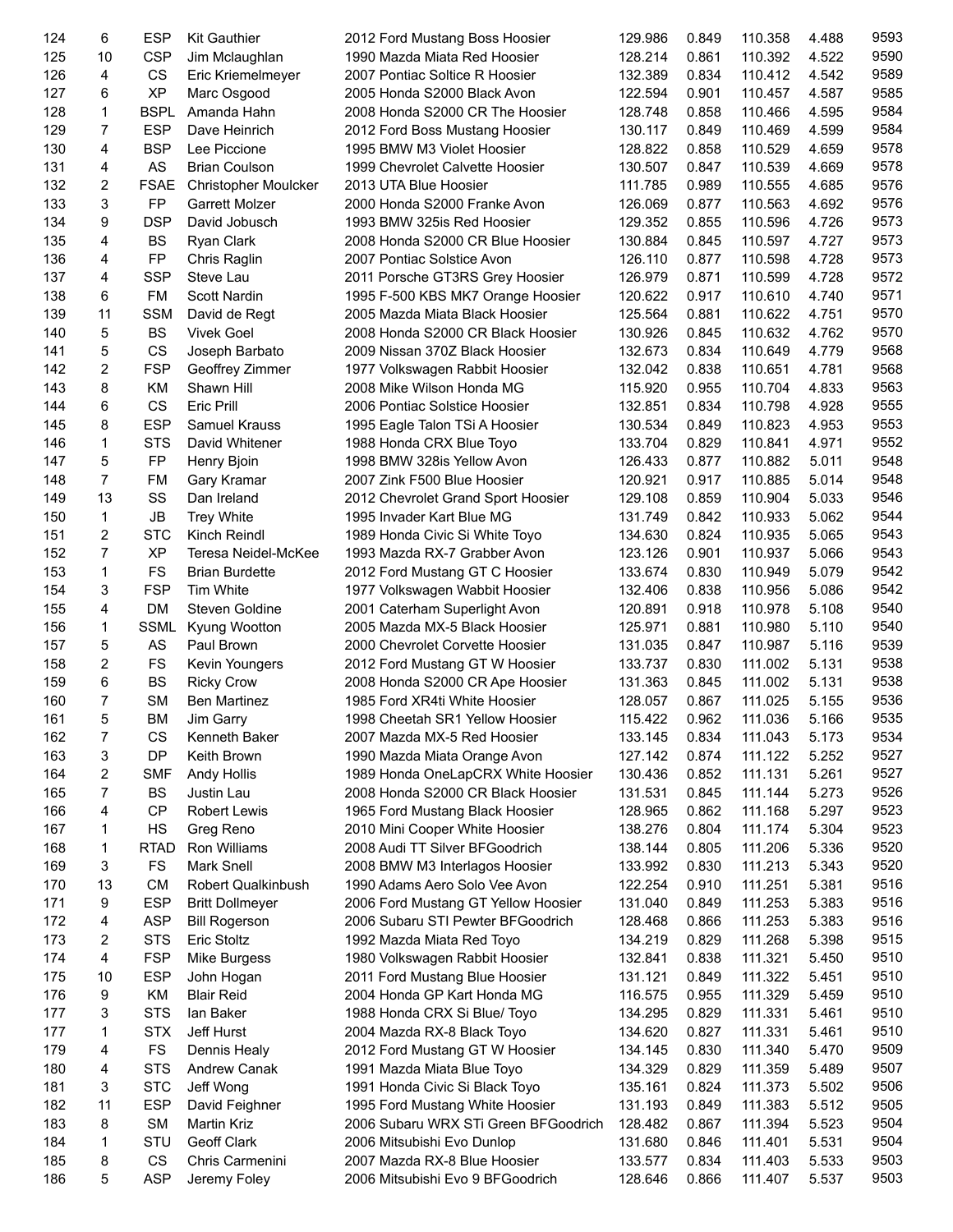| 187 | 5              | <b>BSP</b>  | Daniel Stainback        | 2002 Honda S2000 Yellow Hoosier      | 129.863 | 0.858 | 111.422 | 5.552 | 9502 |
|-----|----------------|-------------|-------------------------|--------------------------------------|---------|-------|---------|-------|------|
| 188 | 5              | <b>STS</b>  | <b>Kraig Klippel</b>    | 1992 Mazda Miata Red Toyo            | 134.431 | 0.829 | 111.443 | 5.573 | 9500 |
| 189 | 8              | FM          | Jeff Blumenthal         | 1995 KBS Mk7 Orange Hoosier          | 121.557 | 0.917 | 111.468 | 5.597 | 9498 |
| 190 | 14             | <b>CM</b>   | Douglas Wille           | 1986 Swift DB-1 Yellow Hoosier       | 122.502 | 0.910 | 111.477 | 5.606 | 9497 |
| 191 | 5              | <b>SSP</b>  | <b>Monty Pack</b>       | 2011 Porsche GT3 RS Gray Hoosier     | 128.003 | 0.871 | 111.491 | 5.620 | 9496 |
| 192 | 2              | ES          | <b>Hubert Borowski</b>  | 1996 Mazda Miata Black Hoosier       | 134.662 | 0.828 | 111.500 | 5.630 | 9495 |
| 193 | $\overline{c}$ | <b>STX</b>  | <b>Andrew Pallotta</b>  | 2013 Scion FR-S Red Hankook          | 134.846 | 0.827 | 111.518 | 5.648 | 9494 |
| 194 | 5              | <b>CP</b>   | Jeff Stroh              | 1979 Chevrolet Camaro Goodyear       | 129.381 | 0.862 | 111.526 | 5.656 | 9493 |
| 195 | 14             | SS          | <b>Brian Conners</b>    | 2004 Chevrolet Corvette Hoosier      | 129.868 | 0.859 | 111.557 | 5.686 | 9490 |
| 196 | 9              | <b>FM</b>   | Craig Hudson            | 1997 Red Devil Black Hoosier         | 121.658 | 0.917 | 111.560 | 5.690 | 9490 |
| 197 | 3              | DS          | Craig Wilcox            | 2008 Audi TT Silver BFGoodrich       | 135.065 | 0.826 | 111.564 | 5.694 | 9490 |
| 198 | 9              | <b>SM</b>   | David Webb              | 2005 Mitsubishi Lancer Hoosier       | 128.682 | 0.867 | 111.567 | 5.697 | 9489 |
| 199 | 6              | <b>FP</b>   | Peter LeBlanc           | 2001 Porsche Boxster S Hoosier       | 127.234 | 0.877 | 111.584 | 5.714 | 9488 |
| 200 | 12             | <b>SSM</b>  | Dan Chadwick            | 1993 Mazda RX-7 Black Hoosier        | 126.658 | 0.881 | 111.586 | 5.715 | 9488 |
|     |                |             |                         |                                      |         |       |         |       | 9487 |
| 201 | 10             | KM          | Michael Casino          | 2008 CRG Honda Road Rebel MG         | 116.850 | 0.955 | 111.592 | 5.721 |      |
| 202 | 15             | SS          | Tom Kotzian             | 2004 Porsche GT3 Yellow Hoosier      | 129.911 | 0.859 | 111.594 | 5.723 | 9487 |
| 203 | 6              | <b>STS</b>  | Dave Montgomery         | 1988 Honda CRX Red Toyo              | 134.615 | 0.829 | 111.596 | 5.726 | 9487 |
| 204 | 11             | KM          | Eric Nelson             | 2003 CRG Road Rebel Honda MG         | 116.858 | 0.955 | 111.599 | 5.729 | 9487 |
| 205 | 6              | AS          | Don Slevin              | 1999 Chevrolet Corvette Hoosier      | 131.764 | 0.847 | 111.604 | 5.734 | 9486 |
| 206 | 12             | <b>ESP</b>  | <b>Brad Owen</b>        | 2006 Subaru WRX Orange Hoosier       | 131.495 | 0.849 | 111.639 | 5.769 | 9483 |
| 207 | 5              | <b>FSP</b>  | Justin Barbry           | 1991 Mazda 323 Black Hoosier         | 133.228 | 0.838 | 111.645 | 5.775 | 9483 |
| 208 | 10             | <b>SM</b>   | Chris Teague            | 1995 BMW M3 White Hoosier            | 128.783 | 0.867 | 111.655 | 5.784 | 9482 |
| 209 | 13             | <b>ESP</b>  | <b>Bob Anderson</b>     | 1998 Chevrolet Camaro Hoosier        | 131.514 | 0.849 | 111.655 | 5.785 | 9482 |
| 210 | 14             | <b>ESP</b>  | Justin Eckles           | 1998 Ford Mustang Cobra Hoosier      | 131.521 | 0.849 | 111.661 | 5.791 | 9481 |
| 211 | 11             | <b>SM</b>   | Mike Aversa             | 2000 Subaru Impreza 2.5RS BFGoodrich | 128.796 | 0.867 | 111.666 | 5.796 | 9481 |
| 212 | 15             | <b>ESP</b>  | Jon Simmons             | 1998 Ford Mustang Cobra Hoosier      | 131.529 | 0.849 | 111.668 | 5.798 | 9481 |
| 213 | 10             | FM          | <b>Bruce Schlaebitz</b> | 2005 Red Devil F500 Red Hoosier      | 121.782 | 0.917 | 111.674 | 5.804 | 9480 |
| 214 | $\mathbf{1}$   | GS          | Michael Moran           | 2003 Toyota Celica GT W Hoosier      | 136.893 | 0.816 | 111.705 | 5.834 | 9478 |
| 215 | $\overline{c}$ | GS          | Gordon Maciulewicz      | 2013 Ford Focus ST Tan Hoosier       | 136.897 | 0.816 | 111.708 | 5.838 | 9477 |
| 216 | $\overline{7}$ | AS          | Jerry Centanni          | 1999 Chevrolet Corvette Hoosier      | 131.897 | 0.847 | 111.717 | 5.846 | 9477 |
| 217 | 3              | <b>STX</b>  | <b>Clint Child</b>      | 2000 Acura Integra R BI Hankook      | 135.130 | 0.827 | 111.753 | 5.883 | 9474 |
| 218 | 4              | DS          | <b>Todd Kean</b>        | 2008 Mini Cooper S JCW BFGoodrich    | 135.332 | 0.826 | 111.784 | 5.914 | 9471 |
| 219 | 16             | SS          | David Green             | 2003 Chevrolet Corvette Hoosier      | 130.166 | 0.859 | 111.813 | 5.942 | 9469 |
| 220 | 6              | <b>BSP</b>  | Laurence Casey          | 1995 BMW M3 Purple Hoosier           | 130.322 | 0.858 | 111.816 | 5.946 | 9468 |
| 221 | 12             | <b>SM</b>   |                         | 2006 Subaru STI Gray BFGoodrich      | 128.974 | 0.867 | 111.820 | 5.950 | 9468 |
| 222 | 6              | <b>ASP</b>  | David Wampler           |                                      |         |       | 111.827 |       | 9467 |
|     |                |             | Stan Whitney            | 2008 Porsche Cayman S Hoosier        | 129.130 | 0.866 |         | 5.956 |      |
| 223 | 6              | <b>FSP</b>  | Justin Mitchell         | 1991 Mazda 323 Black Hoosier         | 133.450 | 0.838 | 111.831 | 5.961 | 9467 |
| 224 | 17             | SS          | Aaron Ritch             | 2005 Porsche GT3 Carrera Hoosier     | 130.194 | 0.859 | 111.837 | 5.966 | 9467 |
| 225 | 10             | <b>DSP</b>  | Lee Michael             | 1993 BMW 325is Red Hoosier           | 130.814 | 0.855 | 111.846 | 5.976 | 9466 |
| 226 | 4              | <b>STX</b>  | Lance Keeley            | 2013 Scion FRS White Dunlop          | 135.243 | 0.827 | 111.846 | 5.976 | 9466 |
| 227 | 18             | SS          | <b>Grant Reeve</b>      | 2003 Corvette Z06 Black Hoosier      | 130.208 | 0.859 | 111.849 | 5.978 | 9466 |
| 228 | 19             | SS          | Scott McHugh            | 2002 Chevrolet Z06 Red Kumho         | 130.242 | 0.859 | 111.878 | 6.007 | 9463 |
| 229 | 15             | СM          | Krystal Lavender        | 1985 Van Diemen RF85 F Hoosier       | 122.945 | 0.910 | 111.880 | 6.010 | 9463 |
| 230 | 5              | DM          | Jeremy Ellerby          | 1994 Sprinto RC R Avon 1.4T          | 121.892 | 0.918 | 111.897 | 6.027 | 9461 |
| 231 | 20             | SS          | James Newman            | 2012 Chevrolet Corvette Hoosier      | 130.284 | 0.859 | 111.914 | 6.044 | 9460 |
| 232 | 5              | <b>STX</b>  | <b>Neal Tovsen</b>      | 1993 BMW 325is Green Dunlop          | 135.340 | 0.827 | 111.926 | 6.056 | 9459 |
| 233 | 11             | <b>CSP</b>  | Chris Robbins           | 2006 Mazda MX-5 White Hoosier        | 130.001 | 0.861 | 111.931 | 6.060 | 9459 |
| 234 | 11             | FM          | <b>Chris Mosley</b>     | 2012 Beelzebub Yellow Hoosier        | 122.065 | 0.917 | 111.934 | 6.063 | 9458 |
| 235 | 7              | FP          | <b>Rick Martinez</b>    | 1972 Datsun Z Grey Hoosier           | 127.664 | 0.877 | 111.961 | 6.091 | 9456 |
| 236 | 12             | KM          | Keith Roberts           | 2001 Tony Kart Mitox MG              | 117.244 | 0.955 | 111.968 | 6.098 | 9455 |
| 237 | 11             | <b>DSP</b>  | Stephen Jones           | 1995 BMW 325is Black Hoosier         | 130.969 | 0.855 | 111.978 | 6.108 | 9455 |
| 238 | 3              | GS          | Andy Thomas             | 2003 Toyota Celica White Hoosier     | 137.239 | 0.816 | 111.987 | 6.117 | 9454 |
| 239 | 1              | <b>FSPL</b> | Lisa Krueger-Burgess    | 1980 Volkswagen Rabbit Hoosier       | 133.643 | 0.838 | 111.993 | 6.122 | 9453 |
| 240 | 13             | KM          | Christian Hubbell       | 2008 Energy Honda Kart MG            | 117.279 | 0.955 | 112.001 | 6.131 | 9453 |
| 241 | 2              | HS          | Tim Carritte            | 2012 Mini Cooper Red Hoosier         | 139.312 | 0.804 | 112.007 | 6.136 | 9452 |
| 242 | 8              | <b>XP</b>   | Matt Ellam              | 1972 Mazda RX3 White Avon            | 124.349 | 0.901 | 112.038 | 6.168 | 9449 |
| 243 | 4              | DP          | Victor Livengood        | 2011 Mazda MX5 Green Goodyear        | 128.191 | 0.874 | 112.039 | 6.169 | 9449 |
| 244 | 12             | <b>CSP</b>  | Cory Tomoyasu           | 1999 Mazda 10AE Miata B Hoosier      | 130.131 | 0.861 | 112.043 | 6.172 | 9449 |
| 245 | 9              | CS          | Mark Labbancz           | 2009 Nissan 370Z Black Hoosier       | 134.355 | 0.834 | 112.052 | 6.182 | 9448 |
| 246 | 1              | <b>STR</b>  | <b>Brian Peters</b>     | 2003 Nissan 350Z Silver Hankook      | 133.576 | 0.839 | 112.070 | 6.200 | 9447 |
| 247 | 21             | SS          | Kent Weaver             | 2002 Chevrolet Corvette Hoosier      | 130.490 | 0.859 | 112.091 | 6.221 | 9445 |
| 248 | 16             | <b>ESP</b>  | Mark Walker             | 2002 Chevrolet Camaro Hoosier        | 132.037 | 0.849 | 112.099 | 6.229 | 9444 |
|     |                |             |                         |                                      |         |       |         |       | 9444 |
| 249 | 6              | <b>STX</b>  | Jeff Stuart             | 1993 BMW 325i White BFGoodrich       | 135.553 | 0.827 | 112.102 | 6.232 |      |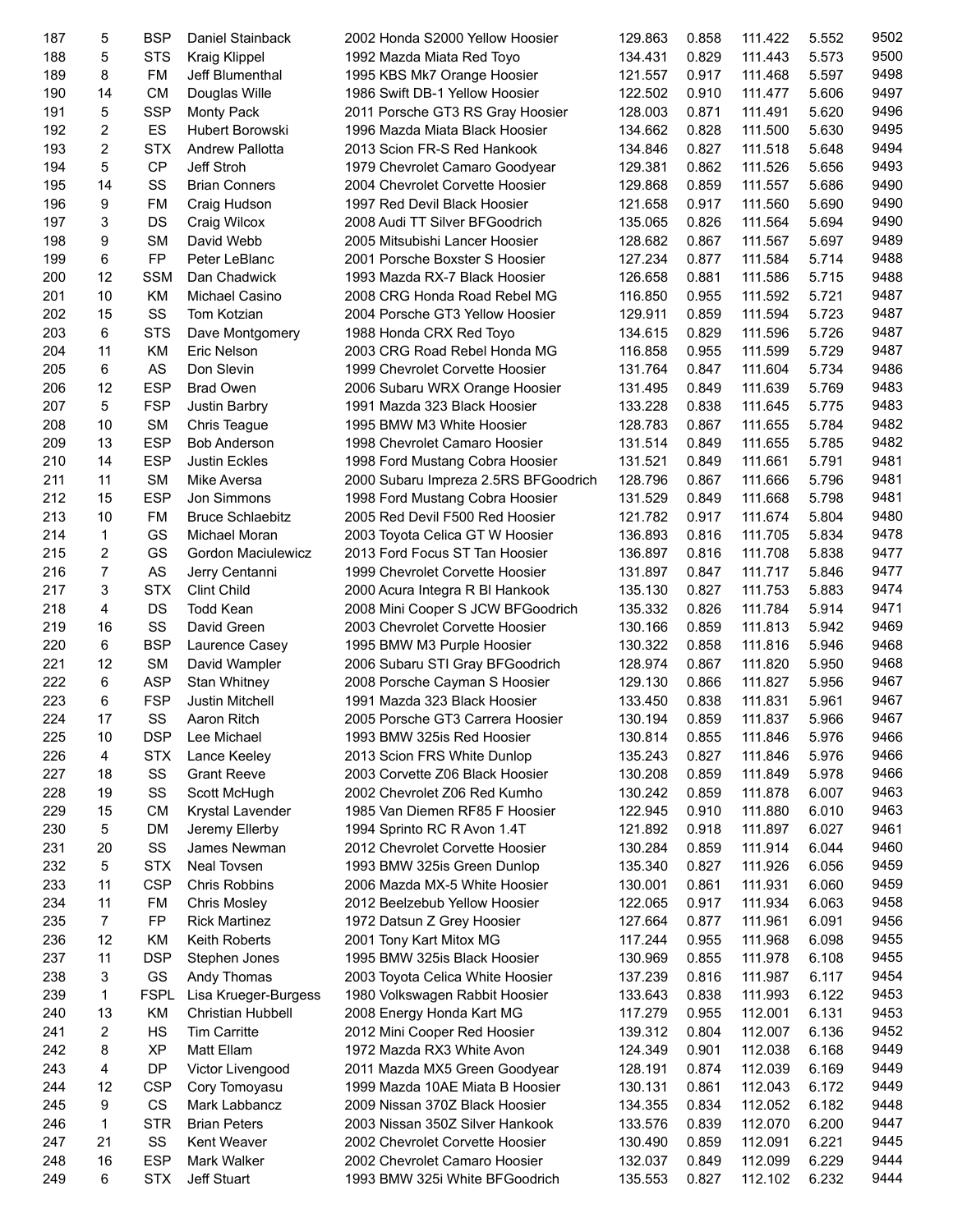| 250 | 6  | ВM          | Daniel Stone                  | 1976 LeGrand Mk18 Blue Hoosier                          | 116.543 | 0.962 | 112.114 | 6.244 | 9443 |
|-----|----|-------------|-------------------------------|---------------------------------------------------------|---------|-------|---------|-------|------|
| 251 | 2  | <b>RTAD</b> | <b>Rusty English</b>          | 2011 Subaru WRX Cone BI Dunlop                          | 139.281 | 0.805 | 112.121 | 6.251 | 9442 |
| 252 | 2  | STU         | Josh Luster                   | 2006 Subaru Sti White BFGoodrich                        | 132.546 | 0.846 | 112.134 | 6.264 | 9441 |
| 253 | 8  | FP          | Jay Storm                     | 1996 Subaru Impreza BI Hoosier                          | 127.875 | 0.877 | 112.146 | 6.276 | 9440 |
| 254 | 8  | <b>BS</b>   | Tim Kong                      | 2008 Honda S2000 CR Black Hoosier                       | 132.731 | 0.845 | 112.158 | 6.287 | 9439 |
| 255 | 14 | KM          | Mike McClintock               | 1999 Tonykart/Yamaha MG                                 | 117.468 | 0.955 | 112.182 | 6.312 | 9437 |
| 256 | 7  | <b>STX</b>  | <b>Bart Hockerman</b>         | 2013 Subaru BRZ WRB Dunlop                              | 135.657 | 0.827 | 112.188 | 6.318 | 9437 |
| 257 | 6  | <b>SSP</b>  | Yury Kholondyrev              | 2006 Lotus Elise Hoosier                                | 128.811 | 0.871 | 112.194 | 6.324 | 9436 |
| 258 | 7  | <b>SSP</b>  | <b>Courtney Cormier</b>       | 2006 Chevrolet Z06 Yellow BFGoodrich                    | 128.821 | 0.871 | 112.203 | 6.333 | 9436 |
| 259 | 5  | FS          | Michael Wood                  | 2007 Ford Shelby GT White Hoosier                       | 135.187 | 0.830 | 112.205 | 6.335 | 9435 |
| 260 | 9  | FP          | Federico del Toro             | 2001 Porsche Boxster S Hoosier                          | 127.956 | 0.877 | 112.217 | 6.347 | 9434 |
| 261 | 7  | <b>FSP</b>  | Sir Van Townsend              | 1987 Chevrozuki Piece Hoosier                           | 133.919 | 0.838 | 112.224 | 6.354 | 9434 |
| 262 | 10 | FP          | Bryan Hayes                   | 2000 Honda S2000 Franke Avon                            | 127.990 | 0.877 | 112.247 | 6.377 | 9432 |
| 263 | 15 | <b>KM</b>   | Alan Sheidler                 | 1996 Honda Renspeed Blue MG                             | 117.551 | 0.955 | 112.261 | 6.391 | 9431 |
| 264 | 3  | <b>SMF</b>  |                               | 1995 Honda Civic Si Red Hoosier                         | 131.764 | 0.852 | 112.263 | 6.393 | 9431 |
| 265 | 1  | <b>STSL</b> | Mike Forsythe<br>Kim Whitener |                                                         |         | 0.829 | 112.279 | 6.409 | 9429 |
|     |    |             |                               | 1988 Honda CRX Blue Toyo                                | 135.439 |       |         |       |      |
| 266 | 6  | CP          | John Bradbury                 | 1987 Ford Thunderbird Hoosier                           | 130.278 | 0.862 | 112.300 | 6.429 | 9427 |
| 267 | 3  | <b>RTAD</b> | <b>Emanuel Martin</b>         | 2013 Subaru WRX Silver BFGoodrich                       | 139.505 | 0.805 | 112.302 | 6.431 | 9427 |
| 268 | 12 | <b>DSP</b>  | Doug Young                    | 1995 BMW 325is Green Hoosier                            | 131.377 | 0.855 | 112.327 | 6.457 | 9425 |
| 269 | 2  | <b>STR</b>  | Colin Fiedler                 | 2008 Honda S2000 Chican Dunlop                          | 133.886 | 0.839 | 112.330 | 6.460 | 9425 |
| 270 | 4  | <b>STC</b>  | Morgan Trotter                | 1989 Honda Civic Si White Toyo                          | 136.333 | 0.824 | 112.338 | 6.468 | 9424 |
| 271 | 1  | <b>RTFG</b> | Adam Barber                   | 2005 Dodge Neon Orange BFGoodrich                       | 141.135 | 0.796 | 112.343 | 6.473 | 9424 |
| 272 | 2  | GP          | <b>Bryan Rawlins</b>          | 1987 Honda CRX Yellow Hoosier                           | 132.169 | 0.850 | 112.344 | 6.473 | 9424 |
| 273 | 17 | <b>ESP</b>  | Tim Bergstrom                 | 2006 Ford Mustang Yellow Hoosier                        | 132.334 | 0.849 | 112.352 | 6.481 | 9423 |
| 274 | 22 | SS          | Michael Figliolia             | 2012 Chevrolet Corvette                                 | 130.815 | 0.859 | 112.370 | 6.500 | 9422 |
| 275 | 10 | CS          | <b>Kevin Schultz</b>          | 2007 Mazda MX5 Red Hoosier                              | 134.737 | 0.834 | 112.371 | 6.501 | 9422 |
| 276 | 11 | CS          | Craig Marhefka                | 2009 Nissan 370Z Yellow Hoosier                         | 134.766 | 0.834 | 112.395 | 6.525 | 9419 |
| 277 | 7  | <b>ASP</b>  | <b>Blanton Payne</b>          | 2006 Mitsubishi Evo 9 BFGoodrich                        | 129.802 | 0.866 | 112.409 | 6.538 | 9418 |
| 278 | 6  | <b>FS</b>   | Casey Weiss                   | 2013 Ford Mustang GT G Hoosier                          | 135.453 | 0.830 | 112.426 | 6.556 | 9417 |
| 279 | 1  | <b>CSPL</b> | <b>Sue Eckles</b>             | 1994 Mazda Miata White Hoosier                          | 130.580 | 0.861 | 112.429 | 6.559 | 9417 |
| 280 | 7  | <b>FS</b>   | Robert Gosda                  | 2007 Ford Mustang GT B Hoosier                          | 135.467 | 0.830 | 112.438 | 6.567 | 9416 |
| 281 | 16 | <b>KM</b>   | Marc Segal                    | 2012 Honda Zanardi/KZ1 MG                               | 117.757 | 0.955 | 112.458 | 6.588 | 9414 |
| 282 | 8  | AS          | Matt Murray                   | 2011 BMW 1M Coupe White Hoosier                         | 132.783 | 0.847 | 112.467 | 6.597 | 9413 |
| 283 | 9  | <b>BS</b>   | <b>Todd Cochran</b>           | 2004 Honda S2000 Silver Hoosier                         | 133.113 | 0.845 | 112.480 | 6.610 | 9412 |
| 284 | 7  | <b>STS</b>  | Gerry Terranova               | 1988 Honda CRX Si Blue Toyo                             | 135.683 | 0.829 | 112.481 | 6.611 | 9412 |
| 285 | 8  | <b>STX</b>  | Corey Ridgick                 | 2013 Subaru BRZ Blue Hankook                            | 136.028 | 0.827 | 112.495 | 6.625 | 9411 |
| 286 | 7  | <b>CP</b>   | <b>Chris Miller</b>           | 1979 Ford Mustang Turbo Hoosier                         | 130.518 | 0.862 | 112.507 | 6.636 | 9410 |
| 287 | 3  | ES          | Greg Janulis                  | 1994 Mazda Miata Red Hoosier                            | 135.883 | 0.828 | 112.511 | 6.641 | 9410 |
|     |    |             |                               |                                                         | 134.263 |       |         |       | 9410 |
| 288 | 8  | <b>FSP</b>  | Mark Sommer                   | 1983 Volkswagen Rabbit Hoosier                          |         | 0.838 | 112.512 | 6.642 |      |
| 289 | 2  | <b>SSML</b> |                               | Beth McClure-Strelnieks 1993 Mazda RX-7 R1 20BT Hoosier | 127.724 | 0.881 | 112.525 | 6.654 | 9409 |
| 290 | 5  | DP          | Sam Henry                     | 1994 Mazda Miata Blue Avon                              | 128.750 | 0.874 | 112.528 | 6.657 | 9408 |
| 291 | 1  | <b>ASPL</b> | <b>Christine Grice</b>        | 2006 Mitsubishi Evo IX BFGoodrich                       | 129.940 | 0.866 | 112.528 | 6.658 | 9408 |
| 292 | 1  | <b>FML</b>  | Tonya Langley                 | 2013 Dig It Special Hoosier                             | 122.716 | 0.917 | 112.531 | 6.660 | 9408 |
| 293 | 6  | DP          | Greg Meier                    | 2000 Toyota 2000 MR-S Y Avon                            | 128.764 | 0.874 | 112.540 | 6.669 | 9407 |
| 294 | 9  | AS          | Jeff Jacobs                   | 1999 Chevrolet Corvette Hoosier                         | 132.878 | 0.847 | 112.548 | 6.677 | 9407 |
| 295 | 7  | <b>BSP</b>  | <b>Frank Likert</b>           | 2005 Mazda MSMiata Flat Hoosier                         | 131.180 | 0.858 | 112.552 | 6.682 | 9406 |
| 296 | 9  | <b>XP</b>   | Vitek Boruvka                 | 2006 Mazda MX-5 Blue Avon                               | 124.941 | 0.901 | 112.572 | 6.701 | 9405 |
| 297 | 2  | <b>RTFH</b> | Jack Burns                    | 2013 Mini Cooper Silver Dunlop                          | 143.650 | 0.784 | 112.622 | 6.751 | 9401 |
| 298 | 18 | <b>ESP</b>  | Ivan Rouzanov                 | 2012 Ford Boss 302 Orange Hoosier                       | 132.653 | 0.849 | 112.622 | 6.752 | 9400 |
| 299 | 19 | <b>ESP</b>  | David Ogburn Jr.              | 2001 Chevrolet Camaro Hoosier                           | 132.654 | 0.849 | 112.623 | 6.753 | 9400 |
| 300 | 23 | SS          | Randy Pearson                 | 2008 Chevrolet Corvette Hoosier                         | 131.116 | 0.859 | 112.629 | 6.758 | 9400 |
| 301 | 24 | SS          | R Petschauer                  | 2004 Porsche GT3 Gray Hoosier                           | 131.117 | 0.859 | 112.630 | 6.759 | 9400 |
| 302 | 6  | DM          | Norman Beaver                 | 1979 Caterham 7 Green Avon                              | 122.709 | 0.918 | 112.647 | 6.777 | 9398 |
| 303 | 3  | GP          | Johnny Rose                   | 1987 Honda CRX Yellow Hoosier                           | 132.530 | 0.850 | 112.651 | 6.780 | 9398 |
| 304 | 8  | CP          | Scott Lewis                   | 1997 Chevrolet Camaro Hoosier                           | 130.689 | 0.862 | 112.654 | 6.784 | 9398 |
| 305 | 3  | НS          | Nick Babin                    | 2012 Mini Cooper Green Hoosier                          | 140.139 | 0.804 | 112.672 | 6.801 | 9396 |
| 306 | 7  | BM          | John Engstrom                 | 2013 Lamm MkIV Black Hoosier                            | 117.132 | 0.962 | 112.681 | 6.811 | 9396 |
| 307 | 7  | DM          | Bryan Packingham              | 2008 Sprinto GC1 Green Avon                             | 122.756 | 0.918 | 112.690 | 6.820 | 9395 |
| 308 | 1  | <b>SML</b>  | Laurie Hyman                  | 2012 Nissan GT-R White Hoosier                          | 129.988 | 0.867 | 112.700 | 6.829 | 9394 |
| 309 | 9  | CP          | Kurt Janish                   | 1995 Pontiac Trans Am Goodyear                          | 130.746 | 0.862 | 112.703 | 6.833 | 9394 |
| 310 | 8  | <b>BSP</b>  | <b>Guy Ankeny</b>             | 2005 Honda S2000 Yellow BFGoodrich                      | 131.371 | 0.858 | 112.716 | 6.846 | 9393 |
| 311 | 5  | <b>STC</b>  | Chang Ho Kim                  | 1989 Honda Civic Si White Toyo                          | 136.796 | 0.824 | 112.720 | 6.850 | 9392 |
| 312 | 2  | EP          | Jeremy Briggs                 | 2002 Acura RSX Type S F Avon                            | 128.830 | 0.875 | 112.726 | 6.856 | 9392 |
|     |    |             |                               |                                                         |         |       |         |       |      |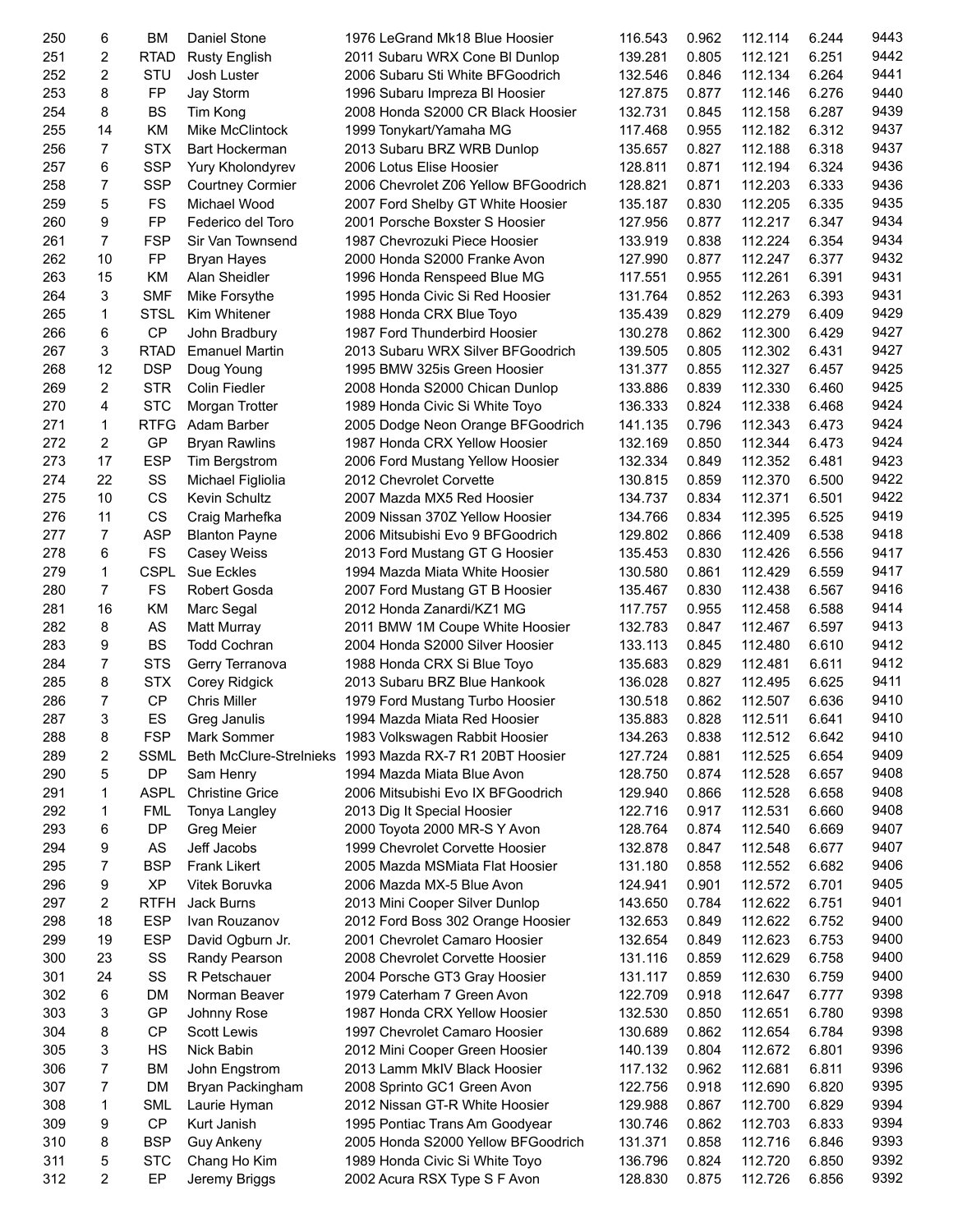| 313 | 20             | ESP         | Eric Thompson          | 1998 Chevrolet Camaro Hoosier                             | 132.778 | 0.849 | 112.729 | 6.858 | 9392 |
|-----|----------------|-------------|------------------------|-----------------------------------------------------------|---------|-------|---------|-------|------|
| 314 | 4              | GS          | Jonathan Rogers        | 2005 Dodge SRT-4 ACR B Hoosier                            | 138.155 | 0.816 | 112.734 | 6.864 | 9391 |
| 315 | 9              | <b>STX</b>  | Preston Jordan         | 2008 Subaru Impreza WR BFGoodrich                         | 136.319 | 0.827 | 112.736 | 6.866 | 9391 |
| 316 | 5              | GS          | Christopher Grayson    | 2013 Ford Focus ST Yellow Hoosier                         | 138.184 | 0.816 | 112.758 | 6.888 | 9389 |
| 317 | 3              | STU         | John Hale              | 2006 Subaru WRX STI Evi BFGoodrich                        | 133.287 | 0.846 | 112.761 | 6.891 | 9389 |
| 318 | 13             | <b>CSP</b>  | Harry Aro              | 1995 Mazda Miata Red Hoosier                              | 130.966 | 0.861 | 112.762 | 6.891 | 9389 |
| 319 | 14             | <b>CSP</b>  | Raleigh Boreen         | 1996 Mazda Miata Red Hoosier                              | 130.994 | 0.861 | 112.786 | 6.915 | 9387 |
| 320 | $\mathbf{1}$   | <b>JA</b>   | Kevin Jung             | 2011 Tony Kart Green MG                                   | 128.321 | 0.879 | 112.794 | 6.924 | 9386 |
| 321 | 12             | <b>FM</b>   | <b>Scott Newton</b>    | 1997 Red Devil F500 Black Hoosier                         | 123.014 | 0.917 | 112.804 | 6.933 | 9385 |
| 322 | $\overline{c}$ | <b>CSPL</b> | Jodi Fordahl           | 2006 Mazda MX5 White Hoosier                              | 131.032 | 0.861 | 112.819 | 6.948 | 9384 |
| 323 | 4              | HS          | Ryan Leach             | 2012 Mini Cooper Sea Foam Hoosier                         | 140.322 | 0.804 | 112.819 | 6.948 | 9384 |
| 324 | 1              | CSL         | Learic Cramer          | 2009 Nissan 370Z Yellow Hoosier                           | 135.293 | 0.834 | 112.834 | 6.964 | 9383 |
| 325 | 13             | <b>DSP</b>  | Tom Pora               | 1995 BMW 325is Black Hoosier                              | 131.980 | 0.855 | 112.843 | 6.972 | 9382 |
| 326 | 8              | <b>FS</b>   | <b>Terry Baker</b>     | 2013 Ford Mustang Blue Hoosier                            | 135.956 | 0.830 | 112.843 | 6.973 | 9382 |
| 327 | 4              | <b>RTAD</b> | Tom Reynolds           | 2012 Subaru WRX Blue BFGoodrich                           | 140.186 | 0.805 | 112.850 | 6.979 | 9382 |
| 328 | 4              | ES          | Jim Malone             |                                                           |         | 0.828 |         | 7.003 | 9380 |
|     |                |             |                        | 1994 Mazda Miata Red Hoosier                              | 136.321 |       | 112.874 |       |      |
| 329 | 1              | <b>RTRC</b> | Michael Heinitz        | 2007 Mazda MX-5 Miata M BFGoodrich                        | 138.868 | 0.813 | 112.900 | 7.029 | 9377 |
| 330 | 3              | EP          | Dean Rindler           | 2002 Acura RSX Yellow Avon                                | 129.032 | 0.875 | 112.903 | 7.033 | 9377 |
| 331 | 1              | <b>ASL</b>  | Meredith Brown         | 2000 Chevrolet Corvette Hoosier                           | 133.309 | 0.847 | 112.913 | 7.042 | 9376 |
| 332 | 5              | <b>RTAD</b> | <b>Bob Smith</b>       | 2008 Audi TT White Dunlop                                 | 140.289 | 0.805 | 112.933 | 7.062 | 9375 |
| 333 | 25             | SS          | Bryan Schafer          | 2004 Chevrolet Corvette Hoosier                           | 131.473 | 0.859 | 112.935 | 7.065 | 9374 |
| 334 | 9              | <b>FS</b>   | <b>Mark Cornelius</b>  | 2012 Ford Mustang GT B Hoosier                            | 136.069 | 0.830 | 112.937 | 7.067 | 9374 |
| 335 | 8              | <b>STS</b>  | Mark McKnight          | 1988 Honda CRX Red Toyo                                   | 136.248 | 0.829 | 112.950 | 7.080 | 9373 |
| 336 | 6              | <b>STC</b>  | Josh Kolbach           | 1989 Honda Civic Black Toyo                               | 137.078 | 0.824 | 112.952 | 7.082 | 9373 |
| 337 | 5              | DS          | John LaRandeau         | 2008 Audi TT Quattro B Hoosier                            | 136.751 | 0.826 | 112.956 | 7.086 | 9373 |
| 338 | 26             | SS          | <b>Frank Wietharn</b>  | 2007 Chevrolet Corvette Hoosier                           | 131.498 | 0.859 | 112.957 | 7.086 | 9373 |
| 339 | 3              | <b>STR</b>  | Rob Rockefeller        | 2003 Honda S2000 Silver Hankook                           | 134.671 | 0.839 | 112.989 | 7.119 | 9370 |
| 340 | 1              | SSL         | <b>Shelly Monfort</b>  | 2012 Chevrolet Corvette Hoosier                           | 131.537 | 0.859 | 112.990 | 7.120 | 9370 |
| 341 | 4              | STU         |                        | Shane Chinonn-Rhoden 2006 Subaru WRX STi White BFGoodrich | 133.576 | 0.846 | 113.005 | 7.135 | 9369 |
| 342 | $\overline{7}$ | <b>STC</b>  | Stephen Murphy         | 1989 Honda Civic Si Toyo                                  | 137.148 | 0.824 | 113.010 | 7.140 | 9368 |
| 343 | 10             | <b>CP</b>   | Frank Stagnaro         | 1992 Ford Mustang Yellow Goodyear                         | 131.147 | 0.862 | 113.049 | 7.178 | 9365 |
| 344 | 15             | <b>CSP</b>  | <b>Brian Hemming</b>   | 1990 Mazda Miata Red Hoosier                              | 131.302 | 0.861 | 113.051 | 7.181 | 9365 |
| 345 | 9              | <b>BSP</b>  | <b>Brad Moore</b>      | 1996 Chevrolet Corvette BFGoodrich                        | 131.762 | 0.858 | 113.052 | 7.181 | 9365 |
| 346 | 11             | CP          | Ethan Bradbury         | 1987 Ford Thunderbird Hoosier                             | 131.185 | 0.862 | 113.081 | 7.211 | 9362 |
| 347 | 4              | <b>STR</b>  | David Marcus           | 2006 Honda S2000 Blue Dunlop                              | 134.790 | 0.839 | 113.089 | 7.219 | 9362 |
| 348 | 6              | <b>RTAD</b> | Sam Karp               | 2013 Subaru WRX Blue Dunlop                               | 140.498 | 0.805 | 113.101 | 7.230 | 9361 |
| 349 | 8              | <b>STC</b>  | Sean Grubb             | 1989 Honda Civic Si Black Toyo                            | 137.293 | 0.824 | 113.129 | 7.259 | 9358 |
| 350 | 4              | <b>SMF</b>  | Jinx Jordan            | 1993 Honda Civic Red/Wh Hoosier                           | 132.789 | 0.852 | 113.136 | 7.266 | 9358 |
| 351 | 1              | STF         | Eric Sienkiewicz       | 2008 Mazda 3 S Sport BI BFGoodrich                        | 142.317 | 0.795 | 113.142 | 7.272 | 9357 |
| 352 | 10             | <b>BSP</b>  | Allen Vitkus           | 1999 BMW M3 Black Hoosier                                 | 131.874 | 0.858 | 113.148 | 7.277 | 9357 |
| 353 | 1              | <b>FSL</b>  | Kandy Johnson          | 2012 Ford Mustang GT M Hoosier                            | 136.327 | 0.830 | 113.151 | 7.281 | 9357 |
| 354 | 13             | <b>SSM</b>  | <b>Troy Acosta</b>     | 1993 Mazda RX-7 R1 20BT Hoosier                           | 128.438 | 0.881 | 113.154 | 7.283 | 9356 |
| 355 | 4              | GP          | <b>Anthony DeFiore</b> | 1990 Honda CRXFester Green Hoosier                        | 133.131 | 0.850 | 113.161 | 7.291 | 9356 |
| 356 | 7              | <b>RTAD</b> |                        |                                                           | 140.598 | 0.805 | 113.181 | 7.311 | 9354 |
|     |                |             | Wayne Onyschuk         | 2011 Subaru Impreza WRX BFGoodrich                        |         |       |         |       | 9352 |
| 357 | 9              | <b>STC</b>  | Stephen Yeoh           | 1989 Honda Civic Red/BI Bridgestone                       | 137.386 | 0.824 | 113.206 | 7.336 | 9351 |
| 358 | 2              | EM          | Mark Kiesel            | 2014 KFR Turbo Sprite Avon                                | 121.996 | 0.928 | 113.212 | 7.342 |      |
| 359 | 5              | ES          | Cam Withell            | 1993 Toyota MR2 Blue Hoosier                              | 136.741 | 0.828 | 113.222 | 7.351 | 9351 |
| 360 | 3              | <b>SSML</b> | Tara Johns             | 1993 Mazda RX-7 Black Hoosier                             | 128.516 | 0.881 | 113.223 | 7.352 | 9351 |
| 361 | 11             | <b>BSP</b>  | <b>Steve Seguis</b>    | 2002 Honda S2000 Yellow Hoosier                           | 131.963 | 0.858 | 113.224 | 7.354 | 9351 |
| 362 | 10             | AS          | Cal Craner             | 1999 Chevrolet Corvette Hoosier                           | 133.678 | 0.847 | 113.225 | 7.355 | 9350 |
| 363 | 3              | <b>RTFD</b> | Jeremy Salenius        | 2008 Mini Cooper S Yes BFGoodrich                         | 140.659 | 0.805 | 113.230 | 7.360 | 9350 |
| 364 | 10             | <b>STX</b>  | Michael Kuhn           | 2004 Mazda RX-8 Black BFGoodrich                          | 136.926 | 0.827 | 113.238 | 7.368 | 9349 |
| 365 | 16             | <b>CM</b>   | Mark Mervich           | 1990 Van Diemen RF90 b Hoosier                            | 124.438 | 0.910 | 113.239 | 7.368 | 9349 |
| 366 | 5              | <b>SMF</b>  | Chris Janusz           | 1988 Honda Civic Red Hoosier                              | 132.911 | 0.852 | 113.240 | 7.370 | 9349 |
| 367 | 21             | <b>ESP</b>  | Karen Kraus            | 2006 Subaru Impreza WRX Hoosier                           | 133.386 | 0.849 | 113.245 | 7.374 | 9349 |
| 368 | 6              | ES          | Wes Jenrich            | 1994 Mazda Miata Blue Hoosier                             | 136.806 | 0.828 | 113.275 | 7.405 | 9346 |
| 369 | 11             | <b>STX</b>  | Kale Bushmeyer         | 1997 BMW 328is White N/A                                  | 136.973 | 0.827 | 113.277 | 7.407 | 9346 |
| 370 | 27             | SS          | Adam Schoonmaker       | 2002 Chevrolet Corvette Hoosier                           | 131.882 | 0.859 | 113.287 | 7.416 | 9345 |
| 371 | 2              | <b>ASL</b>  | Rachel Baker           | 2011 BMW 1M White Hoosier                                 | 133.762 | 0.847 | 113.296 | 7.426 | 9345 |
| 372 | 8              | <b>ASP</b>  | Su Brude               | 2008 Porsche Cayman S Hoosier                             | 130.833 | 0.866 | 113.301 | 7.431 | 9344 |
| 373 | 6              | GS          | Stephen Hui            | 2000 Toyota Celica GT-S Hoosier                           | 138.850 | 0.816 | 113.302 | 7.431 | 9344 |
| 374 | 10             | <b>FS</b>   | Jim Garton             | 2007 Ford Mustang SGT Hoosier                             | 136.508 | 0.830 | 113.302 | 7.431 | 9344 |
| 375 | 1              | <b>DML</b>  | Denise Cashmore        | 1985 Minardi                                              | 123.428 | 0.918 | 113.307 | 7.437 | 9344 |
|     |                |             |                        |                                                           |         |       |         |       |      |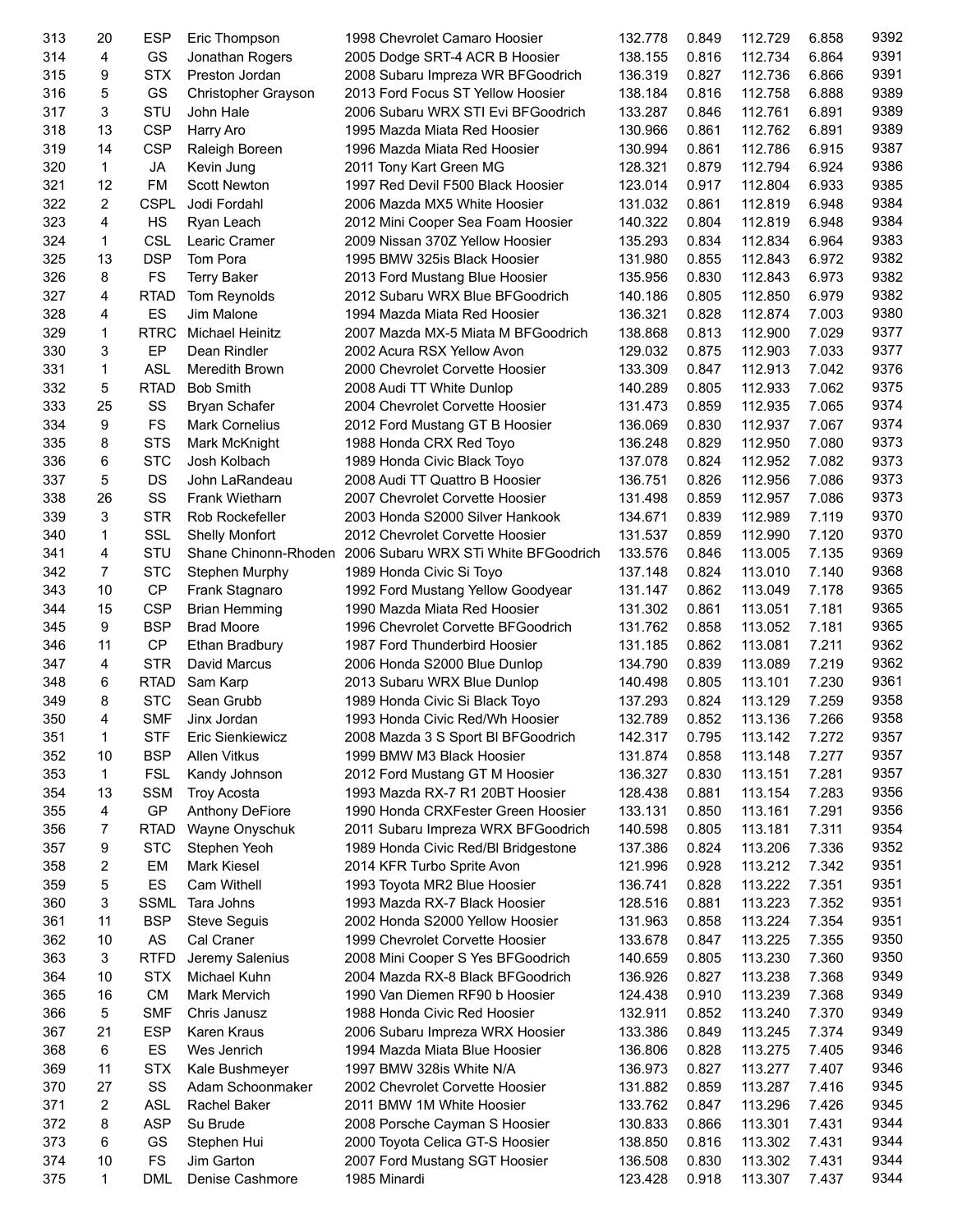| 376 | 5              | STR              | Adam Ruff              | 2006 Mazda MX-5 Gray Toyo            | 135.059 | 0.839 | 113.315 | 7.445 | 9343         |
|-----|----------------|------------------|------------------------|--------------------------------------|---------|-------|---------|-------|--------------|
| 377 | 22             | <b>ESP</b>       | Adam George            | 2005 Ford Mustang Silver Hoosier     | 133.473 | 0.849 | 113.319 | 7.448 | 9343         |
| 378 | 11             | <b>AS</b>        | <b>Frank Gaus</b>      | 2006 Porsche Cayman S W Hoosier      | 133.804 | 0.847 | 113.332 | 7.462 | 9342         |
| 379 | $\overline{7}$ | <b>DP</b>        | Steve Hudson           | 1990 Mazda Miata Red Hoosier         | 129.680 | 0.874 | 113.340 | 7.470 | 9341         |
| 380 | 14             | <b>SSM</b>       | Aaron Shoe             | 1995 Nissan 240sx Pand Hoosier       | 128.653 | 0.881 | 113.343 | 7.473 | 9341         |
| 381 | 6              | DS               | Karl Coleman           | 2012 Subaru WRX Choo Choo Hoosier    | 137.227 | 0.826 | 113.350 | 7.480 | 9340         |
| 382 | 10             | <b>STC</b>       | Francisco Reynoso      | 1989 Honda Civic Si Red Toyo         | 137.575 | 0.824 | 113.362 | 7.491 | 9339         |
| 383 | 12             | AS               | Ken Mollenauer         | 1999 Chevrolet Corvette Hoosier      | 133.842 | 0.847 | 113.364 | 7.494 | 9339         |
| 384 | 23             | <b>ESP</b>       | <b>Keith Pizio</b>     | 2004 Subaru Impreza WRX Hoosier      | 133.541 | 0.849 | 113.376 | 7.506 | 9338         |
| 385 | 14             | <b>DSP</b>       | Doug Keiler            | BMW 323 Black Hoosier                | 132.611 | 0.855 | 113.382 | 7.512 | 9337         |
| 386 | $\overline{7}$ | ES               | Tom Sotiropoulos       | 1994 Mazda Miata Red Hoosier         | 136.937 | 0.828 | 113.384 | 7.513 | 9337         |
| 387 | 12             | CS               | David Bianchi          | 2003 Nissan 350Z Black Hoosier       | 135.973 | 0.834 | 113.401 | 7.531 | 9336         |
| 388 | 6              | <b>STR</b>       | David Rock             | 2002 Toyota Spyder Silver Hankook    | 135.182 | 0.839 | 113.418 | 7.548 | 9335         |
| 389 | 5              | HS               | Charlie Thompson       | 2013 Mini Cooper Green Hoosier       | 141.080 | 0.804 | 113.428 | 7.558 | 9334         |
| 390 | $\overline{7}$ | GS               | William Loring         | 2001 Toyota Celica GT B Hoosier      | 139.012 | 0.816 | 113.434 | 7.563 | 9333         |
| 391 | 3              | EM               | <b>Steve Brueck</b>    | 1946 Jeep YC-J Yella Goodyear        | 122.245 | 0.928 | 113.443 | 7.573 | 9332         |
| 392 | $\overline{c}$ | JA               | Zak Kiesel             | 2013 Tony Kart Nelson S MG           | 129.079 | 0.879 | 113.460 | 7.590 | 9331         |
| 393 | 8              | <b>DM</b>        | Scott Lentz            | 1979 Caterham Super 7 Avon           | 123.600 | 0.918 | 113.465 | 7.595 | 9331         |
| 394 | 28             | SS               | <b>Brian Regganie</b>  | 2002 Chevrolet Z06 Red Hoosier       | 132.112 | 0.859 | 113.484 | 7.614 | 9329         |
| 395 | 13             | <b>CS</b>        | Aaron Williams         | 2006 Mazda RX-8 Gray Hoosier         | 136.080 | 0.834 | 113.491 | 7.621 | 9329         |
| 396 | 15             | <b>SSM</b>       | Chuck Pyanowski        | 1987 Nissan 300ZX Red Hoosier        | 128.844 | 0.881 | 113.512 | 7.641 | 9327         |
| 397 | 8              | <b>DP</b>        | Zack Barnes            | 1990 Mazda Miata Arnge Avon          | 129.892 | 0.874 | 113.526 | 7.655 | 9326         |
| 398 | 10             | <b>XP</b>        | Thomas Thompson        | 1993 Mazda RX-7 Red Hoosier          | 126.002 | 0.901 | 113.528 | 7.657 | 9326         |
| 399 | 8              | <b>RTAD</b>      | David Avard            | 2008 Audi TT Silver BFGoodrich       | 141.033 | 0.805 | 113.532 | 7.661 | 9325         |
| 400 | 12             | <b>BSP</b>       | <b>Marshall Moore</b>  | 1996 Chevrolet Corvette BFGoodrich   | 132.327 | 0.858 | 113.537 | 7.666 | 9325         |
| 401 | 9              | <b>ASP</b>       | Eric Janveaux          | 2006 Subaru WRX STi Green BFGoodrich | 131.106 | 0.866 | 113.538 | 7.667 | 9325         |
| 402 | $\overline{c}$ | <b>STF</b>       | David Hedderick        | 2011 Mini Hardtop BRG BFGoodrich     | 142.817 | 0.795 | 113.540 | 7.670 | 9325         |
| 403 | $\overline{7}$ | DS               | David Spratte          | 2008 Audi TT White BFGoodrich        | 137.461 | 0.826 | 113.543 | 7.673 | 9324         |
| 404 | 24             | <b>ESP</b>       | Sam Vassallo           | 2005 Ford Mustang GT S Hoosier       | 133.767 | 0.849 | 113.568 | 7.698 | 9322         |
| 405 | $\mathbf 1$    | <b>STCL</b>      | Nicole Nagler          | 1991 Honda Civic Si Black Toyo       | 137.834 | 0.824 | 113.575 | 7.705 | 9322         |
| 406 | 9              | <b>STS</b>       | Darrin DiSimo          | 1990 Mazda Miata Red Toyo            | 137.006 | 0.829 | 113.578 | 7.708 | 9321         |
| 407 | 4              | <b>RTFG</b>      | Clay McCool            | 2005 Dodge SRT4 White BFGoodrich     | 142.701 | 0.796 | 113.590 | 7.720 | 9320         |
| 408 | $\overline{7}$ | <b>STR</b>       | Ken Motonishi          | 2008 Honda S2000 Chican BFGoodrich   | 135.415 | 0.839 | 113.613 | 7.743 | 9319         |
| 409 | 11             | <b>STC</b>       | Richard Grunenwald     | 1989 Honda Civic Si Pea Toyo         | 137.891 | 0.824 | 113.622 | 7.752 | 9318         |
| 410 | 13             | <b>SM</b>        | <b>Carl Wener</b>      | 2010 Mitsubishi Evo X Hoosier        | 131.062 | 0.867 | 113.631 | 7.760 | 9317         |
| 411 | 12             | <b>STC</b>       | Will Kalman            | 1991 Honda Civic Teal BFGoodrich     | 137.910 | 0.824 | 113.638 | 7.767 | 9316         |
| 412 | 11             | <b>FS</b>        | Eric Yee               | 2013 Ford Mustang GT G Hoosier       | 136.932 | 0.830 | 113.654 | 7.783 | 9315         |
| 413 | 3              | AM               | William Goodale        | 1998 Dragon F1 Yellow Hoosier        | 113.660 | 1.000 | 113.660 | 7.790 | 9315         |
| 414 | 25             | <b>ESP</b>       | <b>Katy Nicholls</b>   | 2011 Ford Mustang Grab Hoosier       | 133.878 | 0.849 | 113.662 | 7.792 | 9314         |
| 415 | 8              | <b>STR</b>       | Christopher Lin        | 2006 Mazda MX5 Gray Hankook          | 135.477 | 0.839 | 113.665 | 7.795 | 9314         |
| 416 | 2              | <b>FML</b>       | Michelle Quinn         | 1995 KBS MK7 Orange Hoosier          | 123.960 | 0.917 | 113.671 | 7.801 | 9314         |
| 417 | 5              | GP               | <b>Bill Cutrer</b>     | 1979 Fiat X1/9 Plum Goodyear         | 133.747 | 0.850 | 113.685 | 7.815 | 9313         |
| 418 | 1              | <b>DPL</b>       | Anne Robinson          | 2000 Toyota MR2 Spyder Avon          | 130.077 | 0.874 | 113.687 | 7.817 | 9312         |
| 419 | 12             | <b>STX</b>       | <b>Richard Basford</b> | 2013 Subaru BRZ White Hankook        | 137.477 | 0.827 | 113.693 | 7.823 | 9312         |
| 420 | 14             | <b>SM</b>        | Mike Faucett           | 1996 BMW 328i Blue Hoosier           | 131.139 | 0.867 | 113.698 | 7.827 | 9312         |
| 421 | 10             | <b>ASP</b>       | Martin Henry           | 2011 Nissan 370Z Nismo Hoosier       | 131.291 | 0.866 | 113.698 | 7.828 | 9312         |
| 422 | 13             | <b>STX</b>       | David Santel           | 1993 BMW 325iS Toilet Hankook        | 137.507 | 0.827 | 113.718 | 7.848 | 9310         |
| 423 |                |                  | <b>Travis Robuck</b>   |                                      |         |       |         | 7.850 | 9310         |
| 424 | 6              | <b>SMF</b>       |                        | 1992 Honda Civic Red Hoosier         | 133.475 | 0.852 | 113.721 |       | 9309         |
|     | 2              | <b>RTRC</b>      | John Laughlin          | 2013 Subaru BRZ Gray Dunlop          | 139.885 | 0.813 | 113.727 | 7.856 |              |
| 425 | 8              | DS<br><b>STC</b> | Andy Hecox             | 2002 BMW 330ci Silver Hoosier        | 137.693 | 0.826 | 113.734 | 7.864 | 9309<br>9304 |
| 426 | 13             |                  | Andrew Bower           | 1991 Honda Civic Si White Toyo       | 138.088 | 0.824 | 113.785 | 7.914 |              |
| 427 | 26             | <b>ESP</b>       | Dwight Dongog          | 2004 Subaru Impreza WRX Hoosier      | 134.037 | 0.849 | 113.797 | 7.927 | 9303         |
| 428 | 9              | DP               | Andrew Blasiman        | 1992 Mazda Miata Red Avon            | 130.220 | 0.874 | 113.812 | 7.942 | 9302         |
| 429 | 9              | <b>STR</b>       | <b>Justin Neal</b>     | 2001 Honda S2000 White Hankook       | 135.654 | 0.839 | 113.814 | 7.944 | 9302         |
| 430 | 15             | <b>DSP</b>       | Gary Cameron           | 2005 Mazda RX-8 Blue Hoosier         | 133.116 | 0.855 | 113.814 | 7.944 | 9302         |
| 431 | 14             | <b>STX</b>       | Eric Simmons           | 2013 Subaru BRZ Blue Hankook         | 137.639 | 0.827 | 113.827 | 7.957 | 9301         |
| 432 | 4              | EP               | Dwayne Komush          | 1982 Toyota Starlet Red Avon         | 130.105 | 0.875 | 113.842 | 7.971 | 9300         |
| 433 | 15             | <b>STX</b>       | Mike Brausen           | 2013 Toyota FRS Baboon Hankook       | 137.662 | 0.827 | 113.846 | 7.976 | 9299         |
| 434 | 8              | GS               | Steve Wynne            | 2005 Dodge ACR SRT-4 W BFGoodrich    | 139.519 | 0.816 | 113.848 | 7.977 | 9299         |
| 435 | 4              | EM               | Robert G. Tunnell      | 1998 Westfield SEI Black Goodyear    | 122.695 | 0.928 | 113.861 | 7.991 | 9298         |
| 436 | 16             | <b>STX</b>       | Jim Fossum             | 2007 Mazda RX-8 Silver BFGoodrich    | 137.689 | 0.827 | 113.869 | 7.999 | 9298         |
| 437 | 17             | <b>STX</b>       | Dennis Sparks          | 2004 Mazda RX-8 Red Hankook          | 137.699 | 0.827 | 113.877 | 8.007 | 9297         |
| 438 | 18             | <b>STX</b>       | <b>Steve OBlenes</b>   | 2004 Mazda RX-8 Hankook              | 137.726 | 0.827 | 113.899 | 8.029 | 9295         |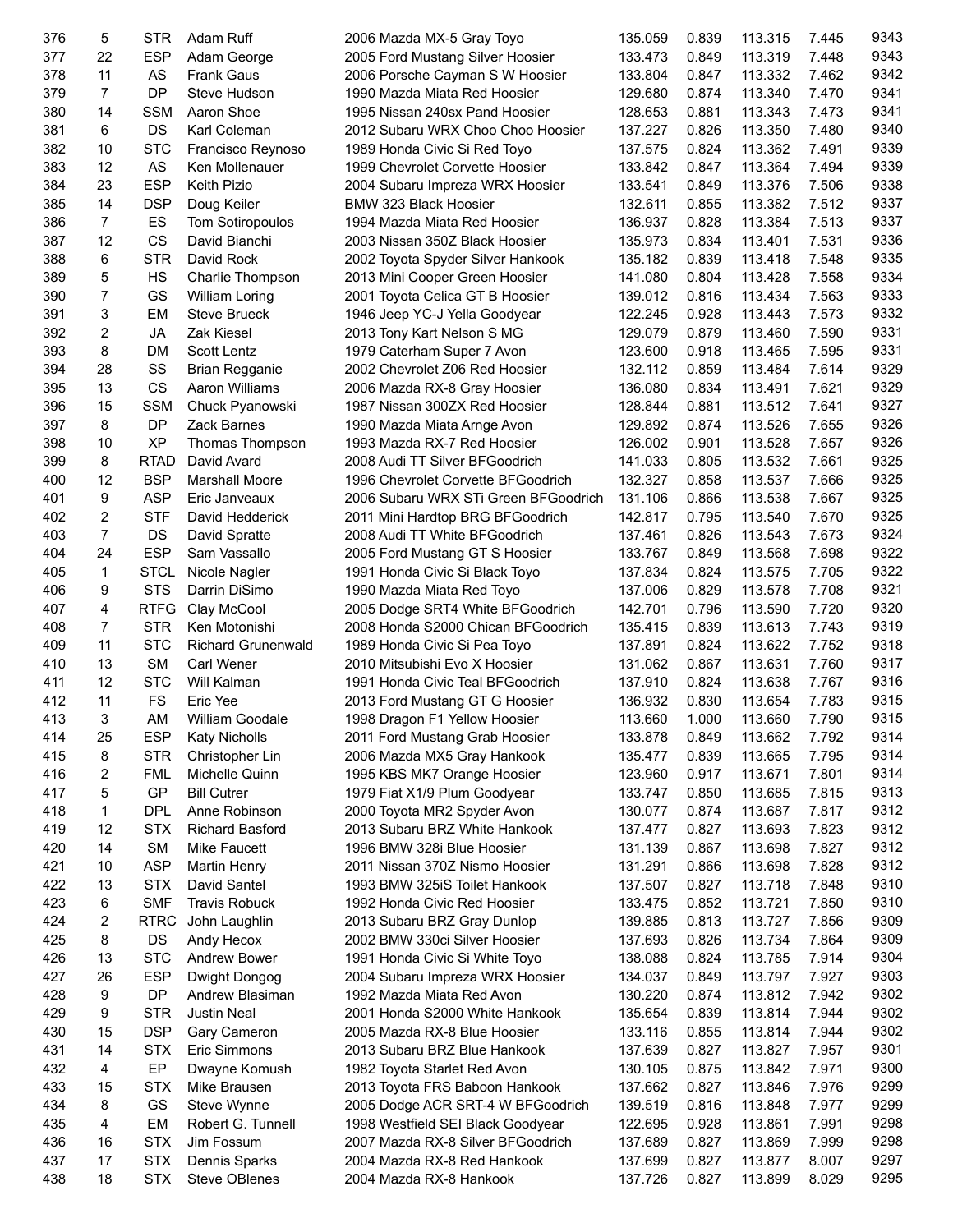| 439 | 13             | AS           | Christopher Collucci   | 2000 Chevrolet Corvette Hoosier                    | 134.474 | 0.847 | 113.899 | 8.029 | 9295 |
|-----|----------------|--------------|------------------------|----------------------------------------------------|---------|-------|---------|-------|------|
| 440 | 10             | <b>STR</b>   | <b>Geoff Walker</b>    | 2008 Honda S2000 CR Ape Dunlop                     | 135.760 | 0.839 | 113.903 | 8.033 | 9295 |
| 441 | 9              | DS           | Larry Olsen            | 2009 Mini Cooper S Chil BFGoodrich                 | 137.940 | 0.826 | 113.938 | 8.068 | 9292 |
| 442 | 12             | <b>FS</b>    | <b>Brian Meyers</b>    | 2007 Ford Mustang GT A Hoosier                     | 137.278 | 0.830 | 113.941 | 8.070 | 9292 |
| 443 | 11             | <b>STR</b>   | Jonathan Lugod         | 2006 Honda S2000 Silver Dunlop                     | 135.829 | 0.839 | 113.961 | 8.091 | 9290 |
| 444 | 19             | <b>STX</b>   | Alex Muresan           | 1998 Acura Integra R White Hankook                 | 137.829 | 0.827 | 113.985 | 8.115 | 9288 |
| 445 | 11             | <b>XP</b>    | <b>Corey Pettett</b>   | 1976 Datsun 280Z Red Hoosier                       | 126.511 | 0.901 | 113.986 | 8.116 | 9288 |
| 446 | 20             | <b>STX</b>   | Danny Kao              | 1993 BMW 325is White Hankook                       | 137.835 | 0.827 | 113.990 | 8.120 | 9288 |
| 447 | 17             | KM           | Mark Sawatsky          | 2008 Mike Wilson Honda MG                          | 119.381 | 0.955 | 114.009 | 8.138 | 9286 |
| 448 | 12             | <b>CP</b>    | Jeff Minor             | 1978 Chevrolet Malibu Hoosier                      | 132.271 | 0.862 | 114.018 | 8.147 | 9285 |
| 449 | 15             | <b>SM</b>    | <b>Bruno Lajoie</b>    | 2010 Mitsubishi Evo X Hoosier                      | 131.534 | 0.867 | 114.040 | 8.170 | 9284 |
| 450 | 14             | CS           | Rodney Giebel          | 2007 Mazda MX-5 MS-R Tr Hoosier                    | 136.748 | 0.834 | 114.048 | 8.178 | 9283 |
| 451 | 29             | SS           | Val Korry              | 2004 Porsche 996 Yellow Hoosier                    | 132.776 | 0.859 | 114.055 | 8.184 | 9282 |
| 452 | 10             | <b>STS</b>   | Mike Snyder            | 1988 Honda CRX Si blue Toyo                        | 137.582 | 0.829 | 114.055 | 8.185 | 9282 |
| 453 | $\overline{2}$ | <b>FSPL</b>  | Jamie Yost             | 1984 Toyota Celica Silver Hoosier                  | 136.127 | 0.838 | 114.074 | 8.204 | 9281 |
| 454 | 12             | <b>STR</b>   | <b>Brian Clemons</b>   | 2006 Mazda MX5 Gray Toyo                           | 135.971 | 0.839 | 114.080 | 8.210 | 9280 |
|     |                |              |                        |                                                    |         |       |         |       | 9279 |
| 455 | 30             | SS           | <b>Kenton Cabiness</b> | 2002 Chevrolet Corvette Hoosier                    | 132.818 | 0.859 | 114.091 | 8.220 |      |
| 456 | 13             | <b>STR</b>   | Jason Munchhof         | 2003 Nissan 350Z Silver Hankook                    | 135.997 | 0.839 | 114.101 | 8.231 | 9279 |
| 457 | 14             | <b>STR</b>   | John Ma                | 2006 Mazda MX-5 Gray Dunlop                        | 136.025 | 0.839 | 114.125 | 8.255 | 9277 |
| 458 | 15             | CS           | Chris Gregor           | 2006 Mazda RX-8 Gray Hoosier                       | 136.842 | 0.834 | 114.126 | 8.256 | 9277 |
| 459 | 18             | KM           | Joshua West            | 1996 Honda Renspeed Sem MG                         | 119.520 | 0.955 | 114.142 | 8.271 | 9275 |
| 460 | 5              | STU          | Jon Pomrenke           | 2006 Subaru WRX STi White BFGoodrich               | 134.929 | 0.846 | 114.150 | 8.280 | 9275 |
| 461 | 4              | <b>RTRC</b>  | <b>Trevor Jones</b>    | 2013 Subaru BRZ Black BFGoodrich                   | 140.438 | 0.813 | 114.176 | 8.306 | 9273 |
| 462 | 12             | <b>XP</b>    | <b>Rich Windberg</b>   | 1990 Mazda Miata Silve Avon                        | 126.754 | 0.901 | 114.205 | 8.335 | 9270 |
| 463 | 6              | GP           | <b>Andrew Martin</b>   | 1979 Fiat X1/9 Plum Goodyear                       | 134.360 | 0.850 | 114.206 | 8.336 | 9270 |
| 464 | 5              | <b>RTFG</b>  | <b>Steven Umholtz</b>  | 2013 Ford Focus ST Tuxe Dunlop                     | 143.487 | 0.796 | 114.216 | 8.345 | 9269 |
| 465 | 13             | <b>XP</b>    | Nick Gruendler         | 1990 Mazda Miata Flaky Avon                        | 126.777 | 0.901 | 114.226 | 8.356 | 9268 |
| 466 | 31             | SS           | Jim Harrison           | 2004 Chevrolet Corvette Hoosier                    | 132.991 | 0.859 | 114.239 | 8.369 | 9267 |
| 467 | 3              | <b>RTRS</b>  | Patrick Washburn       | 2005 Lotus Elise Red Toyo                          | 136.329 | 0.838 | 114.244 | 8.373 | 9267 |
| 468 | 21             | <b>STX</b>   | Jason Ruggles          | 2007 Mazda RX-8 Silver BFGoodrich                  | 138.149 | 0.827 | 114.249 | 8.379 | 9267 |
| 469 | 15             | <b>STR</b>   | John Rogers            | 2002 Honda S2000 Silver Dunlop                     | 136.178 | 0.839 | 114.253 | 8.383 | 9266 |
| 470 | 16             | <b>STR</b>   | Max Hayter             | 2006 Mazda MX5 Gray BFGoodrich                     | 136.180 | 0.839 | 114.255 | 8.385 | 9266 |
| 471 | 5              | <b>RTRF</b>  | Chris Hammond          | 2012 Ford Mustang Black Dunlop                     | 141.231 | 0.809 | 114.256 | 8.385 | 9266 |
| 472 | 11             | <b>STS</b>   | Mike Holzinger         | 1990 Mazda Miata White Toyo                        | 137.826 | 0.829 | 114.258 | 8.388 | 9266 |
| 473 | $\overline{2}$ | <b>SML</b>   | Jenna Corrales         | 1995 Nissan 240sx Pand Hoosier                     | 131.792 | 0.867 | 114.264 | 8.393 | 9265 |
| 474 | 7              | <b>SMF</b>   | Shawn Larson           | 1995 Honda Civic Red Hoosier                       | 134.122 | 0.852 | 114.272 | 8.402 | 9265 |
| 475 | 9              | <b>RTAD</b>  | <b>Chris Dvorak</b>    | 2013 Subaru WRX Whale W Dunlop                     | 141.954 | 0.805 | 114.273 | 8.403 | 9265 |
| 476 | 13             | FS           | Donald Knop            | 2007 Ford Shelby GT BI Hoosier                     | 137.682 | 0.830 | 114.276 | 8.406 | 9264 |
| 477 | 22             | <b>STX</b>   | <b>Elliot Speidell</b> | 2013 Scion FRS Red Hankook                         | 138.184 | 0.827 | 114.278 | 8.408 | 9264 |
| 478 | 8              | ВM           | Perry Simonds          | 2012 VanDragon Hoosier                             | 118.803 | 0.962 | 114.288 | 8.418 | 9263 |
| 479 | 16             | <b>SSM</b>   | Jay Zelazo             | 2006 Chevrolet Corvette Hoosier                    | 129.741 | 0.881 | 114.302 | 8.431 | 9262 |
| 480 | 10             | <b>RTAD</b>  | James Mallrich         | 2011 Subaru WRX White BFGoodrich                   | 142.001 | 0.805 | 114.311 | 8.440 | 9262 |
| 481 | 23             | <b>STX</b>   | Jeff Anderson          | 2004 Mazda RX-8 Blue BFGoodrich                    | 138.225 | 0.827 | 114.312 | 8.442 | 9262 |
| 482 | 1              | <b>CPL</b>   | <b>Brianne Maier</b>   |                                                    | 132.616 | 0.862 | 114.315 | 8.445 | 9261 |
| 483 |                |              |                        | 1992 Ford Mustang Yellow Goodyear                  |         |       |         |       | 9260 |
|     | 6              | <b>RTFH</b>  | Adam Deffenbaugh       | 2006 Mazda 3 Blue Kumho                            | 145.824 | 0.784 | 114.326 | 8.456 | 9260 |
| 484 | 16             | <b>DSP</b>   | <b>Todd Cameron</b>    | 2005 Mazda RX-8 Blue Hoosier                       | 133.716 | 0.855 | 114.327 | 8.457 |      |
| 485 | 1              | <b>DSL</b>   | Gwen Baake             | 2008 Audi TT White BFGoodrich                      | 138.418 | 0.826 | 114.333 | 8.463 | 9260 |
| 486 | 3              | <b>STF</b>   | Michael Lawson         | 2012 Mazda 2 Silver BFGoodrich                     | 143.852 | 0.795 | 114.362 | 8.492 | 9257 |
| 487 | $\overline{2}$ | <b>ASPL</b>  | Mindi Cross            | 2005 Mitsubishi Evo 8 Hoosier                      | 132.064 | 0.866 | 114.367 | 8.497 | 9257 |
| 488 | 24             | <b>STX</b>   | Mack Tsang             | 1995 BMW 325i Red BFGoodrich                       | 138.298 | 0.827 | 114.372 | 8.502 | 9257 |
| 489 | 7              | <b>RTFH</b>  | Jonathan Newcombe      | 2007 Mini Cooper Falken                            | 145.910 | 0.784 | 114.393 | 8.523 | 9255 |
| 490 | 10             | <b>BS</b>    | Jason Kupka            | 2008 Honda S2000 CR Black Hoosier                  | 135.386 | 0.845 | 114.401 | 8.531 | 9254 |
| 491 | 8              | <b>SSP</b>   | Mark Jorgensen         | 2006 Chevrolet Z06 Yellow BFGoodrich               | 131.357 | 0.871 | 114.412 | 8.542 | 9253 |
| 492 | 1              | <b>RTFHL</b> |                        | Barbara LeRoy-Boehme 2010 Mini Cooper Green Dunlop | 145.943 | 0.784 | 114.419 | 8.549 | 9253 |
| 493 | 17             | <b>SSM</b>   | Paul Dornburg          | 1973 Porsche 911T Targa Hoosier                    | 129.879 | 0.881 | 114.423 | 8.553 | 9253 |
| 494 | 11             | <b>RTAD</b>  | Paul Przyborski        | 2011 Subaru WRX White BFGoodrich                   | 142.163 | 0.805 | 114.441 | 8.571 | 9251 |
| 495 | 6              | <b>RTRC</b>  | Brian Flanagan         | 2009 Nissan 370Z Ninja Dunlop                      | 140.772 | 0.813 | 114.448 | 8.577 | 9251 |
| 496 | 11             | FP           | <b>Michael Tews</b>    | 1973 Datsun 240Z White Avon                        | 130.505 | 0.877 | 114.453 | 8.582 | 9250 |
| 497 | 4              | <b>STF</b>   | Joseph Austin          | 2007 Mini Cooper Blue BFGoodrich                   | 143.986 | 0.795 | 114.469 | 8.599 | 9249 |
| 498 | 3              | <b>FML</b>   | Angela Previte         | 2010 Lucifer F500 Black Hoosier                    | 124.839 | 0.917 | 114.477 | 8.607 | 9248 |
| 499 | 8              | RTRD         | <b>Heyward Wagner</b>  | 2012 Hyundai Genesis B Dunlop                      | 142.215 | 0.805 | 114.483 | 8.613 | 9248 |
| 500 | 1              | STRL         | Annie Gill             | 2008 Honda S2000 CR Black Dunlop                   | 136.476 | 0.839 | 114.503 | 8.633 | 9246 |
| 501 | 7              | RTRC         | Mark Andy              | 2005 Mazda RX-8 Red Dunlop                         | 140.847 | 0.813 | 114.509 | 8.638 | 9246 |
|     |                |              |                        |                                                    |         |       |         |       |      |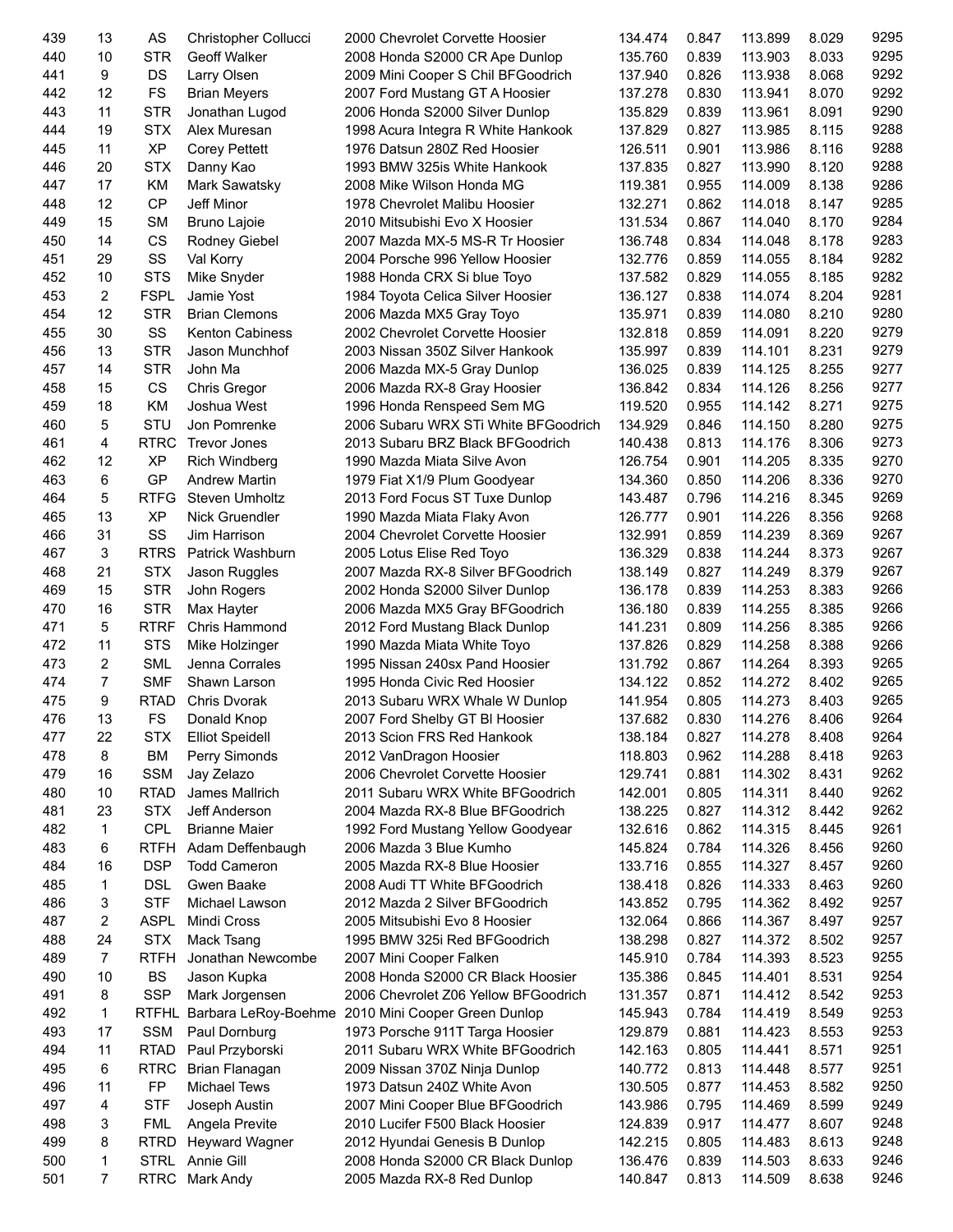| 502 | 3              | <b>SML</b>  | Ginette Jordan             | 1993 Honda Civic Red/White Hoosier                               | 132.080 | 0.867 | 114.513 | 8.643 | 9245 |
|-----|----------------|-------------|----------------------------|------------------------------------------------------------------|---------|-------|---------|-------|------|
| 503 | 17             | <b>DSP</b>  | Patrick Lipsinic           | 2000 Subaru Impreza 2.5RS Hankook                                | 133.937 | 0.855 | 114.516 | 8.646 | 9245 |
| 504 | 18             | <b>DSP</b>  | Marc Monnar                | 2005 Mazda RX-8 Serenit Hoosier                                  | 133.942 | 0.855 | 114.520 | 8.650 | 9245 |
| 505 | 14             | <b>STC</b>  | <b>Ryan Unks</b>           | 1989 Honda Civic Si White Toyo                                   | 139.001 | 0.824 | 114.537 | 8.666 | 9243 |
| 506 | 9              | <b>FSP</b>  | Suraj Pradhan              | 1984 Toyota Celica Silver Hoosier                                | 136.698 | 0.838 | 114.553 | 8.683 | 9242 |
| 507 | 19             | <b>DSP</b>  | John Vitamvas              | 2002 BMW 330Ci Red Hoosier                                       | 133.981 | 0.855 | 114.554 | 8.683 | 9242 |
| 508 | 3              | JA          | Tom Regganie               | 2005 Margay Red MG                                               | 130.348 | 0.879 | 114.576 | 8.705 | 9240 |
| 509 | 18             | <b>SSM</b>  | Jonathan Leith             | 1994 Mazda Miata Red Hoosier                                     | 130.057 | 0.881 | 114.580 | 8.710 | 9240 |
| 510 | 19             | <b>SSM</b>  | Tashko Sarakinov           | 1992 Mazda Miata Silver Hoosier                                  | 130.070 | 0.881 | 114.592 | 8.721 | 9239 |
| 511 | 9              | GS          | Mike Wilson                | 2006 Honda Civic Si Gal Hoosier                                  | 140.431 | 0.816 | 114.592 | 8.721 | 9239 |
| 512 | 17             | <b>STR</b>  | Mike Johnson               | 2006 Mazda Miata MX-5 B BFGoodrich                               | 136.582 | 0.839 | 114.592 | 8.722 | 9239 |
| 513 | 20             | <b>SSM</b>  | Eric Anderson              | 1996 Mazda Miata Black Hoosier                                   | 130.098 | 0.881 | 114.616 | 8.746 | 9237 |
| 514 | 6              | <b>STU</b>  | Mark Hill                  | 2006 Mitsubishi E-voh Dunlop                                     | 135.484 | 0.846 | 114.619 | 8.749 | 9237 |
| 515 | 13             | <b>FM</b>   | <b>Phillip Penner</b>      | 2007 Zink F500 Blue Hoosier                                      | 125.001 | 0.917 | 114.626 | 8.756 | 9236 |
| 516 | 10             | <b>FSP</b>  |                            |                                                                  | 136.791 | 0.838 | 114.631 | 8.760 | 9236 |
| 517 | 25             | <b>STX</b>  | Greg Anthony               | 1995 Dodge Neon ACR White Hoosier<br>2013 Scion FR-S Red Hankook | 138.626 | 0.827 | 114.644 | 8.774 | 9235 |
|     |                |             | Jeremy Boysen              |                                                                  |         |       |         |       | 9234 |
| 518 | $\overline{c}$ | STCL        | Kathy Grunenwald           | 1989 Honda Civic Si Pea Toyo                                     | 139.143 | 0.824 | 114.654 | 8.783 |      |
| 519 | 32             | SS          | Alan Schoonmaker           | 2002 Chevrolet Corvette Hoosier                                  | 133.501 | 0.859 | 114.677 | 8.807 | 9232 |
| 520 | 33             | SS          | Jorge Vera                 | 2003 Chevrolet Corvette Hoosier                                  | 133.506 | 0.859 | 114.682 | 8.811 | 9232 |
| 521 | 12             | <b>RTAD</b> | Daniel Cummings            | 2013 Subaru WRX Silver BFGoodrich                                | 142.477 | 0.805 | 114.694 | 8.824 | 9231 |
| 522 | 9              | <b>SSP</b>  | <b>Bill Myers</b>          | 2002 Chevrolet Corvette Hoosier                                  | 131.693 | 0.871 | 114.705 | 8.834 | 9230 |
| 523 | $\overline{2}$ | SSL         | Stephanie Reeve            | 2003 Corvette Z06 Black Hoosier                                  | 133.533 | 0.859 | 114.705 | 8.834 | 9230 |
| 524 | 10             | DS          | <b>Matthew Grainger</b>    | 2008 Audi TT Sliver BFGoodrich                                   | 138.901 | 0.826 | 114.732 | 8.862 | 9228 |
| 525 | 13             | CP          | Chris Cargill              | 1995 Pontiac Trans Am Goodyear                                   | 133.116 | 0.862 | 114.746 | 8.876 | 9227 |
| 526 | 5              | <b>STF</b>  | John Mensch                | 2006 Mini White BFGoodrich                                       | 144.346 | 0.795 | 114.755 | 8.885 | 9226 |
| 527 | 26             | <b>STX</b>  | Mark DeShon                | 1993 BMW 325i White BFGoodrich                                   | 138.798 | 0.827 | 114.786 | 8.916 | 9223 |
| 528 | 14             | FS          | <b>Curtis Staples</b>      | 2013 Ford Mustang Blue Hoosier                                   | 138.304 | 0.830 | 114.792 | 8.922 | 9223 |
| 529 | $\overline{7}$ | STU         | Rick Jung                  | 2003 Mitsubishi Evolution Dunlop                                 | 135.718 | 0.846 | 114.817 | 8.947 | 9221 |
| 530 | 27             | <b>ESP</b>  | <b>Marcus Merideth</b>     | 2007 Ford Shelby GT BI BFGoodrich                                | 135.243 | 0.849 | 114.821 | 8.951 | 9220 |
| 531 | 5              | EM          | Ron Ver Mulm               | 2004 Chevrolet Corvette Hoosier                                  | 123.736 | 0.928 | 114.827 | 8.957 | 9220 |
| 532 | 11             | <b>ASP</b>  | <b>Leeds Gulick</b>        | 2012 Porsche Cayman R W Hoosier                                  | 132.605 | 0.866 | 114.836 | 8.966 | 9219 |
| 533 | 18             | <b>STR</b>  | James Dunham               | 2006 Mazda MX-5 Gray Hankook                                     | 136.875 | 0.839 | 114.838 | 8.968 | 9219 |
| 534 | 12             | <b>STS</b>  | Jay McKoskey               | 1991 Mazda Miata White Toyo                                      | 138.542 | 0.829 | 114.851 | 8.981 | 9218 |
| 535 | 9              | <b>RTRG</b> | <b>Brad McCann</b>         | 2012 Hyundai Genesis Hankook                                     | 144.305 | 0.796 | 114.867 | 8.996 | 9217 |
| 536 | 5              | EP          | Daryl Beck                 | 1984 Volkswagen Jetta D Avon                                     | 131.279 | 0.875 | 114.869 | 8.999 | 9217 |
| 537 | 10             | DP          | Andrew Pfotenhauer         | 1992 Mazda Miata Avon                                            | 131.433 | 0.874 | 114.872 | 9.002 | 9216 |
| 538 | 15             | <b>STC</b>  | <b>Matthew Waich</b>       | 1989 Honda Civic Si White BFGoodrich                             | 139.409 | 0.824 | 114.873 | 9.003 | 9216 |
| 539 | 11             | <b>BS</b>   | Bryan Mancuso              | 2008 Honda S2000 CR Black Hoosier                                | 135.958 | 0.845 | 114.885 | 9.014 | 9215 |
| 540 | 8              | RTFH        | Michael Hill               | 2007 Mini Cooper Falken                                          | 146.553 | 0.784 | 114.898 | 9.027 | 9214 |
| 541 | 10             | <b>RTRB</b> | Jason Kuks                 | 2006 Honda S2000 Red Dunlop                                      | 139.455 | 0.824 | 114.911 | 9.041 | 9213 |
| 542 | 6              | <b>STF</b>  | <b>Chris Perry</b>         | 2000 Ford Focus White D Dunlop                                   | 144.544 | 0.795 | 114.912 | 9.042 | 9213 |
| 543 | 16             | <b>STC</b>  | Will Lahee                 | 1989 Honda Civic Si White BFGoodrich                             | 139.457 | 0.824 | 114.913 | 9.042 | 9213 |
| 544 | 2              |             | <b>BSPL</b> Caitlin Dunlap | 1995 BMW M3 Violet Hoosier                                       | 133.936 | 0.858 | 114.917 | 9.047 | 9213 |
| 545 | 8              | ES          | Allen Richardson           | 1996 Mazda Miata R Black Hoosier                                 | 138.797 | 0.828 | 114.924 | 9.054 | 9212 |
| 546 | 27             | <b>STX</b>  | Ivan Austin                | 2004 Mazda RX-8 Yellow BFGoodrich                                | 138.980 | 0.827 | 114.936 | 9.066 | 9211 |
| 547 | 19             | STR         | Nick Bjoin                 | 2008 Honda S2000 Silver BFGoodrich                               | 137.004 | 0.839 | 114.946 | 9.076 | 9210 |
| 548 | 19             | KM          | Paul Durr                  | 2012 CRG Road Rebel / Honda MG                                   | 120.367 | 0.955 | 114.950 | 9.080 | 9210 |
| 549 | 16             | CS          | Al Aberson                 | 2009 Nissan 370Z Yellow Hoosier                                  | 137.839 | 0.834 | 114.958 | 9.088 | 9209 |
| 550 | 11             | <b>RTRC</b> | Eric Jones                 | 2013 Scion FR-S Argento Dunlop                                   | 141.414 | 0.813 | 114.970 | 9.099 | 9209 |
| 551 | 20             | ΚM          | Darrell McVey              | 2004 Paul Tracy/TM Shi MG                                        | 120.390 | 0.955 | 114.972 | 9.102 | 9208 |
|     | 15             | <b>FS</b>   |                            |                                                                  |         |       |         |       | 9207 |
| 552 |                |             | Dan Hawrylkiw              | 2013 Ford Mustang GT G Hoosier                                   | 138.542 | 0.830 | 114.990 | 9.119 |      |
| 553 | 13             | <b>RTAD</b> | Jayson Woodruff            | 2013 Subaru Impreza WRX BFGoodrich                               | 142.880 | 0.805 | 115.018 | 9.148 | 9205 |
| 554 | 20             | <b>STR</b>  | Mike Leeder                | 2013 Mazda MX5 Red Dunlop                                        | 137.097 | 0.839 | 115.024 | 9.154 | 9204 |
| 555 | 28             | <b>STX</b>  | <b>Randall Prince</b>      | 1997 BMW 328is White N/A                                         | 139.090 | 0.827 | 115.027 | 9.157 | 9204 |
| 556 | 1              | EPL         | Deanne Caraballo           | 1982 Toyota Starlet Red Avon                                     | 131.464 | 0.875 | 115.031 | 9.161 | 9204 |
| 557 | 12             | <b>RTRC</b> | Sean Grogan                | 2013 Scion FR-S White BFGoodrich                                 | 141.510 | 0.813 | 115.048 | 9.177 | 9202 |
| 558 | 21             | <b>STR</b>  | <b>Bret Norgaard</b>       | 2006 Honda S2000 Silver Dunlop                                   | 137.151 | 0.839 | 115.070 | 9.200 | 9201 |
| 559 | 8              | STU         | Robert Irish               | 2006 Subaru STi Aspen W BFGoodrich                               | 136.046 | 0.846 | 115.095 | 9.225 | 9199 |
| 560 | 3              | <b>FSPL</b> | Shelby Turbeville          | 1991 Mazda 323 Black Hoosier                                     | 137.366 | 0.838 | 115.113 | 9.242 | 9197 |
| 561 | 17             | <b>STC</b>  | Gabriel Davila-Ruiz        | 1989 Honda Civic Toyo                                            | 139.717 | 0.824 | 115.127 | 9.256 | 9196 |
| 562 | 14             | <b>XP</b>   | <b>Richard Holden</b>      | 1976 Datsun 280Z Red Hoosier                                     | 127.784 | 0.901 | 115.133 | 9.263 | 9195 |
| 563 | $\mathbf{1}$   | EML         | Shawn Kiesel               | 2014 KFR Turbo Sprite Avon                                       | 124.073 | 0.928 | 115.140 | 9.269 | 9195 |
| 564 | 22             | STR         | Chris Harvey               | 2002 Honda S2000 Silver Dunlop                                   | 137.243 | 0.839 | 115.147 | 9.277 | 9194 |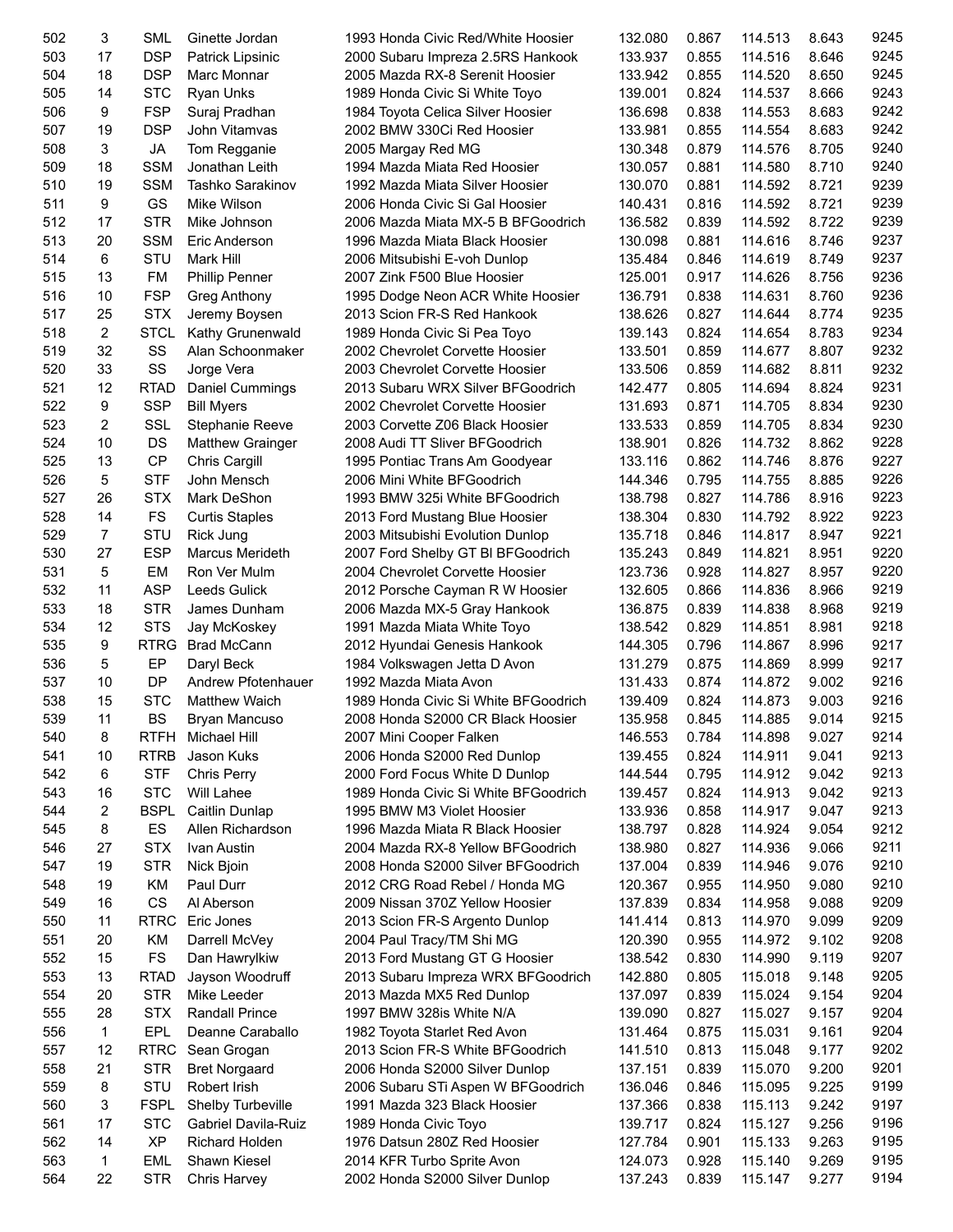| 565        | 3              | STCL        | <b>Hilary Anderson</b> | 1989 Honda Civic Si Tig Toyo           | 139.749 | 0.824 | 115.153            | 9.283 | 9194 |
|------------|----------------|-------------|------------------------|----------------------------------------|---------|-------|--------------------|-------|------|
| 566        | 29             | <b>STX</b>  | Jason Rhoades          | 1967 Chevrolet Camaro Dunlop           | 139.246 | 0.827 | 115.156            | 9.286 | 9194 |
| 567        | 9              | STU         | <b>Brian Robertson</b> | 2006 Mitsubishi Evolution BFGoodrich   | 136.129 | 0.846 | 115.165            | 9.295 | 9193 |
| 568        | 9              | <b>RTFH</b> | Eric Osullivan         | 2012 Mazda 3 BluishGree Dunlop         | 146.896 | 0.784 | 115.166            | 9.296 | 9193 |
| 569        | 4              | <b>FSPL</b> | Nikki Edwards          | 1991 Mazda 323 Flat Black Hoosier      | 137.457 | 0.838 | 115.189            | 9.319 | 9191 |
| 570        | 9              | ES          | Jason Baney            | 1996 Mazda Miata R Black Hoosier       | 139.143 | 0.828 | 115.210            | 9.340 | 9189 |
| 571        | 18             | <b>STC</b>  | <b>Ben Castillo</b>    | 1991 Honda Civic SI Bla Toyo           | 139.819 | 0.824 | 115.211            | 9.340 | 9189 |
| 572        | 10             | <b>RTFH</b> | Keith Koegler          | 2007 Mazda 3 Red Dunlop                | 146.980 | 0.784 | 115.232            | 9.362 | 9188 |
| 573        | $\overline{2}$ | <b>CSL</b>  | Lynn Collins           | 2007 Pontiac Solstice Hoosier          | 138.182 | 0.834 | 115.244            | 9.374 | 9187 |
| 574        | 11             | <b>FSP</b>  | Jay Yost               | 1968 BMW 2002 Green Hoosier            | 137.535 | 0.838 | 115.254            | 9.384 | 9186 |
| 575        | 21             | <b>KM</b>   | Jason Vehige           | 2008 Gillard Charlotte MG              | 120.702 | 0.955 | 115.270            | 9.400 | 9185 |
| 576        | 30             | <b>STX</b>  | <b>Ben Clement</b>     | 2013 Scion FRS Red Hankook             | 139.390 | 0.827 | 115.276            | 9.406 | 9184 |
| 577        | 3              | <b>SSL</b>  | Crissy Weaver          | 2002 Chevrolet Corvette Hoosier        | 134.201 | 0.859 | 115.279            | 9.408 | 9184 |
| 578        | 12             | <b>FSP</b>  | Mark Naused            | 1987 Chevrolet Sprint Hoosier          | 137.596 | 0.838 | 115.305            | 9.435 | 9182 |
| 579        | $\mathbf{1}$   | <b>STFL</b> | Katelyn Johnson        | 2005 Toyota Corolla S B BFGoodrich     | 145.042 | 0.795 | 115.308            | 9.438 | 9182 |
| 580        | 31             | <b>STX</b>  | Justin Tsang           | 1995 BMW 325i Red BFGoodrich           | 139.437 | 0.827 | 115.314            | 9.444 | 9181 |
| 581        | 4              | <b>SML</b>  |                        |                                        |         | 0.867 |                    | 9.445 | 9181 |
| 582        | 15             | <b>XP</b>   | Iven Dudley            | 2012 Nissan GT-R White Hoosier         | 133.005 |       | 115.315<br>115.321 | 9.450 | 9181 |
|            |                |             | <b>Kevin Lewis</b>     | 2003 Mitsubishi Evo BI Hoosier         | 127.992 | 0.901 |                    |       |      |
| 583        | 13             | <b>STS</b>  | Steve Eberlein         | 1990 Mazda Miata Blue Toyo             | 139.114 | 0.829 | 115.326            | 9.456 | 9180 |
| 584        | $\overline{7}$ | <b>STF</b>  | Matt Feeney            | 2006 Mini Cooper Blue Dunlop           | 145.093 | 0.795 | 115.349            | 9.479 | 9178 |
| 585        | 11             | DS          | Ralph Elder            | 1997 Acura Integra Type Hoosier        | 139.654 | 0.826 | 115.354            | 9.484 | 9178 |
| 586        | 6              | HS          | Joe Blaha              | 2012 Mini Cooper Red Hoosier           | 143.496 | 0.804 | 115.371            | 9.500 | 9177 |
| 587        | 13             | <b>FSP</b>  | Ed Cushing             | 1984 Toyota Tom Celica Hoosier         | 137.690 | 0.838 | 115.384            | 9.514 | 9175 |
| 588        | 16             | FS          | Frederick Pascual      | 2008 BMW M3 Blue Hoosier               | 139.020 | 0.830 | 115.387            | 9.516 | 9175 |
| 589        | 14             | <b>RTAD</b> | Paul Dodd              | 2012 Subaru WRX WR Blue BFGoodrich     | 143.351 | 0.805 | 115.398            | 9.527 | 9174 |
| 590        | 8              | <b>STF</b>  | Michael Feeney         | 2006 Mini Cooper Blue Dunlop           | 145.164 | 0.795 | 115.405            | 9.535 | 9174 |
| 591        | 9              | <b>STF</b>  | Andy Jenkins           | 2002 Volkswagen GTI 337 Hankook        | 145.209 | 0.795 | 115.441            | 9.571 | 9171 |
| 592        | 32             | <b>STX</b>  | George Hudetz          | 2004 Mazda RX-8 BFGoodrich             | 139.598 | 0.827 | 115.448            | 9.578 | 9170 |
| 593        | 23             | <b>STR</b>  | <b>Kevin Dietz</b>     | 2000 Honda S2000 BLKMAJ BFGoodrich     | 137.604 | 0.839 | 115.450            | 9.580 | 9170 |
| 594        | 10             | STU         | Peter Bollenbecker     | 2003 Mitsubishi Evolution Dunlop       | 136.480 | 0.846 | 115.462            | 9.592 | 9169 |
| 595        | 14             | <b>FSP</b>  | <b>Brian Anthony</b>   | 1995 Dodge Neon ACR White Hoosier      | 137.819 | 0.838 | 115.492            | 9.622 | 9167 |
| 596        | $\overline{2}$ | <b>DSL</b>  | Jocelin Huang          | 2008 Audi TT Silver BFGoodrich         | 139.830 | 0.826 | 115.500            | 9.630 | 9166 |
| 597        | 33             | <b>STX</b>  | Yo Keutla              | 2013 Scion FR-S Red Hankook            | 139.668 | 0.827 | 115.505            | 9.635 | 9166 |
| 598        | 15             | <b>FSP</b>  | Randy Hickman          | 1981 Volkswagen Scirocco Hoosier       | 137.840 | 0.838 | 115.510            | 9.640 | 9165 |
| 599        | 21             | <b>SSM</b>  | Alex Kang              | 1993 Mazda RX-7 Black Hoosier          | 131.121 | 0.881 | 115.518            | 9.647 | 9165 |
| 600        | 9              | DM          | Karen Babb             | 1967 Lotus Elan Silver Avon            | 125.845 | 0.918 | 115.526            | 9.656 | 9164 |
| 601        | 13             | <b>BSP</b>  | Jim Kritzler           | 1990 Chevrolet Corvette Hoosier        | 134.658 | 0.858 | 115.537            | 9.666 | 9163 |
| 602        | 14             | <b>CP</b>   | Tom Shuman             | 1965 Ford Mustang Black Hoosier        | 134.039 | 0.862 | 115.542            | 9.671 | 9163 |
| 603        | 10             | GS          | Chett Wohlgamuth       | 2012 Honda Civic Si White Hoosier      | 141.596 | 0.816 | 115.542            | 9.672 | 9163 |
| 604        | 11             | GS          | Joe Silva              | 2003 Mazda MSP Spicy Or BFGoodrich     | 141.601 | 0.816 | 115.546            | 9.676 | 9163 |
| 605        | 3              | <b>ASPL</b> | Lisa Berry             | 2006 Mitsubishi Evo IX BFGoodrich      | 133.433 | 0.866 | 115.553            | 9.683 | 9162 |
| 606        | 11             | <b>RTFH</b> | Justin Tilus           | 2005 Scion TC Silver BFGoodrich        | 147.393 | 0.784 | 115.556            | 9.686 | 9162 |
| 607        | 1              | <b>ESPL</b> | Mandy Owen             | 2006 Subaru WRX Orange Hoosier         | 136.118 | 0.849 | 115.564            | 9.694 | 9161 |
| 608        | 13             | <b>RTRA</b> | <b>Bryan Hertweck</b>  | 2006 Porsche Cayman S Dunlop           | 139.938 | 0.826 | 115.589            | 9.718 | 9159 |
| 609        | 22             | <b>SSM</b>  | Jim Thompson           | 1993 Mazda RX-7 Black Hoosier          | 131.206 | 0.881 | 115.592            | 9.722 | 9159 |
| 610        | 34             | <b>STX</b>  | Nathan Young           | 2013 Subaru BRZ BFGoodrich             | 139.785 | 0.827 | 115.602            | 9.732 | 9158 |
| 611        | 24             | <b>STR</b>  | <b>Bob Endicott</b>    | 2006 Honda S2000 Yellow BFGoodrich     | 137.794 | 0.839 | 115.609            | 9.739 | 9158 |
| 612        | 3              | <b>ASL</b>  | Dawn Ammirata          | 2000 Chevrolet Corvette Hoosier        | 136.503 | 0.847 | 115.618            | 9.748 | 9157 |
| 613        | 25             | <b>STR</b>  | <b>Bill Fisher</b>     | 2003 Honda S2000 Silver Hankook        | 137.815 | 0.839 | 115.627            | 9.757 | 9156 |
|            | 26             | <b>STR</b>  | Jon Caserta            |                                        |         |       |                    |       | 9156 |
| 614<br>615 |                | <b>RTRC</b> |                        | 2006 Honda S2000 Smurfi Dunlop         | 137.819 | 0.839 | 115.630            | 9.760 | 9155 |
|            | 14             |             | Derek Punch            | 2007 Mazda Miata White BFGoodrich      | 142.243 | 0.813 | 115.644            | 9.773 |      |
| 616        | 14             | <b>STS</b>  | <b>Chris Bailey</b>    | 1991 Mazda Miata Blue Toyo             | 139.504 | 0.829 | 115.649            | 9.779 | 9154 |
| 617        | 35             | <b>STX</b>  | David Thomas           | 2004 Mazda RX-8 Blue BFGoodrich        | 139.858 | 0.827 | 115.663            | 9.793 | 9153 |
| 618        | 19             | <b>STC</b>  | Michael Waich          | 1989 Honda Civic Si White BFGoodrich   | 140.368 | 0.824 | 115.663            | 9.793 | 9153 |
| 619        | 10             | <b>STF</b>  | <b>Brian Harmer</b>    | 2005 Toyota Corolla S B BFGoodrich     | 145.496 | 0.795 | 115.669            | 9.799 | 9153 |
| 620        | 28             | <b>ESP</b>  | Josh Heinrich          | 2012 Ford Boss Mustang Hoosier         | 136.246 | 0.849 | 115.673            | 9.802 | 9153 |
| 621        | 15             | <b>RTRC</b> | John Ryan              | 2013 Subaru BRZ Black Dunlop           | 142.284 | 0.813 | 115.677            | 9.806 | 9152 |
| 622        | 12             | DS          | Charly Spyksma         | 2012 Subaru WRX Blue Hoosier           | 140.054 | 0.826 | 115.685            | 9.815 | 9152 |
| 623        | 36             | <b>STX</b>  | <b>Bryce Kliewer</b>   | 2003 BMW 330 Grey Dunlop               | 139.890 | 0.827 | 115.689            | 9.819 | 9151 |
| 624        | 20             | <b>STC</b>  | Dale Kunze             | 1989 Honda Civic SI White Bridgestone  | 140.409 | 0.824 | 115.697            | 9.827 | 9151 |
| 625        | 4              | AM          | <b>Tommy Saunders</b>  | 1997 Legrand Mk 25 Dragon Hoosier      | 115.708 | 1.000 | 115.708            | 9.838 | 9150 |
| 626        | 4              | SSL         | <b>Holly Schwedler</b> | 2002 Chevrolet Corvette Silver Hoosier | 134.715 | 0.859 | 115.720            | 9.850 | 9149 |
| 627        | 16             | RTRC        | Steven Ruschak         | 2013 Subaru BRZ White BFGoodrich       | 142.341 | 0.813 | 115.723            | 9.853 | 9149 |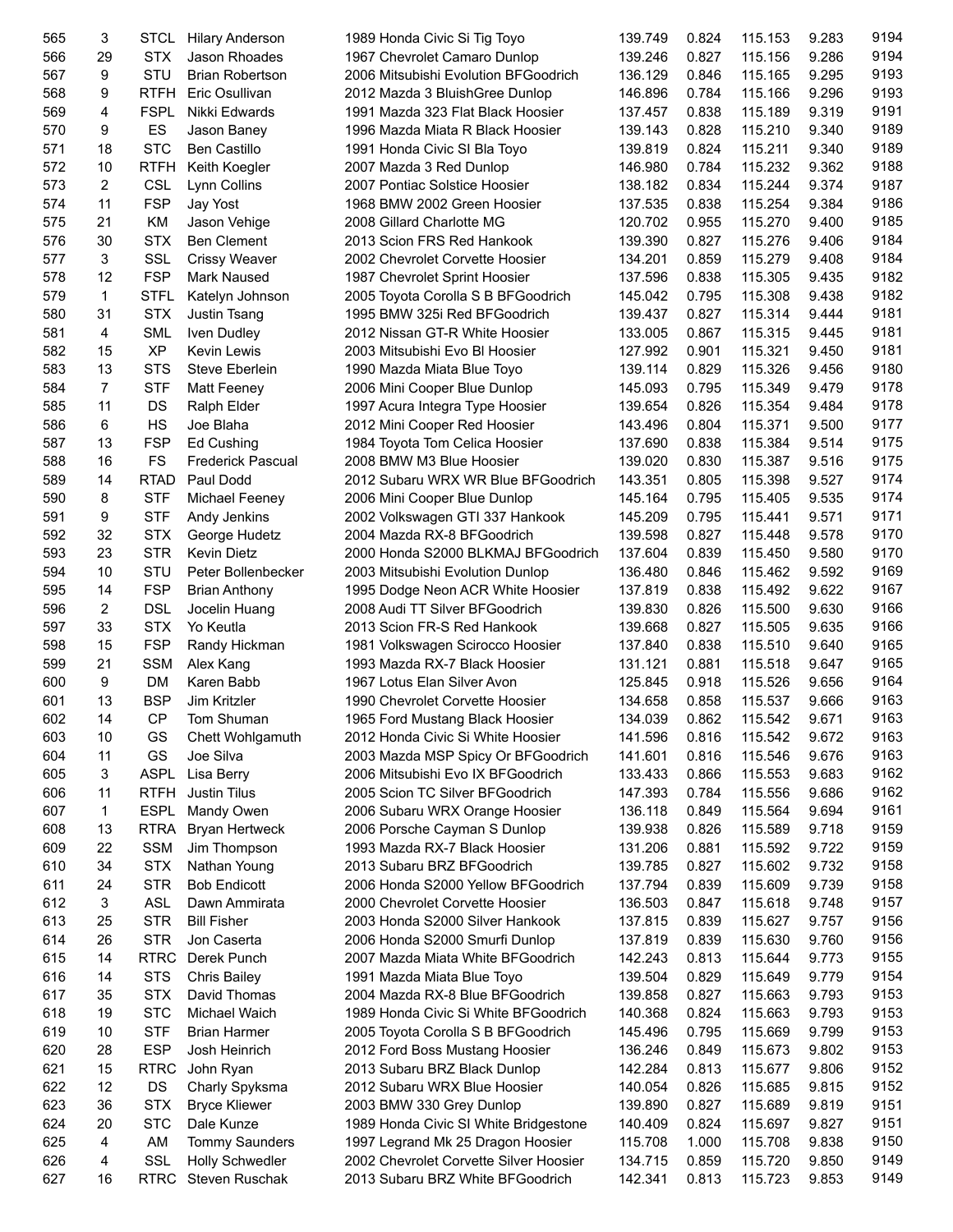| 628        | 11             | <b>STF</b>  | Dan Marx               | 2004 Mini Cooper Black BFGoodrich      | 145.574 | 0.795 | 115.731 | 9.861  | 9148 |
|------------|----------------|-------------|------------------------|----------------------------------------|---------|-------|---------|--------|------|
| 629        | $\overline{7}$ | HS          | Jeff Chesnut           | 2011 Honda CR-Z White Hoosier          | 143.948 | 0.804 | 115.734 | 9.864  | 9148 |
| 630        | 12             | <b>RTFH</b> | John Souder            | 2007 Mazda 3 Blue Hankook              | 147.629 | 0.784 | 115.741 | 9.871  | 9147 |
| 631        | 27             | <b>STR</b>  | Jason Minehart         | 2007 Mazda MX-5 White BFGoodrich       | 137.953 | 0.839 | 115.743 | 9.873  | 9147 |
| 631        | 10             | <b>DM</b>   | Lee Mabee              | 2001 Caterham Super 7 Hoosier          | 126.082 | 0.918 | 115.743 | 9.873  | 9147 |
| 633        | 28             | <b>STR</b>  | Matthew Leach          | 2008 Honda S2000CR Blue Dunlop         | 137.955 | 0.839 | 115.744 | 9.874  | 9147 |
| 634        | 15             | <b>CP</b>   | Mike Fellmer           | 1997 Chevrolet Camaro Hoosier          | 134.303 | 0.862 | 115.769 | 9.899  | 9145 |
| 635        | 2              | <b>DPL</b>  | Alyson Bauer           | 2011 Mazda MX-5 Green Goodyear         | 132.471 | 0.874 | 115.780 | 9.909  | 9144 |
| 636        | 12             | <b>STF</b>  | <b>Todd Freeman</b>    | 2006 Mini Cooper White/ BFGoodrich     | 145.644 | 0.795 | 115.787 | 9.917  | 9144 |
| 637        | 11             | STU         | Ernest Opiola          | 2006 Mitsubishi Evo IX Dunlop          | 136.867 | 0.846 | 115.789 | 9.919  | 9143 |
| 638        | 15             | <b>STS</b>  | <b>Andrew Clark</b>    | 1988 Honda CRX Si Red Toyo             | 139.674 | 0.829 | 115.790 | 9.920  | 9143 |
| 639        | 2              | <b>ESPL</b> | Lorien Feighner        | 1995 Ford Mustang White Hoosier        | 136.385 | 0.849 | 115.791 | 9.920  | 9143 |
| 640        | 37             | <b>STX</b>  | <b>Todd Roberts</b>    | 2008 Mazda Mazdaspeed 3 BFGoodrich     | 140.025 | 0.827 | 115.801 | 9.931  | 9142 |
| 641        | 16             | CP          | Wayne Atkins           | 1978 Chevrolet Malibu Hoosier          | 134.358 | 0.862 | 115.817 | 9.946  | 9141 |
| 642        | 3              | <b>DSL</b>  | Amy Coleman            | 2012 Subaru WRX Choo Choo Hoosier      | 140.218 | 0.826 | 115.820 | 9.950  | 9141 |
| 643        | 18             | <b>RTRF</b> | Dave Whitworth         | 2012 Ford Mustang Blac Dunlop          | 143.198 | 0.809 | 115.847 | 9.977  | 9139 |
| 644        | 17             | <b>RTRG</b> | Jeff Bartz             | 2011 Hyundai Genesis C BFGoodrich      | 145.557 | 0.796 | 115.863 | 9.993  | 9138 |
| 645        | 17             | <b>CP</b>   | John Williams          | 1989 Ford Mustang 5.0 Hoosier          | 134.416 | 0.862 | 115.867 | 9.996  | 9137 |
| 646        | 13             | <b>RTFG</b> | <b>Chris Kirkland</b>  | 2013 Ford Focus ST Tang N/A            | 145.562 | 0.796 | 115.867 | 9.997  | 9137 |
| 647        | 29             | <b>ESP</b>  | David Gushwa           | 2012 Ford Boss 302 Rac Hoosier         | 136.509 | 0.849 | 115.896 | 10.026 | 9135 |
| 648        | 2              | <b>DML</b>  | Ericka Pieracci        | 2001 Caterham Superligh Avon           | 126.253 | 0.918 | 115.900 | 10.030 | 9135 |
| 649        | 22             | KM          | <b>Brian Boggess</b>   | 1999 Honda MBA Kart Pu MG              | 121.363 | 0.955 | 115.902 | 10.031 | 9135 |
| 650        | 16             | <b>STS</b>  | Bob Neff               | 1990 Mazda Miata Blue Toyo             | 139.827 | 0.829 | 115.917 | 10.047 | 9133 |
|            | 11             | <b>DM</b>   |                        |                                        |         |       | 115.922 | 10.052 | 9133 |
| 651<br>652 | 18             | CP          | <b>Charles Spera</b>   | 2007 Ultralite XR7 Blue Goodyear       | 126.277 | 0.918 |         |        | 9132 |
|            |                |             | Bob Ely                | 1969 Ford Mustang Blue Avon            | 134.495 | 0.862 | 115.935 | 10.064 |      |
| 653        | $\mathbf{1}$   | <b>STXL</b> | Jordan Towns           | 2004 Mazda RX-8 Red Toyo               | 140.188 | 0.827 | 115.935 | 10.065 | 9132 |
| 654        | 5              | SSL         | <b>Chris Peterson</b>  | 2006 Lotus Elise Yellow Hoosier        | 134.978 | 0.859 | 115.946 | 10.076 | 9131 |
| 655        | 34             | SS          | Jim French             | 2004 Chevrolet Z06 Silver Hoosier      | 135.004 | 0.859 | 115.968 | 10.098 | 9129 |
| 656        | 15             | <b>RTAD</b> | <b>Charles Kim</b>     | 2013 Subaru WRX Blue Dunlop            | 144.083 | 0.805 | 115.987 | 10.116 | 9128 |
| 657        | 2              | <b>FSL</b>  | <b>Jill Snell</b>      | 2008 BMW M3 Interlagos Hoosier         | 139.761 | 0.830 | 116.002 | 10.131 | 9127 |
| 658        | 38             | <b>STX</b>  | Chris Cline            | 1995 BMW 325is Black BFGoodrich        | 140.268 | 0.827 | 116.002 | 10.132 | 9127 |
| 659        | 12             | GS          | T.J. Pierson           | 2006 Honda Civic Si Green Hoosier      | 142.202 | 0.816 | 116.037 | 10.166 | 9124 |
| 660        | 39             | <b>STX</b>  | Kenneth Tsang          | 2005 Mazda RX-8 White Hankook          | 140.317 | 0.827 | 116.042 | 10.172 | 9123 |
| 661        | 40             | <b>STX</b>  | <b>Brad Maxcy</b>      | 1998 BMW 328is Black Hankook           | 140.322 | 0.827 | 116.046 | 10.176 | 9123 |
| 662        | 30             | <b>ESP</b>  | Matt Rosazza           | 2003 Subaru WRX Silver Hoosier         | 136.693 | 0.849 | 116.052 | 10.182 | 9123 |
| 663        | 12             | STU         | John Powell            | 2005 Subaru STi Silver BFGoodrich      | 137.233 | 0.846 | 116.099 | 10.229 | 9119 |
| 664        | 17             | <b>CM</b>   | Ray Thomas             | 1983 Reynard Formula F Hoosier         | 127.619 | 0.910 | 116.133 | 10.263 | 9116 |
| 665        | 3              | FSAE        | Ryan Neff              | 2011 CSU FSAE-RR Green Hoosier         | 117.431 | 0.989 | 116.139 | 10.269 | 9116 |
| 666        | 6              | SSL         | Bea Regganie           | 2002 Chevrolet Z06 Red Hoosier         | 135.222 | 0.859 | 116.156 | 10.285 | 9115 |
| 667        | 14             | FM          | Glen Owens             | 1999 Novakar J9 Yellow Hoosier         | 126.674 | 0.917 | 116.160 | 10.290 | 9114 |
| 668        | 14             | AS          | <b>William Gravely</b> | 2004 Porsche 911 40AE G BFGoodrich     | 137.161 | 0.847 | 116.175 | 10.305 | 9113 |
| 669        | 13             | GS          | Tim Heaton             | 2003 Mazda Speed Protege Hoosier       | 142.384 | 0.816 | 116.185 | 10.315 | 9112 |
| 670        | 21             | <b>STC</b>  | Joshua Kikta           | 1989 Honda Civic Si BFGoodrich         | 141.053 | 0.824 | 116.228 | 10.357 | 9109 |
| 671        | 10             | ES          | <b>Timothy Maxey</b>   | 1995 Mazda Miata Red Hoosier           | 140.381 | 0.828 | 116.235 | 10.365 | 9108 |
| 672        | 12             | FP          | Ed George              | 1996 Subaru Impreza BI Hoosier         | 132.543 | 0.877 | 116.240 | 10.370 | 9108 |
| 673        | 6              | EP          | Robert Chrismas        | 1989 Honda Civic Si White Hoosier      | 132.855 | 0.875 | 116.248 | 10.378 | 9107 |
| 674        | 19             | <b>RTRB</b> | Mike King              | 2008 Honda S2000 CR Blue BFGoodrich    | 141.105 | 0.824 | 116.271 | 10.400 | 9106 |
| 675        | 29             | <b>STR</b>  | <b>Noel Leslie</b>     | 2008 Honda S2000 CR Black Hankook      | 138.586 | 0.839 | 116.274 | 10.404 | 9105 |
| 676        | 16             | <b>SM</b>   | Donald Lew             | 1984 Toyota Supra Blue Hoosier         | 134.112 | 0.867 | 116.275 | 10.405 | 9105 |
| 677        | 21             | <b>RTRD</b> | Marco Diniz de Olive   | 2007 Chrysler Crossfire Yokohama       | 144.447 | 0.805 | 116.280 | 10.409 | 9105 |
| 678        | 13             | <b>STF</b>  | <b>Bill Zerr</b>       | 2003 Ford SVT Focus Silver Toyo        | 146.265 | 0.795 | 116.281 | 10.411 | 9105 |
| 679        | 1              | KML         | Suzanne Segal          | 2012 Honda Zanardi/KZ1 MG              | 121.761 | 0.955 | 116.282 | 10.411 | 9105 |
| 680        | 17             | <b>XP</b>   | Michael Eckert         | 1991 Toyota MR2 Black Hoosier          | 129.063 | 0.901 | 116.286 | 10.415 | 9104 |
| 681        | 20             | <b>RTRC</b> | Raymond Wise           | 2007 Nissan 350Z White BFGoodrich      | 143.040 | 0.813 | 116.292 | 10.421 | 9104 |
| 682        | 16             | <b>FSP</b>  | <b>Eric Williams</b>   | 1987 Toyota FX16 Silver Hoosier        | 138.793 | 0.838 | 116.309 | 10.438 | 9103 |
| 683        | 41             | <b>STX</b>  | Ryan McDoom            | 2004 Mazda RX-8 Silver Hankook         | 140.641 | 0.827 | 116.310 | 10.440 | 9102 |
| 684        | 22             | <b>RTRC</b> | Mike Bronson           | 2005 Mazda RX-8 Velocit BFGoodrich     | 143.069 | 0.813 | 116.315 | 10.445 | 9102 |
| 685        | 6              | EM          | Sam Platt              | 2004 Chevrolet Corvette Yellow Hoosier | 125.373 | 0.928 | 116.346 | 10.476 | 9100 |
| 686        | 13             | STU         | Chris Gladu            | 2005 Subaru Impreza WRX BFGoodrich     | 137.531 | 0.846 | 116.351 | 10.481 | 9099 |
| 686        | 4              | <b>DSL</b>  | Connie Smith           | 2008 Audi TT Black Hoosier             | 140.861 | 0.826 | 116.351 | 10.481 | 9099 |
| 688        | 30             | <b>STR</b>  | Sebastian Rios         | 2006 Mazda MX-5 Grey BFGoodrich        | 138.695 | 0.839 | 116.365 | 10.495 | 9098 |
| 689        | 42             | <b>STX</b>  | <b>Matt Murphy</b>     | 2003 BMW 330i ZHP Black BFGoodrich     | 140.721 | 0.827 | 116.376 | 10.506 | 9097 |
| 690        | 2              | <b>STXL</b> | Gretchen Austin        | 2004 Mazda RX-8 Yellow BFGoodrich      | 140.797 | 0.827 | 116.439 | 10.569 | 9092 |
|            |                |             |                        |                                        |         |       |         |        |      |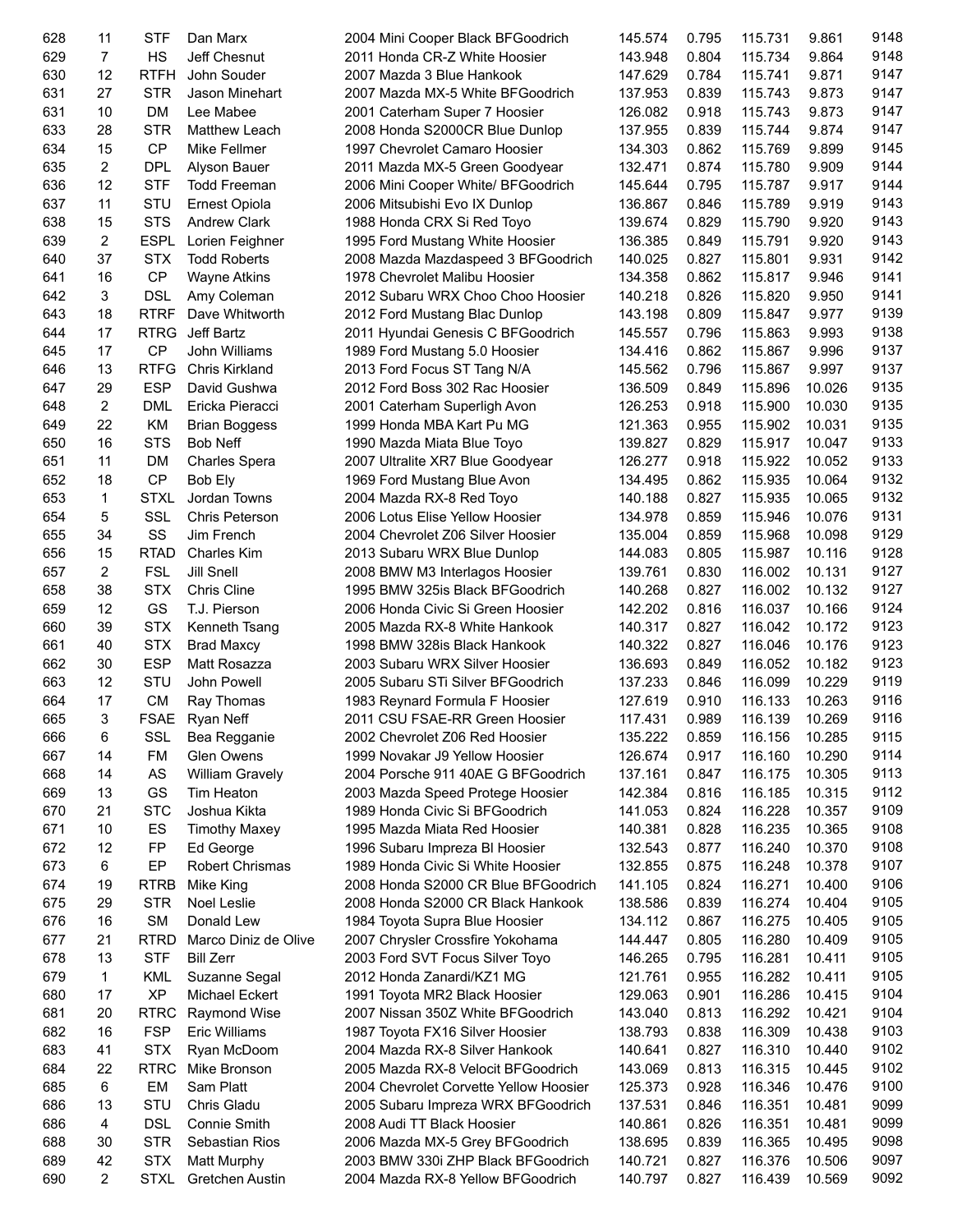| 691 | 12             | DM          | Craig Carr              | 1965 Lotus Elan Yellow Avon            | 126.852 | 0.918 | 116.450 | 10.580 | 9091 |
|-----|----------------|-------------|-------------------------|----------------------------------------|---------|-------|---------|--------|------|
| 692 | 4              | <b>ASL</b>  | Kristi Gaus             | 2006 Porsche Cayman S W Hoosier        | 137.491 | 0.847 | 116.455 | 10.584 | 9091 |
| 693 | 8              | <b>SMF</b>  | George Hammond          | 1989 Honda OneLapCRX Hoosier           | 136.686 | 0.852 | 116.456 | 10.586 | 9091 |
| 694 | 17             | CS          | Steven D Roberts        | 2007 Mazda MX 5 MS-R B BFGoodrich      | 139.642 | 0.834 | 116.461 | 10.591 | 9091 |
| 695 | 31             | <b>STR</b>  | Michael Carpenter       | Nissan 370Z Monterey Hankook           | 138.853 | 0.839 | 116.498 | 10.628 | 9088 |
| 696 | 11             | ES          | <b>Curt Preissner</b>   | 1996 Mazda Miata Red Hoosier           | 140.713 | 0.828 | 116.510 | 10.640 | 9087 |
| 697 | 16             | <b>RTAD</b> | Nick Dunlap             | 2011 Subaru WRX White BFGoodrich       | 144.769 | 0.805 | 116.539 | 10.669 | 9085 |
| 698 | 43             | <b>STX</b>  | <b>Charlie Davis</b>    | 1994 BMW 325is White Dunlop            | 140.930 | 0.827 | 116.549 | 10.679 | 9084 |
| 699 | 2              | <b>STRL</b> | Victoria Benya          | 2006 Honda S2000 Blue Dunlop           | 138.949 | 0.839 | 116.578 | 10.708 | 9082 |
| 700 | 22             | <b>STC</b>  | <b>Todd Swain</b>       |                                        | 141.494 | 0.824 |         | 10.721 | 9080 |
|     |                |             |                         | 1989 Honda Civic Si Black Toyo         |         |       | 116.591 |        |      |
| 701 | 24             | <b>RTRD</b> | <b>Ed Runnion</b>       | 2012 Hyundai Genesis C Dunlop          | 144.836 | 0.805 | 116.593 | 10.723 | 9080 |
| 702 | 32             | <b>STR</b>  | Jeff Warden             | 2007 Mazda MX5 White BFGoodrich        | 138.967 | 0.839 | 116.593 | 10.723 | 9080 |
| 703 | 20             | <b>DSP</b>  | Peter Florance          | 1999 BMW 323i Black Hoosier            | 136.388 | 0.855 | 116.612 | 10.741 | 9079 |
| 704 | 14             | <b>STF</b>  | <b>Robert Miller</b>    | 2010 Kia Forte SX Charcoal BFGoodrich  | 146.694 | 0.795 | 116.622 | 10.752 | 9078 |
| 705 | 31             | <b>ESP</b>  | Jennifer Merideth       | 2007 Ford Shelby GT BI BFGoodrich      | 137.370 | 0.849 | 116.627 | 10.757 | 9078 |
| 706 | 11             | <b>DP</b>   | Peter Stpierre          | 1992 Mazda Miata Black Avon            | 133.455 | 0.874 | 116.640 | 10.769 | 9077 |
| 707 | 33             | <b>STR</b>  | David Curtis            | 2006 Mazda MX5 Maroon Dunlop           | 139.044 | 0.839 | 116.658 | 10.788 | 9075 |
| 708 | 12             | ES          | Stephen Ducharme        | 1997 Mazda Miata Red Hoosier           | 140.909 | 0.828 | 116.673 | 10.802 | 9074 |
| 709 | 44             | <b>STX</b>  | Douglas Hitchcock       | 1998 BMW 328is Avus BI BFGoodrich      | 141.080 | 0.827 | 116.673 | 10.803 | 9074 |
| 710 | 23             | <b>RTRG</b> | Aaron Walker            | 2012 Hyundai Genesis Co Hankook        | 146.580 | 0.796 | 116.678 | 10.807 | 9074 |
| 711 | 25             | <b>RTRC</b> | Jason Daily             | 2007 Nissan 350Z White BFGoodrich      | 143.536 | 0.813 | 116.695 | 10.824 | 9072 |
| 712 | 13             | <b>DM</b>   | Alan Rae                | 1991 Caterham Super 7 Goodyear         | 127.132 | 0.918 | 116.707 | 10.837 | 9071 |
| 713 | 18             | <b>XP</b>   | Jeffrey Brough          | 1993 Mazda RX-7 Red Hoosier            | 129.551 | 0.901 | 116.725 | 10.855 | 9070 |
| 714 | 7              | EM          | Jeff Christianson       | 1998 Westfield SEI Black Goodyear      | 125.791 | 0.928 | 116.734 | 10.864 | 9069 |
| 715 | 26             | <b>RTRD</b> | Carl Kirkegaard         | 2004 BMW 330i Gray Dunlop              | 145.016 | 0.805 | 116.738 | 10.867 | 9069 |
| 716 | 32             | <b>ESP</b>  | Judd Dew                | 2003 Subaru WRX PSM Hoosier            | 137.508 | 0.849 | 116.744 | 10.874 | 9069 |
|     |                |             |                         |                                        |         |       |         |        | 9068 |
| 717 | 13             | DS          | Jeff Robinson           | 1997 Acura Integra Type R Hoosier      | 141.341 | 0.826 | 116.748 | 10.878 |      |
| 718 | $\overline{7}$ | <b>SSL</b>  | Lacey Otis              | 2003 Chevrolet Corvette Hoosier        | 135.938 | 0.859 | 116.771 | 10.900 | 9067 |
| 719 | 13             | ES          | Dan Vehe                | 1996 Mazda Miata Red Hoosier           | 141.045 | 0.828 | 116.785 | 10.915 | 9065 |
| 720 | 15             | <b>STF</b>  | Andres Rodriguez        | 2012 Mazda 2 Silver BFGoodrich         | 146.922 | 0.795 | 116.803 | 10.933 | 9064 |
| 721 | 45             | <b>STX</b>  | Aaron Breitbach         | 2007 Mazda RX-8 Black BFGoodrich       | 141.240 | 0.827 | 116.805 | 10.935 | 9064 |
| 722 | 17             | <b>RTAD</b> | Ken Lord                | 2013 Subaru WRX White BFGoodrich       | 145.128 | 0.805 | 116.828 | 10.958 | 9062 |
| 723 | 14             | <b>BSP</b>  | Hal Dorton              | 1997 BMW M3 4dr Green Hoosier          | 136.177 | 0.858 | 116.840 | 10.969 | 9061 |
| 724 | 8              | SSL         | Carla Russo             | 2002 Chevrolet Corvette Silver Hoosier | 136.020 | 0.859 | 116.841 | 10.971 | 9061 |
| 725 | 14             | <b>DS</b>   | <b>Steve Mitchell</b>   | 2009 Mini Cooper S Red BFGoodrich      | 141.456 | 0.826 | 116.843 | 10.973 | 9061 |
| 726 | 4              | <b>ASPL</b> | <b>Hailey Mahone</b>    | 2006 Mitsubishi Evo Si BFGoodrich      | 134.924 | 0.866 | 116.844 | 10.974 | 9061 |
| 727 | 19             | <b>CP</b>   | Anthony Espinosa        | 1986 Ford Mustang GT O Goodyear        | 135.561 | 0.862 | 116.854 | 10.983 | 9060 |
| 728 | 15             | AS          | Mark Valera             | 2000 Chevrolet Corvette Hoosier        | 137.985 | 0.847 | 116.873 | 11.003 | 9059 |
| 729 | 13             | FP          | Lucas Anderson          | 1973 Datsun 240Z White Avon            | 133.276 | 0.877 | 116.883 | 11.013 | 9058 |
| 730 | 14             | ES          | George Schmitt          | 1995 Mazda Miata Black Kumho           | 141.181 | 0.828 | 116.898 | 11.027 | 9057 |
| 731 | 14             | <b>RTFG</b> | Rod Hardiman            | 2005 Dodge SRT-4 White BFGoodrich      | 146.888 | 0.796 | 116.923 | 11.052 | 9055 |
| 732 | 34             | <b>STR</b>  | Joe Calder              | 2006 Mazda MX-5 Gray Dunlop            | 139.378 | 0.839 | 116.938 | 11.068 | 9054 |
|     |                |             |                         |                                        |         |       |         |        | 9050 |
| 733 | 27             | <b>RTRB</b> | Alex Valencia           | 2008 Honda S2000 CR White BFGoodrich   | 141.966 | 0.824 | 116.980 | 11.110 |      |
| 734 | 3              | <b>ESPL</b> | Mina Ingraham           | 2006 Subaru WRX Silver Hoosier         | 137.800 | 0.849 | 116.992 | 11.122 | 9049 |
| 735 | 28             | <b>RTRC</b> | Jim Zeisler             | 2007 Mazda MX5 Green Dunlop            | 143.912 | 0.813 | 117.000 | 11.130 | 9049 |
| 736 | 3              | <b>DPL</b>  | Vickie Livengood        | 2011 Mazda MX5 Green/Gr Goodyear       | 133.876 | 0.874 | 117.008 | 11.137 | 9048 |
| 737 | 2              | EPL         | Denise Kugler           | 1990 Honda CRXFester Si Hoosier        | 133.748 | 0.875 | 117.030 | 11.159 | 9046 |
| 738 | 46             | <b>STX</b>  | Steve Garnjobst         | 2008 Subaru Impreza WRB BFGoodrich     | 141.517 | 0.827 | 117.035 | 11.165 | 9046 |
| 739 | 14             | <b>FP</b>   | Donnie Bartalone        | 1991 Toyota MR2 Red Hoosier            | 133.485 | 0.877 | 117.066 | 11.196 | 9044 |
| 740 | 15             | ES          | John W England          | 1994 Mazda Miata Blue Hoosier          | 141.425 | 0.828 | 117.100 | 11.229 | 9041 |
| 741 | 1              | <b>STUL</b> | <b>Gretchen Everett</b> | 2006 Mitsubishi Evo IX Dunlop          | 138.418 | 0.846 | 117.102 | 11.232 | 9041 |
| 742 | 3              | <b>CSL</b>  | Kati Kiley              | 2003 Nissan 350Z Black Hoosier         | 140.455 | 0.834 | 117.139 | 11.269 | 9038 |
| 743 | 14             | GS          | Julie Heaton            | 2003 Mazda Speed Protege Hoosier       | 143.560 | 0.816 | 117.145 | 11.275 | 9038 |
| 744 | 29             | <b>RTRC</b> | <b>Tad Kaminski</b>     | 2000 Porsche Boxster S BFGoodrich      | 144.120 | 0.813 | 117.170 | 11.299 | 9036 |
| 745 | 16             | <b>STF</b>  | Allan Scott             | 2004 Mini Cooper Black BFGoodrich      | 147.406 | 0.795 | 117.188 | 11.318 | 9034 |
| 746 | 5              | <b>SML</b>  | Mari Clements           | 1995 BMW M3 White Hoosier              | 135.218 | 0.867 | 117.234 | 11.364 | 9031 |
| 747 | 15             | <b>RTFH</b> | JG Pasterjak            | 2013 Volkswagen Beetle BFGoodrich      | 149.535 | 0.784 | 117.235 | 11.365 | 9031 |
| 748 | 4              | <b>FSAE</b> | <b>Tyler Neff</b>       | 2011 Colorado State FSA Hoosier        | 118.627 | 0.989 | 117.322 | 11.452 | 9024 |
| 749 | 14             | STU         | John Wolf               | 2011 Subaru STi White BFGoodrich       | 138.688 | 0.846 | 117.330 | 11.460 | 9023 |
|     |                | <b>CPL</b>  |                         |                                        |         |       |         |        | 9023 |
| 750 | 2              |             | <b>Tracy Lewis</b>      | 1965 Ford Mustang Black Hoosier        | 136.120 | 0.862 | 117.335 | 11.465 |      |
| 751 | 33             | <b>ESP</b>  | Robert Burkholder       | 2006 Ford Mustang GT S Hankook         | 138.241 | 0.849 | 117.367 | 11.496 | 9020 |
| 752 | 3              | <b>STXL</b> | Katie Lacey             | 1993 BMW 325is Green Dunlop            | 141.925 | 0.827 | 117.372 | 11.502 | 9020 |
| 753 | 35             | SS          | Tom McDaniel            | 2002 Chevrolet Corvette Kumho          | 136.639 | 0.859 | 117.373 | 11.503 | 9020 |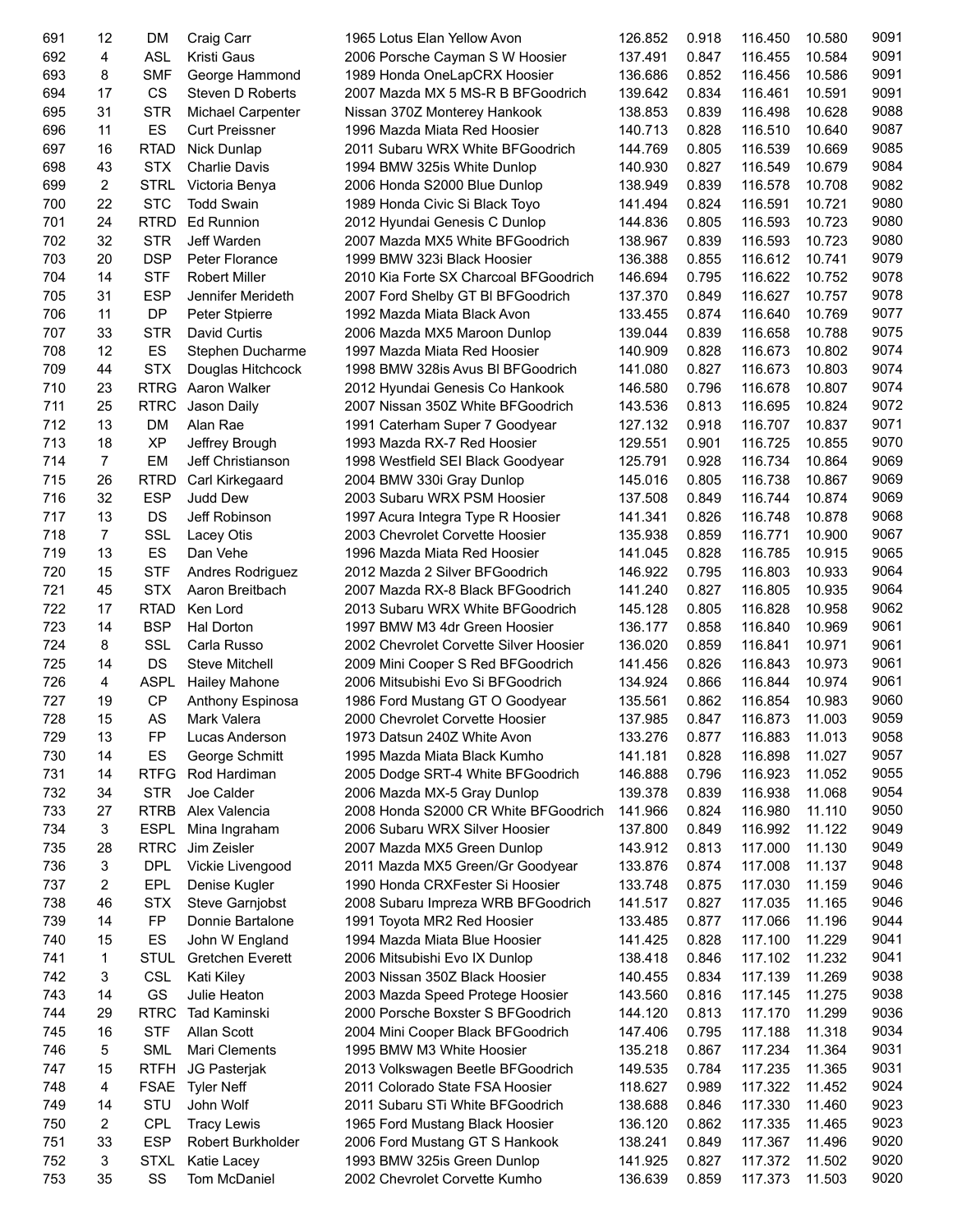| 754        | 3                    | <b>FSL</b>                | Mary Lou Holmes                         | 2007 Ford Mustang SGT Hoosier                                | 141.429            | 0.830          | 117.386            | 11.516           | 9019         |
|------------|----------------------|---------------------------|-----------------------------------------|--------------------------------------------------------------|--------------------|----------------|--------------------|------------------|--------------|
| 755        | 4                    | <b>ESPL</b>               | Jessica Gauthier                        | 2012 Ford Mustang Orange Hoosier                             | 138.278            | 0.849          | 117.398            | 11.528           | 9018         |
| 756        | $\overline{2}$       | <b>KML</b>                | Kate Regganie                           | 2008 AMV Kart Honda Power MG                                 | 122.942            | 0.955          | 117.410            | 11.539           | 9017         |
| 757        | 30                   | <b>RTRB</b>               | Devin Ramsey                            | 2008 Honda S2000 CR Yellow BFGoodrich                        | 142.490            | 0.824          | 117.412            | 11.541           | 9017         |
| 758        | 31                   | <b>RTRB</b>               | Steven Hughes                           | 2008 Honda S2000 CR Blue BFGoodrich                          | 142.506            | 0.824          | 117.425            | 11.555           | 9016         |
| 759        | 35                   | <b>STR</b>                | George Curtis                           | 2006 Mazda MX5 Maroon Dunlop                                 | 139.968            | 0.839          | 117.433            | 11.563           | 9015         |
| 760        | 6                    | <b>SML</b>                | Olga Bogdanova                          | 2001 BMW 330Ci Silver Hoosier                                | 135.448            | 0.867          | 117.433            | 11.563           | 9015         |
| 761        | 9                    | <b>SSL</b>                | Becky Zacharda                          | 2003 Chevrolet Corvette Hoosier                              | 136.738            | 0.859          | 117.458            | 11.588           | 9013         |
| 762        | 4                    | <b>JA</b>                 | Kencey Christopher                      | 2011 Tony Kart Kart Green MG                                 | 133.640            | 0.879          | 117.470            | 11.599           | 9013         |
| 763        | 5                    | AM                        | <b>Robert Barone</b>                    | 1995 CK/Dragon Hoosier                                       | 117.531            | 1.000          | 117.531            | 11.661           | 9008         |
| 764        | 15                   | STU                       | Joshua Morgan                           | 2007 Subaru STi Black BFGoodrich                             | 138.931            | 0.846          | 117.536            | 11.666           | 9007         |
| 765        | 17                   | <b>STF</b>                | Kia Gharib                              | 2004 mini cooper Black BFGoodrich                            | 147.861            | 0.795          | 117.549            | 11.679           | 9006         |
| 766        | 16                   | STU                       | Kevin Murphy                            | 2005 Mitsubishi Lancer Dunlop                                | 138.954            | 0.846          | 117.555            | 11.685           | 9006         |
| 767        | 19                   | <b>XP</b>                 | Dave Hardy                              | 1991 Toyota MR2 Turbo G Hoosier                              | 130.503            | 0.901          | 117.583            | 11.713           | 9004         |
| 768        | 23                   | <b>KM</b>                 | Daniel Wendel                           | 2009 Top Kart Speedy B MG                                    | 123.139            | 0.955          | 117.598            | 11.727           | 9003         |
| 769        | 32                   | <b>RTRE</b>               | Mark Groseth                            | 1995 Mazda Miata R Black Dunlop                              | 145.730            | 0.807          | 117.604            | 11.734           | 9002         |
| 770        | 14                   | DM                        | <b>Steven Buetow</b>                    | 2000 Birkin S-3 Purple Avon                                  | 128.136            | 0.918          | 117.629            | 11.759           | 9000         |
| 771        | 9                    | <b>BM</b>                 | Greg Scharnberg                         | 1987 Swift DB4 Red Avon                                      | 122.316            | 0.962          | 117.668            | 11.798           | 8997         |
| 772        | $\overline{2}$       | <b>STUL</b>               | Diane Bollenbecker                      | 2003 Mitsubishi Evolution Dunlop                             | 139.095            | 0.846          | 117.674            | 11.804           | 8997         |
| 773        | 36                   | <b>STR</b>                | Robert Horton                           | 2008 Honda S2000 CR Yellow BFGoodrich                        | 140.261            | 0.839          | 117.679            | 11.809           | 8997         |
| 774        | 4                    | <b>FSL</b>                | Caitlin Snell                           | 2008 BMW M3 Interlagos Hoosier                               | 141.822            | 0.830          | 117.712            | 11.842           | 8994         |
| 775        | 47                   | <b>STX</b>                | Eric Malone                             | 2005 Mazda RX-8 White Hankook                                | 142.340            | 0.827          | 117.715            | 11.845           | 8994         |
| 776        | 9                    | <b>SMF</b>                | Kraig Hopkins                           | 1991 Honda CRX Si Teal Hankook                               | 138.164            | 0.852          | 117.716            | 11.845           | 8994         |
| 777        | 12                   | <b>ASP</b>                | <b>Francis Miller</b>                   | 2005 Mitsubishi Evo 8 Hoosier                                | 135.931            | 0.866          | 117.716            | 11.846           | 8994         |
| 778        | 15                   | GS                        | Kevin Sheipline                         | 2012 Honda Civic Si White Hoosier                            | 144.332            | 0.816          | 117.775            | 11.905           | 8989         |
| 779        | 16                   | ES                        | Jeff Janulis                            | 1994 Mazda Miata Red Hoosier                                 | 142.246            | 0.828          | 117.780            | 11.909           | 8989         |
| 780        | 18                   | <b>STF</b>                | <b>Bradley Elliott</b>                  | 2013 Honda CR-Z Red Dunlop                                   | 148.179            | 0.795          | 117.802            | 11.932           | 8987         |
| 781        | 18                   | CS                        | Pat McCelvey                            | 2009 Nissan 370Z Blue Hoosier                                | 141.272            | 0.834          | 117.821            | 11.951           | 8986         |
| 782        | $\overline{2}$       |                           | RTFHL Linda Duncan                      | 2012 Mini Cooper Green BFGoodrich                            | 150.283            | 0.784          | 117.822            | 11.951           | 8986         |
| 783        | 4                    | <b>DPL</b>                | Paula Baker                             | 1990 Mazda Miata Orange Avon                                 | 134.860            | 0.874          | 117.868            | 11.997           | 8982         |
| 784        | 12                   | <b>BS</b>                 | <b>Rick Ruth</b>                        | 2004 Honda S2000 Silver Hoosier                              | 139.504            | 0.845          | 117.881            | 12.010           | 8981         |
| 785        | 5                    | <b>FSL</b>                | Kellie Knop                             | 2007 Ford Shelby GT BI Hoosier                               | 142.079            | 0.830          | 117.926            | 12.055           | 8978         |
| 786        | 48                   | <b>STX</b>                | <b>Larry Sanders</b>                    | 1993 BMW 325 Green Dunlop                                    | 142.597            | 0.827          | 117.928            | 12.058           | 8978         |
| 787        | 37                   | <b>STR</b>                | Barry Greenaway                         | 1997 Mazda Miata Hankook                                     | 140.569            | 0.839          | 117.937            | 12.067           | 8977         |
| 788        | 13                   | <b>BS</b>                 | Terry Gordon                            | 2004 Honda S2000 Silver Hoosier                              | 139.617            | 0.845          | 117.976            | 12.106           | 8974         |
| 789        | 10                   | SSL                       | Jennifer Bedell                         | 2006 Lotus Elise Yellow Hoosier                              | 137.363            | 0.859          | 117.995            | 12.124           | 8972         |
| 790        | 5                    | JA                        | Neelu Yeoh                              | <b>CRG Kart Red/Black MG</b>                                 | 134.286            | 0.879          | 118.037            | 12.167           | 8969         |
| 791        | 17                   | <b>STU</b>                | Keath Marx                              | 2010 Subaru STi White BFGoodrich                             | 139.528            | 0.846          | 118.041            | 12.171           | 8969         |
| 792        | 49                   | STX.                      | Alan Kraska                             | 2004 Mazda RX-8 BRG BFGoodrich                               | 142.756            | 0.827          | 118.059            | 12.189           | 8968         |
| 793        | 23                   | <b>SSM</b>                | Paul Kreutzwiser                        | 1992 Mazda Miata Silve Hoosier                               | 134.022            | 0.881          | 118.073            | 12.203           | 8966         |
| 794        | 33                   | <b>RTRC</b>               | Mike Cavanaugh                          | 2008 Nissan 350Z Blue Hankook                                | 145.265            | 0.813          | 118.100            | 12.230           | 8964         |
| 795        | 20                   | CP                        | Kyle Martinez                           | 1988 Ford Mustang Red N/A                                    | 137.032            | 0.862          | 118.122            | 12.251           | 8963         |
| 796        | 24                   | <b>SSM</b>                | Fred Langley                            | <b>Chevrolet Corvette Hoosier</b>                            | 134.084            | 0.881          | 118.128            | 12.258           | 8962         |
| 797        | 50                   | <b>STX</b>                | Michael Bombard                         | 2013 Subaru BRZ BFGoodrich                                   | 142.842            | 0.827          | 118.130            | 12.260           | 8962         |
| 798        | 34                   | <b>RTRC</b>               | <b>Richard Baker</b>                    | 2004 Mazda RX-8 Black BFGoodrich                             | 145.322            | 0.813          | 118.147            | 12.276           | 8961         |
| 799        | 51                   | <b>STX</b>                | Juan Lacassie                           | 1994 BMW 325is White Falken                                  | 142.884            | 0.827          | 118.165            | 12.295           | 8960         |
| 800        | 38                   | <b>STR</b>                | Nick Sullivan                           | 2009 Mazda Miata MX5 Red BFGoodrich                          | 140.842            | 0.839          | 118.166            | 12.296           | 8959         |
| 801        | 10                   | <b>SMF</b>                | <b>Fred White</b>                       | 1993 Honda Civic White/ Hoosier                              | 138.705            | 0.852          | 118.177            | 12.306           | 8959         |
| 802        | 21                   | <b>CP</b>                 | <b>Travis Durant</b>                    | 1979 Chevrolet Camaro Hoosier                                | 137.111            | 0.862          | 118.190            | 12.319           | 8958         |
| 803        | 24                   | KM                        | Steve Lower                             | 1999 Honda/CRG Kaliforn MG                                   | 123.802            | 0.955          | 118.231            | 12.361           | 8955         |
| 804        | 25                   | <b>SSM</b>                | Nathan Church                           | 1999 Mazda Miata Black Hoosier                               | 134.254            | 0.881          | 118.278            | 12.407           | 8951         |
| 805        | 18                   | STU                       | Jeff Eng                                | 2011 Subaru Impreza STi BFGoodrich                           | 139.811            | 0.846          | 118.280            | 12.410           | 8951         |
| 806        | 19                   | STU                       | Michael Roberson                        | 2007 Subaru WRX STi Bla Bridgestone                          | 139.812            | 0.846          | 118.281            | 12.411           | 8951         |
|            |                      |                           |                                         |                                                              |                    |                |                    |                  | 8950         |
| 807<br>808 | 4<br>39              | <b>STXL</b><br><b>STR</b> | <b>Christy Carlson</b><br>Roger Johnson | 2013 Subaru BRZ Hankook<br>2005 Honda S2000 Black BFGoodrich | 143.033<br>140.988 | 0.827<br>0.839 | 118.288<br>118.289 | 12.418<br>12.419 | 8950         |
|            |                      |                           |                                         |                                                              |                    |                |                    |                  |              |
| 809        | 35<br>$\overline{7}$ | <b>RTRS</b><br>EP         | James Wilson                            | 2011 Porsche Cayman S Dunlop                                 | 141.198            | 0.838          | 118.324            | 12.454           | 8948<br>8947 |
| 810        |                      |                           | Jason Fair                              | 1984 Volkswagen Jetta R Avon                                 | 135.233            | 0.875          | 118.329            | 12.458           |              |
| 811        | 26                   | <b>SSM</b>                | Paul Krysiak                            | 1994 Mazda Miata Red Hoosier                                 | 134.346            | 0.881          | 118.359            | 12.488           | 8945         |
| 812        | 40                   | <b>STR</b>                | Chris Leclair                           | 2006 Honda S2000 Blue BFGoodrich                             | 141.098            | 0.839          | 118.381            | 12.511           | 8943         |
| 813        | 16                   | <b>CSP</b>                | George Schweikle                        | 1996 Mazda Miata Hoosier                                     | 137.502            | 0.861          | 118.389            | 12.519           | 8943         |
| 814        | 52                   | <b>STX</b>                | Stephen Rife                            | 1995 BMW 325is BFGoodrich                                    | 143.160            | 0.827          | 118.393            | 12.523           | 8942         |
| 815        | 18                   | <b>RTAB</b>               | James King                              | 2008 Subaru STI Blue BFGoodrich                              | 143.742            | 0.824          | 118.443            | 12.573           | 8938         |
| 816        | 20                   | STU                       | Tyler Jago                              | 2011 Subaru STi DGM Hankook                                  | 140.009            | 0.846          | 118.448            | 12.578           | 8938         |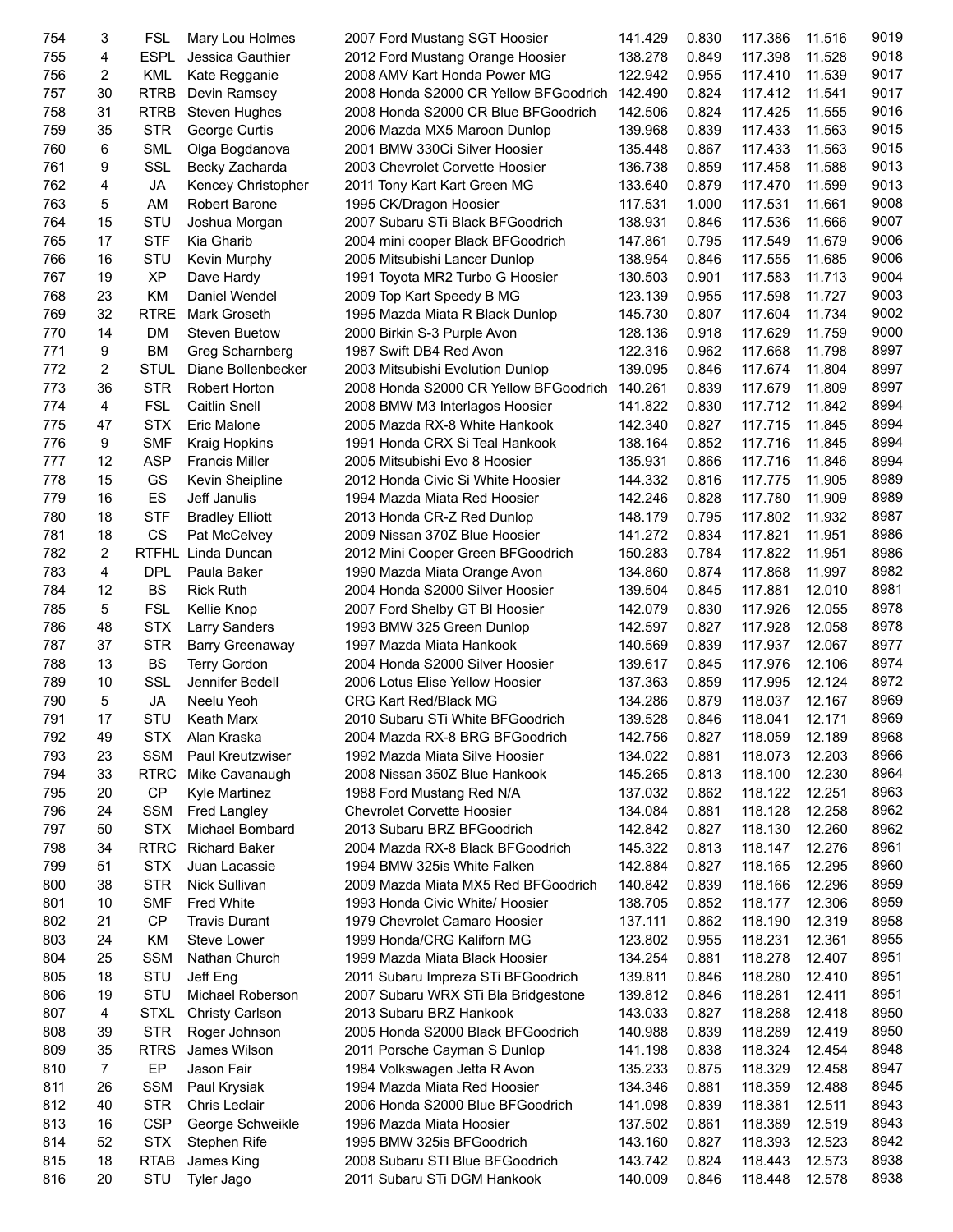| 817 | 18             | <b>CM</b>   | Vernon Maxey               | 2004 Solo Vee LynxB BI Hoosier        | 130.170 | 0.910 | 118.455 | 12.584 | 8938 |
|-----|----------------|-------------|----------------------------|---------------------------------------|---------|-------|---------|--------|------|
| 818 | 41             | <b>STR</b>  | Peter Calhoun              | 2006 Mazda MX5 Black BFGoodrich       | 141.210 | 0.839 | 118.475 | 12.605 | 8936 |
| 819 | 1              |             | RTRBL Teddie Alexandrova   | 2008 Honda S2000 CR Ape BFGoodrich    | 143.789 | 0.824 | 118.482 | 12.612 | 8936 |
| 820 | 21             | STU         | Jed Peterson               | 1997 BMW M3 Black BFGoodrich          | 140.051 | 0.846 | 118.483 | 12.613 | 8935 |
| 821 | 19             | <b>STF</b>  | <b>Tyler Pedersen</b>      | 2004 Mini Cooper Black BFGoodrich     | 149.061 | 0.795 | 118.503 | 12.633 | 8934 |
| 822 | 36             | <b>RTRC</b> | Sean Green                 | 2013 Mazda MX5 Club White Dunlop      | 145.765 | 0.813 | 118.507 | 12.637 | 8934 |
| 823 | 42             | <b>STR</b>  | Mike Wolf                  | 1997 Mazda Miata Hankook              | 141.268 | 0.839 | 118.524 | 12.654 | 8932 |
| 824 | 15             | <b>DM</b>   | Stephen Brinkerhoff        | 2006 Ultralite XR7 Purple Goodyear    | 129.112 | 0.918 | 118.525 | 12.655 | 8932 |
| 825 | 23             | <b>STC</b>  | Phil Osborne               | 1991 Honda Civic Si Black Toyo        | 143.904 | 0.824 | 118.577 | 12.706 | 8928 |
| 826 | 37             | <b>RTRB</b> | Salil Shukla               | 2008 Honda S2000 Blue BFGoodrich      | 143.916 | 0.824 | 118.587 | 12.716 | 8928 |
| 827 | 43             | <b>STR</b>  | <b>Rad Tatis</b>           | 2004 Honda S2000 Red Dunlop           | 141.372 | 0.839 | 118.611 | 12.741 | 8926 |
| 828 | 24             | <b>STC</b>  | Will Hornseth              | 1989 Honda Civic Si Red Toyo          | 143.990 | 0.824 | 118.648 | 12.777 | 8923 |
| 829 | 16             | GS          | Sam Creasey                | 1988 Honda CRX Si Yellow Hoosier      | 145.437 | 0.816 | 118.677 | 12.806 | 8921 |
| 830 | 38             | <b>RTRB</b> | <b>William Hill</b>        | 2008 Honda S2000 Laguna BFGoodrich    | 144.070 | 0.824 | 118.714 | 12.843 | 8918 |
| 831 | 22             | STU         | Cory Dreyfus               | 2007 Subaru STI BFGoodrich            | 140.329 | 0.846 | 118.718 | 12.848 | 8918 |
| 832 | 23             | STU         | Gabe Hanohano              | 2010 Subaru STi Red BFGoodrich        | 140.336 | 0.846 | 118.724 | 12.854 | 8917 |
| 833 | 20             | <b>XP</b>   |                            | 1990 Mazda Miata Yellow Hoosier       | 131.799 | 0.901 | 118.751 | 12.880 | 8915 |
| 834 | 24             | <b>STU</b>  | Bryan Hull                 |                                       |         |       |         | 12.934 | 8911 |
|     |                |             | <b>Christopher Miller</b>  | 2006 Mitsubishi Evo IX Dunlop         | 140.430 | 0.846 | 118.804 |        |      |
| 835 | 15             | FP          | <b>Nick Rieber</b>         | 1991 Toyota MR2 Red Hoosier           | 135.477 | 0.877 | 118.813 | 12.943 | 8911 |
| 836 | 44             | <b>STR</b>  | Dean Rhodes                | 2006 Honda S2000 Silver BFGoodrich    | 141.657 | 0.839 | 118.850 | 12.980 | 8908 |
| 837 | 16             | AS          | Vivek Krishna              | 2004 Porche 911 40AE GT BFGoodrich    | 140.379 | 0.847 | 118.901 | 13.031 | 8904 |
| 838 | 16             | <b>RTFH</b> | Jim Wayner                 | 2012 Mazda 3 Blue Dunlop              | 151.660 | 0.784 | 118.901 | 13.031 | 8904 |
| 839 | 19             | <b>CS</b>   | David Moellenbeck          | 2009 Pontiac Solstice Hoosier         | 142.607 | 0.834 | 118.934 | 13.064 | 8902 |
| 840 | 39             | <b>RTRC</b> | James McCelvey             | 2013 Scion FR-S Dunlop                | 146.301 | 0.813 | 118.943 | 13.072 | 8901 |
| 841 | 5              | STXL        | Patty Tunnell              | 2013 Scion FR-S Red Hankook           | 143.839 | 0.827 | 118.955 | 13.085 | 8900 |
| 842 | $\overline{c}$ |             | <b>RTRCL Brianne Green</b> | 2013 Mazda MX5 White Dunlop           | 146.320 | 0.813 | 118.958 | 13.088 | 8900 |
| 843 | 25             | STU         | David Cosseboom            | 2006 Mitsubishi Evo White Dunlop      | 140.632 | 0.846 | 118.975 | 13.105 | 8899 |
| 844 | 45             | <b>STR</b>  | <b>Ryan Davies</b>         | 2001 Honda S2000 White Hankook        | 141.842 | 0.839 | 119.005 | 13.135 | 8896 |
| 845 | 20             | <b>STF</b>  | Jan Rowe                   | 2011 Mini Cooper BRG BFGoodrich       | 149.700 | 0.795 | 119.011 | 13.141 | 8896 |
| 846 | 21             | <b>STF</b>  | William Knudsen            | 2005 Toyota Corolla S BFGoodrich      | 149.722 | 0.795 | 119.029 | 13.159 | 8895 |
| 847 | 17             | GS          | David Fink                 | 2003 Mazda MSP Orange BFGoodrich      | 145.870 | 0.816 | 119.030 | 13.160 | 8894 |
| 848 | 40             |             | RTRE Valeriano DiPietro    | 1997 Mazda Miata Green BFGoodrich     | 147.517 | 0.807 | 119.046 | 13.176 | 8893 |
| 849 | 3              |             | RTRCL Patsy Zymowski       | 2009 Nissan 370Z Yello Dunlop         | 146.436 | 0.813 | 119.052 | 13.182 | 8893 |
| 850 | 17             | <b>RTFD</b> | Mike Erpelding             | 2005 Mini Cooper S Dark Dunlop        | 147.895 | 0.805 | 119.055 | 13.185 | 8893 |
| 851 | 53             | <b>STX</b>  | Christopher Jepsen         | 2009 Ford Mustang GT C Hankook        | 143.962 | 0.827 | 119.057 | 13.187 | 8892 |
| 852 | 12             | DP          | Andrew Maffessanti         | 1992 Mazda Miata Black Avon           | 136.252 | 0.874 | 119.084 | 13.214 | 8890 |
| 853 | 46             | <b>STR</b>  | <b>Dhariel Tatis</b>       | 2004 Honda S2000 Red Dunlop           | 141.997 | 0.839 | 119.135 | 13.265 | 8887 |
| 854 | 41             |             | RTRC Henry Clark           | 2013 Subaru BRZ Blue BFGoodrich       | 146.549 | 0.813 | 119.144 | 13.274 | 8886 |
| 855 | 36             | SS          | John Fink                  | 2009 Chevrolet Corvette Hoosier       | 138.722 | 0.859 | 119.162 | 13.292 | 8885 |
| 856 | 42             | <b>RTRC</b> | Kevin Horecky              | 2013 Subaru BRZ White BFGoodrich      | 146.661 | 0.813 | 119.235 | 13.365 | 8879 |
| 857 | 11             | <b>SMF</b>  | Jason Gast                 | 1999 Mercury Cougar Cop N/A           | 139.952 | 0.852 | 119.239 | 13.369 | 8879 |
| 858 | 54             | <b>STX</b>  | William Cook               | 2013 Subaru BRZ White Hankook         | 144.188 | 0.827 | 119.243 | 13.373 | 8879 |
| 859 | 6              | STXL        | Jennifer Maxcy             | 1998 BMW 328is Black Hankook          | 144.211 | 0.827 | 119.262 | 13.392 | 8877 |
| 860 | 19             | <b>RTAD</b> | Eric Hahn                  | 2002 Subaru Imprezza BI Hankook       | 148.157 | 0.805 | 119.266 | 13.396 | 8877 |
| 861 | 17             | ES          | John E England             | 1994 Mazda Miata Blue Hoosier         | 144.042 | 0.828 | 119.267 | 13.396 | 8877 |
| 862 | 3              | <b>STUL</b> | Donna Marx                 | 2010 Subaru STi White P BFGoodrich    | 141.002 | 0.846 | 119.288 | 13.418 | 8875 |
| 863 | 2              | STSL        | Sharon Eberlein            | 1990 Mazda Miata Blue Toyo            | 143.928 | 0.829 | 119.316 | 13.446 | 8873 |
| 864 | 55             | <b>STX</b>  | <b>Tiberiu Muresan</b>     | 1998 Acura Integra Type Hankook       | 144.281 | 0.827 | 119.320 | 13.450 | 8873 |
| 865 | 16             | DM          | <b>Chuck Meyers</b>        | 1990 Caterham Seven Red Avon          | 129.985 | 0.918 | 119.326 | 13.456 | 8872 |
| 866 | 22             | <b>STF</b>  | Kevin Yap                  | 2005 Toyota Corolla Silver BFGoodrich | 150.131 | 0.795 | 119.354 | 13.484 | 8870 |
| 866 | 2              | STFL        | Sarah Tooth                | 2007 Mini Cooper Blue BFGoodrich      | 150.131 | 0.795 | 119.354 | 13.484 | 8870 |
| 868 | 43             | <b>RTRE</b> | <b>Steve Meschke</b>       | 1993 Toyota MR2 Zebra BFGoodrich      | 147.915 | 0.807 | 119.367 | 13.497 | 8869 |
| 869 | 13             | <b>ASP</b>  | <b>Bud Bohrer</b>          | Porsche Cayman R White Hoosier        | 137.842 | 0.866 | 119.371 | 13.501 | 8869 |
|     | 3              |             |                            |                                       |         |       |         |        | 8869 |
| 870 |                | <b>STRL</b> | Shauna Rios                | 2006 Mazda MX-5 BFGoodrich            | 142.285 | 0.839 | 119.377 | 13.507 | 8865 |
| 871 | 4              |             | RTRFL Elizabeth Whitworth  | 2012 Ford Mustang Black Dunlop        | 147.614 | 0.809 | 119.420 | 13.549 |      |
| 872 | 5              | <b>DSL</b>  | Jojo Corrales-Kean         | 2008 Mini Cooper S Pepp BFGoodrich    | 144.718 | 0.826 | 119.537 | 13.667 | 8857 |
| 873 | 15             | <b>FM</b>   | Tom Buckman                | 2005 Invader F500 Red Hoosier         | 130.422 | 0.917 | 119.597 | 13.727 | 8852 |
| 874 | 3              | <b>STFL</b> | Mikaela Walker             | 2007 Mini Cooper Blue BFGoodrich      | 150.458 | 0.795 | 119.614 | 13.744 | 8851 |
| 875 | 4              | <b>STUL</b> | Michelle Miller            | 2006 Mitsubishi Evo IX Dunlop         | 141.447 | 0.846 | 119.664 | 13.794 | 8847 |
| 876 | 23             | <b>STF</b>  | <b>Matt Tagles</b>         | 2003 Ford SVT Focus Sil Toyo          | 150.534 | 0.795 | 119.675 | 13.805 | 8846 |
| 877 | 7              | <b>STXL</b> | Kim Kliewer                | 2003 BMW 330 Grey Dunlop              | 144.739 | 0.827 | 119.699 | 13.829 | 8845 |
| 878 | 16             | FM          | Tim Reardon                | 2005 Invader F500 Red Hoosier         | 130.562 | 0.917 | 119.725 | 13.855 | 8843 |
| 879 | 2              | JB          | Johan Yost                 | 2012 Nelson CRG Black MG              | 142.221 | 0.842 | 119.750 | 13.880 | 8841 |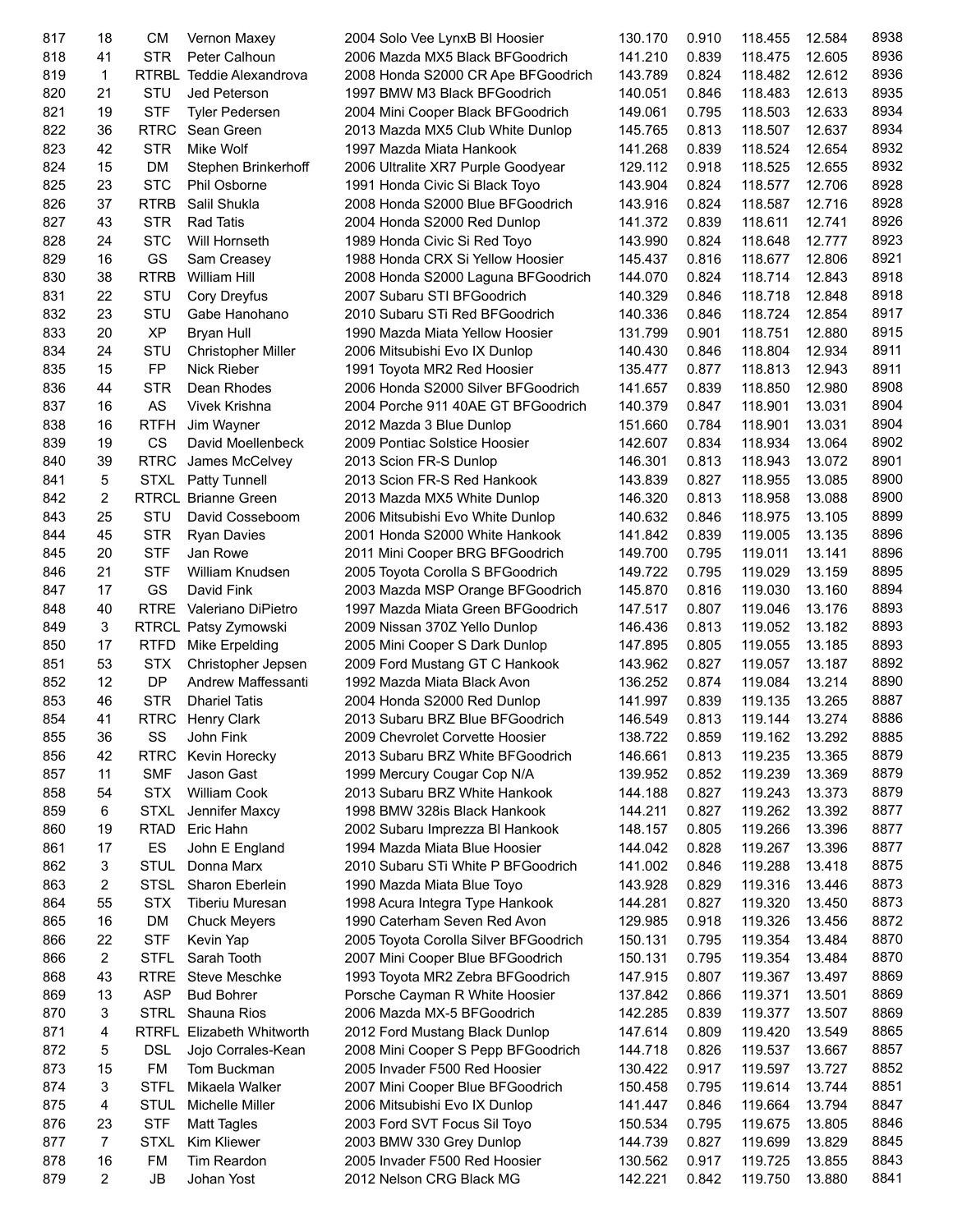| 880 | 44 | <b>RTRC</b>  | <b>Tim Reinhardt</b>    | 2013 Scion FR-S White BFGoodrich      | 147.295 | 0.813 | 119.751 | 13.880 | 8841 |
|-----|----|--------------|-------------------------|---------------------------------------|---------|-------|---------|--------|------|
| 881 | 45 | <b>RTRC</b>  | Jason Marshall          | 2012 Nissan 370Z Blue Michelin        | 147.300 | 0.813 | 119.755 | 13.884 | 8841 |
| 882 | 8  | EM           | <b>Michael Nienhuis</b> | 1965 Sunbeam Tiger White Hoosier      | 129.102 | 0.928 | 119.807 | 13.936 | 8837 |
| 883 | 47 | <b>STR</b>   | John Li                 | 2009 Mazda Miata MX5 Red BFGoodrich   | 142.810 | 0.839 | 119.818 | 13.948 | 8836 |
| 884 | 3  | <b>CSPL</b>  | Velma Boreen            | 1996 Mazda Miata Red Hoosier          | 139.194 | 0.861 | 119.846 | 13.976 | 8834 |
| 885 | 3  | <b>KML</b>   | Neva Hoover             | 2008 AMV Kart Honda Power MG          | 125.543 | 0.955 | 119.894 | 14.023 | 8830 |
| 886 | 6  | <b>DSL</b>   | Ann LaRandeau           | 2008 Audi TT Silver BFGoodrich        | 145.192 | 0.826 | 119.929 | 14.059 | 8828 |
| 887 | 46 | <b>RTRC</b>  | <b>Gregory Vincent</b>  | 2008 Mazda MX-5 Red BFGoodrich        | 147.557 | 0.813 | 119.964 | 14.093 | 8825 |
| 888 | 18 | <b>RTFH</b>  | Malcolm Lawson          | 2012 Mini Cooper BRG BFGoodrich       | 153.120 | 0.784 | 120.046 | 14.176 | 8819 |
| 889 | 16 | FP           | <b>Eric Davis</b>       | 2004 Mazda MS Miata Bla Hoosier       | 136.891 | 0.877 | 120.053 | 14.183 | 8819 |
| 890 | 25 | <b>STC</b>   | <b>Steve Ekstrand</b>   | 1991 Honda Civie EssEye BFGoodrich    | 145.719 | 0.824 | 120.072 | 14.202 | 8817 |
| 891 | 15 | <b>BSP</b>   | Adrian Radu             | 1997 BMW M3 4 Dr Green Hoosier        | 140.006 | 0.858 | 120.125 | 14.255 | 8813 |
|     |    |              |                         |                                       |         |       |         |        |      |
| 892 | 18 | ES           | <b>Jess Withell</b>     | 1993 Toyota MR2 Blue Hoosier          | 145.134 | 0.828 | 120.171 | 14.301 | 8810 |
| 893 | 25 | <b>KM</b>    | Heath Maxey             | 2009 Top Kart Speedy B MG             | 125.851 | 0.955 | 120.188 | 14.317 | 8809 |
| 894 | 13 | <b>DP</b>    | Lester Henry            | 1994 Mazda Miata Blue Avon            | 137.525 | 0.874 | 120.197 | 14.326 | 8808 |
| 895 | 3  | JB           | <b>Riley Heaton</b>     | 2002 Margay Kart Black MG             | 142.885 | 0.842 | 120.309 | 14.439 | 8800 |
| 896 | 4  | <b>JB</b>    | <b>Mason Herrick</b>    | 2006 CRG Kart Santana MG              | 142.893 | 0.842 | 120.316 | 14.446 | 8799 |
| 897 | 14 | <b>BS</b>    | Jeff Wetzel             | 2008 Honda S2000 Black Hoosier        | 142.442 | 0.845 | 120.363 | 14.493 | 8796 |
| 898 | 17 | <b>STS</b>   | Alan Claffie            | 1993 Mazda Miata Green/ BFGoodrich    | 145.217 | 0.829 | 120.385 | 14.515 | 8794 |
| 899 | 3  | <b>RTFHL</b> | Donna Hill              | 2007 Mini Cooper Sparky Falken        | 153.563 | 0.784 | 120.393 | 14.523 | 8794 |
| 900 | 24 | <b>STF</b>   | <b>Fred Schaffert</b>   | 2004 Mazda 3 Black Goodyear           | 151.454 | 0.795 | 120.406 | 14.536 | 8793 |
| 901 | 27 | <b>SSM</b>   | Grady Wood              | 2012 Chevrolet Corvette Hoosier       | 136.693 | 0.881 | 120.427 | 14.556 | 8791 |
| 902 | 9  | EM           | <b>Chuck Sieber</b>     | 1969 Austin Healey Sprite Avon        | 129.847 | 0.928 | 120.498 | 14.628 | 8786 |
| 903 | 47 | <b>RTRC</b>  | James Rose              | 2013 Scion FR-S White Dunlop          | 148.227 | 0.813 | 120.509 | 14.638 | 8785 |
| 904 | 10 | EM           | Michael Fineberg        | 2010 Nissan GTR White Hoosier         | 129.886 | 0.928 | 120.534 | 14.664 | 8783 |
| 905 | 12 | <b>SMF</b>   | Paul Stephan            | 1993 Volkswagen Corrado Hoosier       | 141.542 | 0.852 | 120.594 | 14.723 | 8779 |
| 906 | 3  | <b>STSL</b>  | Mary Cutrer             | 1988 Honda CRX Grey Toyo              | 145.503 | 0.829 | 120.622 | 14.752 | 8777 |
| 907 | 13 | <b>SMF</b>   | Mark Hopkins            | 1991 Honda CRX Si Teal Hankook        | 141.584 | 0.852 | 120.630 | 14.759 | 8776 |
| 908 | 4  | <b>RTFDL</b> | Jody Bedell             | 2008 Mini Cooper S Yellow Dunlop      | 149.881 | 0.805 | 120.654 | 14.784 | 8775 |
| 909 | 56 | <b>STX</b>   | <b>Charles Wilson</b>   | 2008 Chevrolet Cobalt N/A             |         | 0.827 | 120.739 | 14.869 | 8769 |
|     | 22 | CP           |                         |                                       | 145.996 |       |         |        | 8768 |
| 910 |    |              | <b>Albert Hermans</b>   | 1997 Ford Mustang Cobra Kumho         | 140.073 | 0.862 | 120.743 | 14.873 |      |
| 911 | 8  | <b>STXL</b>  | Alison Hill             | 1997 BMW 328is White Dunlop           | 146.048 | 0.827 | 120.782 | 14.912 | 8765 |
| 912 | 48 | <b>RTRS</b>  | Chris DeLay             | 2005 Lotus Elise Toyo                 | 144.133 | 0.838 | 120.783 | 14.913 | 8765 |
| 913 | 23 | <b>CP</b>    | Arnold Beebe            | 1989 Ford Mustang Black Avon          | 140.173 | 0.862 | 120.829 | 14.959 | 8762 |
| 914 | 4  | <b>STCL</b>  | Stephanie Boehm         | 1989 Honda Civic Si Red Toyo          | 146.647 | 0.824 | 120.837 | 14.967 | 8761 |
| 915 | 5  | JB           | Jacob Baltazar          | 2011 CRG Star Black MG                | 143.651 | 0.842 | 120.954 | 15.084 | 8753 |
| 916 | 57 | <b>STX</b>   | <b>Brandon Boyd</b>     | 2004 Mazda RX-8 BRG BFGoodrich        | 146.257 | 0.827 | 120.955 | 15.085 | 8753 |
| 917 | 3  | EPL          | <b>Carmen Rowlands</b>  | 1989 Honda Civic White Hoosier        | 138.241 | 0.875 | 120.961 | 15.090 | 8752 |
| 918 | 11 | EM           | Randy Eickhoff          | 2000 Toyota Spyder Black Hoosier      | 130.373 | 0.928 | 120.986 | 15.116 | 8751 |
| 919 | 25 | <b>STF</b>   | Paul Kurtz              | 2003 Dodge Neon SE Blue Hankook       | 152.219 | 0.795 | 121.014 | 15.144 | 8749 |
| 920 | 5  | <b>STCL</b>  | <b>Stacey Miller</b>    | 1991 Honda Civie EssEye BFGoodrich    | 146.863 | 0.824 | 121.015 | 15.145 | 8749 |
| 921 | 58 | <b>STX</b>   | Sonja Hitchcock         | 1998 BMW 328 is Avus BI BFGoodrich    | 146.355 | 0.827 | 121.036 | 15.166 | 8747 |
| 922 | 6  | ${\sf JB}$   | <b>Robert Ekstrand</b>  | 2004 Tony Kart Rocky Gr MG            | 143.784 | 0.842 | 121.066 | 15.196 | 8745 |
| 923 | 19 | ES           | James Malone            | 1994 Mazda Miata Red Hoosier          | 146.222 | 0.828 | 121.072 | 15.201 | 8744 |
| 924 | 14 | <b>ASP</b>   | Ryan Lutze              | 1992 Toyota MR2 Red Hoosier           | 139.829 | 0.866 | 121.092 | 15.222 | 8743 |
| 925 | 17 | DM           | David Kral              | 2000 Birkin S-3 Silver Avon           | 132.022 | 0.918 | 121.196 | 15.326 | 8735 |
| 926 | 59 | <b>STX</b>   | Evan Slate              | 2008 Mazda Mazdaspeed 3 BFGoodrich    | 146.619 | 0.827 | 121.254 | 15.384 | 8731 |
| 927 | 4  | <b>STFL</b>  | Melanie Dorsey          | 2013 Mazda 3 Silver BFGoodrich        | 152.523 | 0.795 | 121.256 | 15.386 | 8731 |
| 928 | 26 | KM           | J. Brett Howell         | 2008 Gillard Black MG                 | 127.000 | 0.955 | 121.285 | 15.415 | 8729 |
| 929 | 24 | <b>CP</b>    |                         |                                       |         |       |         |        | 8723 |
|     |    |              | Sean Ittner             | 1986 Ford Mustang Black Hoosier       | 140.793 | 0.862 | 121.364 | 15.493 |      |
| 930 | 49 | <b>RTRE</b>  | Shane Donahue           | 1993 Toyota MR2 Zebra BFGoodrich      | 150.468 | 0.807 | 121.428 | 15.557 | 8719 |
| 931 | 48 | <b>STR</b>   | Tom DeYoung             | 2006 Honda S2000 Silver BFGoodrich    | 144.894 | 0.839 | 121.566 | 15.696 | 8709 |
| 932 | 5  | <b>FSAE</b>  | <b>Travis Markwardt</b> | 2007 UTA Blue Hoosier                 | 123.256 | 0.989 | 121.900 | 16.030 | 8685 |
| 933 | 50 | <b>RTRB</b>  | <b>Rudy Ramsey</b>      | 2008 Honda S2000 CR Yellow BFGoodrich | 148.016 | 0.824 | 121.965 | 16.095 | 8680 |
| 934 | 3  | <b>CPL</b>   | Alyssa Lewis            | 1965 Ford Mustang Black Hoosier       | 141.533 | 0.862 | 122.001 | 16.131 | 8678 |
| 935 | 19 | <b>CM</b>    | James Kant              | 1978 Lola T540 White Hoosier          | 134.073 | 0.910 | 122.006 | 16.136 | 8677 |
| 936 | 12 | EM           | <b>Brian Hoover</b>     | 1965 Sunbeam Tiger White Hoosier      | 131.479 | 0.928 | 122.013 | 16.142 | 8677 |
| 937 | 4  | STRL         | Mary Dunham             | 2006 Mazda MX-5 Grey Hankook          | 145.440 | 0.839 | 122.024 | 16.154 | 8676 |
| 938 | 5  | <b>STRL</b>  | Christina Lam           | 2006 Mazda Miata Grey Hankook         | 145.450 | 0.839 | 122.033 | 16.163 | 8676 |
| 939 | 13 | EM           | Kevin Thompson          | 2007 Pontiac Solstice Avon            | 131.580 | 0.928 | 122.106 | 16.236 | 8670 |
| 940 | 4  | <b>CSL</b>   | Becca Nell              | 2009 Nissan 370Z Yellow Hoosier       | 146.411 | 0.834 | 122.107 | 16.237 | 8670 |
| 941 | 26 | STU          | David Black             | 1997 BMW M3 Black BFGoodrich          | 144.369 | 0.846 | 122.136 | 16.266 | 8668 |
|     |    |              |                         |                                       |         |       |         |        |      |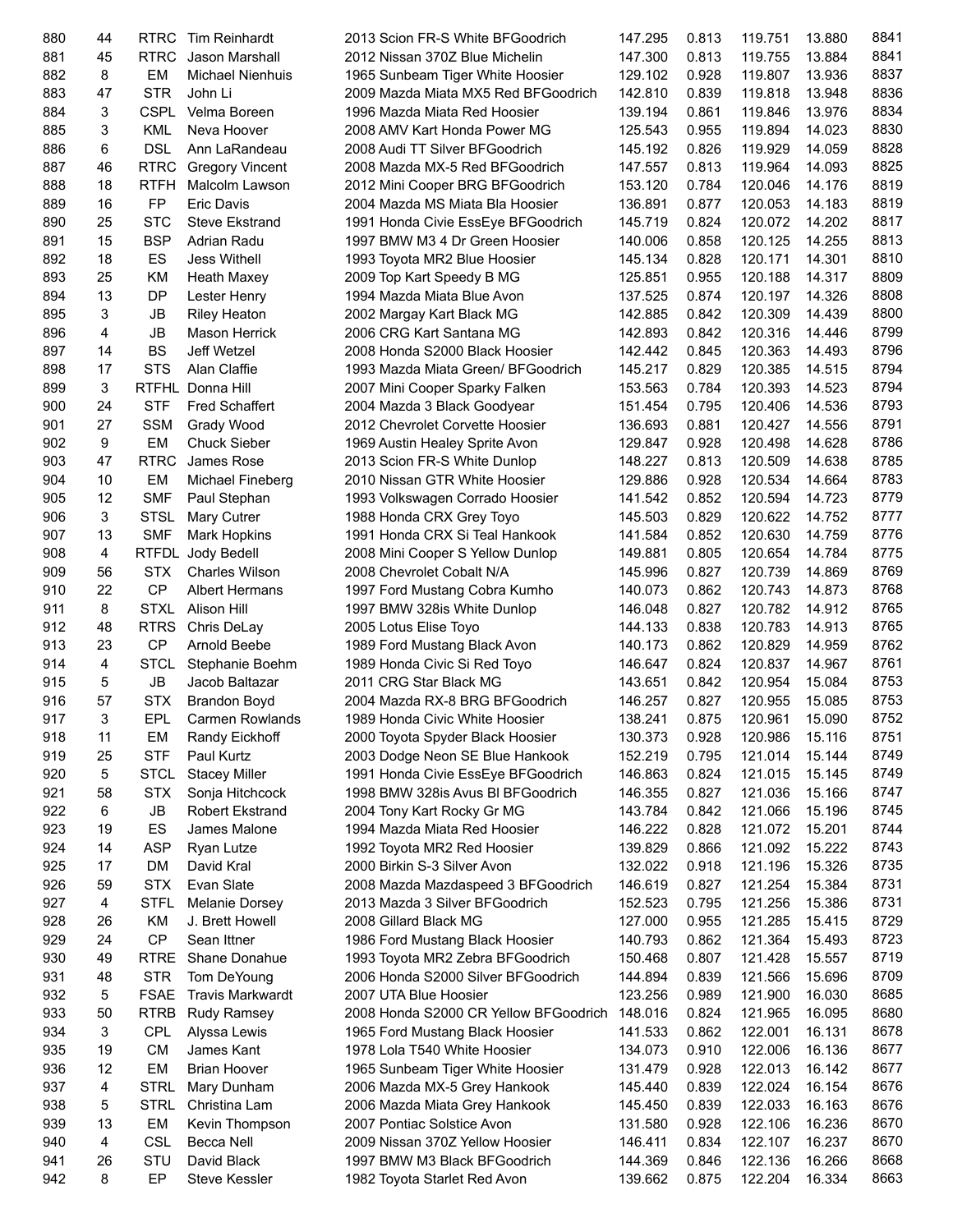| 943        | 9              | STXL                | <b>Brooke Bierman</b>       | 2013 Scion FR-S Red Hankook                                      | 147.997            | 0.827          | 122.394            | 16.524           | 8650 |
|------------|----------------|---------------------|-----------------------------|------------------------------------------------------------------|--------------------|----------------|--------------------|------------------|------|
| 944        | 10             | <b>STXL</b>         | <b>Christine Newcomer</b>   | 1993 BMW 325i BFGoodrich                                         | 148.002            | 0.827          | 122.398            | 16.528           | 8650 |
| 945        | 5              | <b>FSPL</b>         | Donora Wichmann             | 1987 Toyota FX16 Silver Hoosier                                  | 146.089            | 0.838          | 122.423            | 16.552           | 8648 |
| 946        | $\overline{7}$ | JB                  | Kimsoo Gopnik               | <b>CRG Kart Black MG</b>                                         | 145.560            | 0.842          | 122.562            | 16.691           | 8638 |
| 947        | 8              | JB                  | Jensen Peppler              | 2005 Energy Hero Blue MG                                         | 145.662            | 0.842          | 122.647            | 16.777           | 8632 |
| 948        | 1              | <b>GPL</b>          | <b>Chris Cutrer</b>         | 1979 Fiat X1/9 Plum Goodyear                                     | 144.366            | 0.850          | 122.711            | 16.841           | 8628 |
| 949        | 20             | <b>RTAD</b>         | Roberta Onyschuk            | 2011 Subaru Impreza WRX BFGoodrich                               | 152.656            | 0.805          | 122.888            | 17.018           | 8615 |
| 950        | 9              | EP                  | <b>Myron Steere</b>         | 1982 Volkswagen Scirocco Hoosier                                 | 140.512            | 0.875          | 122.948            | 17.078           | 8611 |
| 951        | 5              | <b>RTFDL</b>        | Deb Erpelding               | 2005 Mini Cooper S Dark Dunlop                                   | 152.889            | 0.805          | 123.076            | 17.205           | 8602 |
| 952        | 49             | <b>STR</b>          | <b>Frank Finks</b>          | 2009 Mazda MX-5 Black BFGoodrich                                 | 146.703            | 0.839          | 123.084            | 17.214           | 8601 |
| 953        | 17             | <b>FSP</b>          | Chris Gibson                | 1975 Toyota FX16 Silver Hoosier                                  | 146.884            | 0.838          | 123.089            | 17.218           | 8601 |
| 954        | 5              | <b>ESPL</b>         | Cathleen Burkholder         | 2006 Ford Mustang GT S Hankook                                   | 144.991            | 0.849          | 123.097            | 17.227           | 8601 |
| 955        | 20             | ES                  | Mike Kenney                 | 1994 Mazda Miata R Red Hoosier                                   | 148.696            | 0.828          | 123.120            | 17.250           | 8599 |
| 956        | 14             | EM                  | Jim Murphy                  | 1946 Jeep YC-J Yellow Goodyear                                   | 132.720            | 0.928          | 123.164            | 17.294           | 8596 |
| 957        | 18             | <b>DM</b>           | Ron Babb                    | 1967 Lotus Elan Silver Avon                                      | 134.325            | 0.918          | 123.310            | 17.440           | 8586 |
| 958        | 51             | <b>RTRC</b>         | E L F (Buck) Entriken       | 2000 Mazda Miata Green Dunlop                                    | 151.916            | 0.813          | 123.508            | 17.637           | 8572 |
| 959        | 21             | <b>RTAD</b>         | Yarko Thomas                | 2002 Subaru Imprezza BI Hankook                                  | 153.449            | 0.805          | 123.526            | 17.656           | 8571 |
| 960        | 19             | <b>RTFD</b>         | <b>Karl Tronnes</b>         | 2008 Mini Cooper S Yell Dunlop                                   | 153.517            | 0.805          | 123.581            | 17.711           | 8567 |
| 961        | 18             | <b>STS</b>          | Ronald Conrad               | 1992 Mazda Miata Black BFGoodrich                                | 149.094            | 0.829          | 123.599            | 17.729           | 8566 |
| 962        | 6              |                     | RTFDL April Brausen         | 2008 Mini Cooper S Blue Dunlop                                   | 153.558            | 0.805          | 123.614            | 17.744           | 8565 |
| 963        | $\overline{7}$ | <b>SML</b>          | Kathleen Barnes             | 1993 Honda Civic White Hoosier                                   | 142.647            | 0.867          | 123.675            | 17.805           | 8560 |
| 964        | 19             | <b>DM</b>           | Craig Straub                | 1962 Lotus Super 7 Silver Avon                                   | 134.764            | 0.918          | 123.713            | 17.843           | 8558 |
| 965        | 6              | <b>STCL</b>         | Leslie Swain                | 1989 Honda Civic Si Black Toyo                                   | 150.411            | 0.824          | 123.939            | 18.068           | 8542 |
| 966        | 21             | <b>XP</b>           | Vernon Jolley               | 1965 Factory Five Racing Avon                                    | 137.570            | 0.901          | 123.951            | 18.080           | 8541 |
| 967        | 3              | <b>BSPL</b>         | Diane Dorton                | 1997 BMW M3 4dr Green Hoosier                                    | 144.529            | 0.858          | 124.006            | 18.135           | 8538 |
| 968        | 5              |                     | <b>RTRCL Michelle Knoll</b> | 2013 Scion FR-S Firest BFGoodrich                                | 152.566            | 0.813          | 124.036            | 18.166           | 8535 |
| 969        | 25             | <b>CP</b>           | Dave Zitzlsperger           | 1979 Chevrolet Camaro Hoosier                                    | 144.004            | 0.862          | 124.131            | 18.261           | 8529 |
| 970        | 6              |                     | <b>RTRCL Debbie Zeisler</b> | 2007 Mazda MX5 Miata Gr Dunlop                                   | 152.722            | 0.813          | 124.163            | 18.293           | 8527 |
| 971        | 8              | HS                  | <b>Emily Reno</b>           | 2010 Mini Cooper White Hoosier                                   | 154.494            | 0.804          | 124.213            | 18.343           | 8523 |
| 972        | 19             | <b>STS</b>          | <b>Kate Claffie</b>         | 1993 Mazda Miata Green/ BFGoodrich                               | 149.907            | 0.829          | 124.273            | 18.403           | 8519 |
| 973        | 20             | <b>STS</b>          | Andrew Peppler              | 1992 Mazda Miata Black BFGoodrich                                | 149.951            | 0.829          | 124.309            | 18.439           | 8517 |
| 974        | 15             | <b>ASP</b>          | Paul Lutze                  | 1992 Toyota MR2 Red Hoosier                                      | 143.740            | 0.866          | 124.479            | 18.608           | 8505 |
| 975        | 6              | <b>ESPL</b>         | Sandy Grable                | 2006 Ford Mustang GT S Hankook                                   | 146.690            | 0.849          | 124.540            | 18.669           | 8501 |
| 976        | 52             | <b>RTRC</b>         |                             | Robert (Rocky) Entriken 1999 Mazda Miata MX5 B Dunlop            | 153.197            | 0.813          | 124.549            | 18.679           | 8500 |
| 977        | 6              | <b>FSAE</b>         | Dan Capossela               | Ford Formula SAE Orange Hoosier                                  | 126.004            | 0.989          | 124.618            | 18.748           | 8496 |
| 978        | 27             | STU                 | David Gladu                 | 2005 Subaru STi White BFGoodrich                                 | 147.421            | 0.846          | 124.718            | 18.848           | 8489 |
| 979        | 50             | <b>STR</b>          | Sebastian Vera              | 2008 Honda S2000 Yellow BFGoodrich                               | 148.669            | 0.839          | 124.733            | 18.863           | 8488 |
| 980        | 17             | <b>FP</b>           | Darren Crozier              | 1991 Mazda RX-7 Black Hoosier                                    | 142.375            | 0.877          | 124.863            | 18.992           | 8479 |
| 981        | 7              |                     | RTRCL Linda Ruschak         | 2013 Subaru BRZ White BFGoodrich                                 | 153.670            | 0.813          | 124.934            | 19.063           | 8474 |
| 982        | 17             | FM                  | Arnie Coleman               | 2002 Maverick F500 Mult Hoosier                                  | 136.531            | 0.917          | 125.199            | 19.329           | 8456 |
| 983        | 2              | <b>EML</b>          | Karen Eickhoff              | 2000 Toyota MR2 Black Hoosier                                    | 135.212            | 0.928          | 125.477            | 19.606           | 8437 |
| 984        | 7              |                     |                             | 2012 Mini Cooper BRG BFGoodrich                                  | 160.191            | 0.784          | 125.590            | 19.719           | 8430 |
|            |                |                     | RTFHL Jacqueline Lawson     |                                                                  |                    |                |                    |                  | 8426 |
| 985<br>986 | 53<br>4        | <b>RTRC</b><br>STSL | Kyle Vallejos<br>Ali Ogburn | 2001 Mazda MX5 Miata Si BFGoodrich<br>1988 Honda CRX Toyo        | 154.540<br>151.635 | 0.813<br>0.829 | 125.641<br>125.705 | 19.771<br>19.835 | 8422 |
| 987        | 20             | <b>RTFH</b>         | David Wallens               | 2013 Volkswagen New Bee BFGoodrich                               | 160.534            | 0.784          | 125.859            | 19.988           | 8412 |
|            | 18             | <b>FM</b>           | Lisa Holdren                | 1989 KBS Mk 4 Gray Hoosier                                       | 137.261            |                |                    |                  | 8411 |
| 988        |                |                     |                             |                                                                  |                    | 0.917          | 125.868<br>125.897 | 19.998           | 8409 |
| 989<br>990 | 6              | <b>STRL</b><br>FP   | Roberta Wetzel              | 2008 Honda S2000 Black Hankook<br>1970 Nissan 280Z Multi Hoosier | 150.056            | 0.839<br>0.877 |                    | 20.027<br>20.049 | 8408 |
|            | 18             |                     | Tony Giordano               | 2014 FR TurboSprite Gr Avon                                      | 143.580            |                | 125.920            |                  | 8407 |
| 991        | 3              | EML                 | Krista Minehart             |                                                                  | 135.698            | 0.928          | 125.928            | 20.057           | 8394 |
| 992        | 6<br>7         | <b>JA</b>           | <b>Willy Taylor</b>         | 2001 Maranello RS Red MG                                         | 143.482            | 0.879          | 126.121            | 20.250           | 8391 |
| 993        |                | JA                  | Kristina Clark              | 2001 Arrow AX7 Purple MG                                         | 143.536            | 0.879          | 126.168            | 20.298           | 8373 |
| 994        | 5              | <b>ASL</b>          | Lisa Valera                 | 2000 Chevrolet Corvette Hoosier                                  | 149.288            | 0.847          | 126.447            | 20.577           | 8343 |
| 995        | 26             | <b>CP</b>           | <b>Tracy Sandberg</b>       | 1970 Chevrolet Camaro Hoosier                                    | 147.208            | 0.862          | 126.893            | 21.023           |      |
| 996        | 6              | AM                  | S Peter Smith               | 2004 Proto White Hoosier                                         | 127.125            | 1.000          | 127.125            | 21.255           | 8328 |
| 997        | 7              | <b>FSAE</b>         | Steven Bitondo              | 2000 Ford Formula SAE Hoosier                                    | 128.643            | 0.989          | 127.228            | 21.358           | 8321 |
| 998        | 5              | <b>ASPL</b>         | Maegan Contreras            | 1992 Toyota MR2 Red Hoosier                                      | 147.897            | 0.866          | 128.079            | 22.208           | 8266 |
| 999        | 4              | <b>CSPL</b>         | Dee Schweikle               | 1996 Mazda Miata Hoosier                                         | 149.211            | 0.861          | 128.471            | 22.600           | 8241 |
| 1000       | 15             | EM                  | Lee Miller                  | 2002 Lotus Low Cost 7 Hoosier                                    | 138.760            | 0.928          | 128.769            | 22.899           | 8222 |
| 1001       | 15             | DS                  | <b>Steve Swartz</b>         | 2005 Mini Cooper S White Dunlop                                  | 155.928            | 0.826          | 128.797            | 22.927           | 8220 |
| 1002       | 27             | <b>CP</b>           | <b>Art Martinez</b>         | 1989 Ford Mustang Red Hoosier                                    | 149.724            | 0.862          | 129.062            | 23.192           | 8203 |
| 1003       | 28             | <b>CP</b>           | Sean Tate                   | 1980 Ford Mustang Red Goodyear                                   | 150.153            | 0.862          | 129.432            | 23.561           | 8180 |
| 1004       | 20             | DM                  | Dave Henry                  | 2001 Caterham SuperLight Avon                                    | 141.336            | 0.918          | 129.746            | 23.876           | 8160 |
| 1005       | 28             | <b>SSM</b>          | O D Terry Davis             | 1973 Porsche 911T Green Hoosier                                  | 148.001            | 0.881          | 130.389            | 24.518           | 8120 |